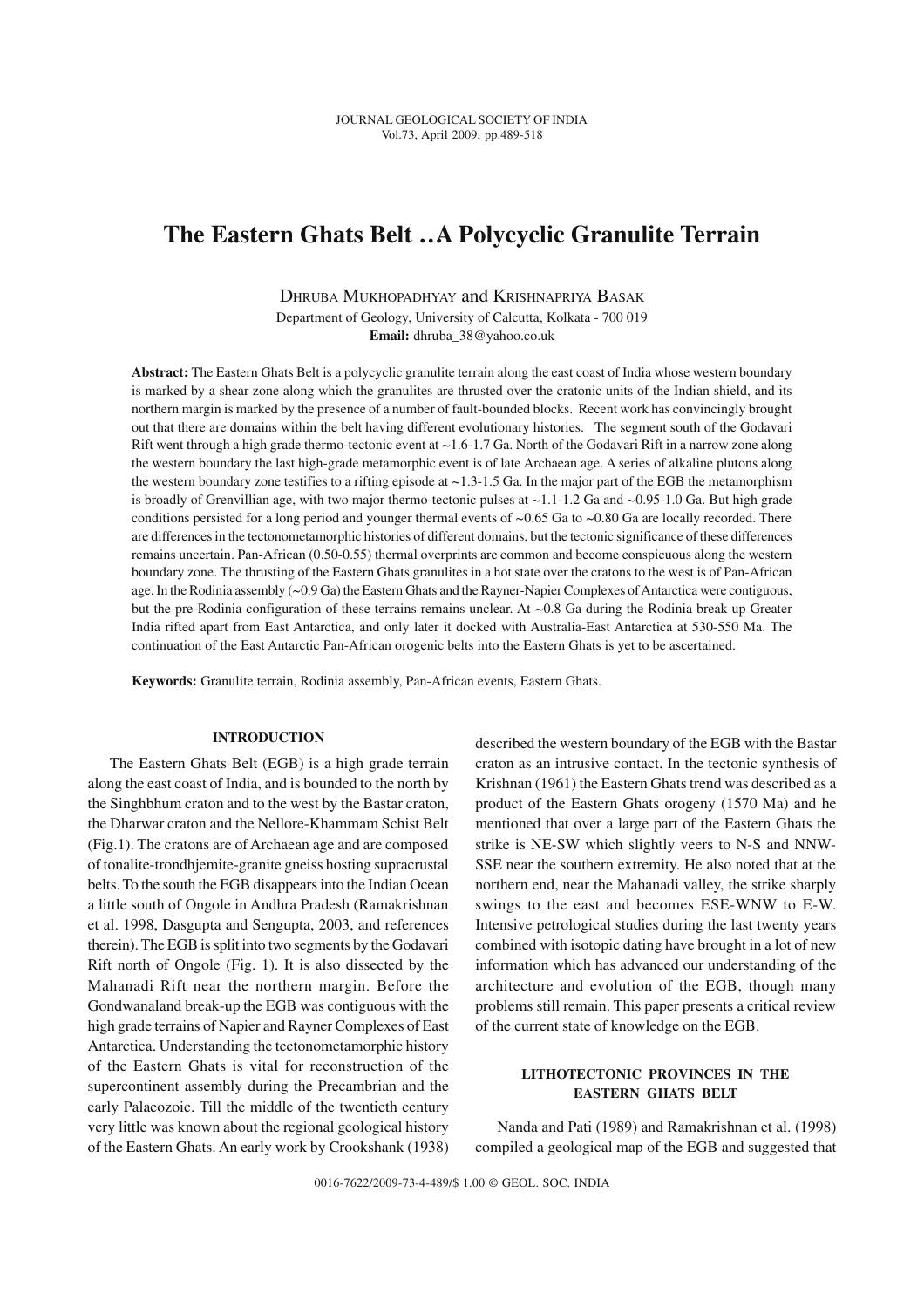on the basis of dominant lithological assemblages (Fig.1) the EGB can be longitudinally subdivided into four zones, which are as follows from west to east:

- 1. Western Charnockite Zone (WCZ)
- 2. Western Khondalite Zone (WKZ)
- 3. Central Migmatite Zone (CMZ)
- 4. Eastern Khondalite Zone (EKZ)

They endorsed the earlier proposal Narayanaswami (1975) about the existence of a Transition Zone (TZ) between the EGB and the Bastar craton, a zone containing diverse cratonic components with metamorphism grading to granulite facies. However, as shown by Gupta and Bhattacharya (2000), Gupta et al. (2000), Neogi and Das (2000) and Bhadra et al. (2003, 2004), the rocks in the Transition Zone are similar to the EGB rocks and the boundary with the craton lies west of it. While differences in the broad lithological associations in the four zones do exist, recent studies suggest that in terms of tectonometamorphic pattern and chronology of events the picture is more complex. Chetty and his coworkers (Chetty, 2001; Chetty et al. 2003; and the references therein)



**Fig.1.** Generalised Lithological map of the Eastern Ghats Belt (*after* Ramakrishnan et al. 1998).

identified several mega-lineaments in satellite imageries and interpreted them as shear zones which subdivide the EGB into several structural domains. The most prominent of these is the Sileru Shear Zone (SSZ), marking the eastern boundary of the WCZ (Fig.2). Another major lineament, the NNW-SSE trending Nagavalli-Vamasadhara Shear Zone, divides the EGB into eastern and western blocks. The nearly E-W trending Mahanadi Shear Zone (MSZ) in the north (also named as the Ranipathar Shear zone, Crowe et al. 2003) separates the northernmost part of the EGB from the rest of the belt (Fig.2). There are scanty data on the details of structures in the shear zones and the claimed structural distinctions between the domains are to be substantiated by detailed structural mapping. There is little information on the ages of the shear zones. The real tectonic significance of the lineaments identified in the imageries remains unclear.

Rickers et al. (2001a) attempted to identify different domains on the basis of Nd model ages combined with Rb-Sr and Pb isotopic data. They recognised the following four domains (Fig.3):

*1. Domain 1*: This broadly coincides with the WCZ and is subdivided into two domains.

*Domain 1A*: This domain lies to the south of the Godavari Rift and is characterized by homogeneous Nd model ages. The crustal residence times for the orthogneisses range from 2.3 to 2.5 Ga and for the paragneisses from 2.6 to 2.8 Ga. The age of the metamorphism is between 1.6 and 1.7 Ga. The metasediments were derived from a source containing Archaean granitoid and greenstone materials.

*Domain 1B*: In the part of the WCZ north of the Godavari Rift the Nd model ages of enderbitic orthogneisses range from 3.2-3.9 Ga. Preliminary U-Pb data from zoned zircon grains indicate a high-grade metamorphic event at  $\sim$  2.8 Ga, and the Pb isotopic data show no evidence of 1.6-1.7 Ga high grade event recorded in the Domain 1A.

- *2. Domain 2*: This is bounded to the west by the Sileru Shear Zone (SSZ) and to the east by the Nagavalli-Vamasadhara lineament. The metasediments have rather homogeneous Nd model ages of 2.1-2.5 Ga. The orthogneisses have highly variable model ages of 1.8- 3.2 Ga. The Sm-Nd and Pb isotopic data are consistent with the model of reworking of inhomogeneous Archaean crust during later granulite facies metamorphism, with variable input of juvenile material.
- *3. Domain 3*: This is bounded by the Nagavalli-Vamasadhara lineament and the Mahanadi lineament and shows homogeneous Nd model ages of 1.8 to 2.2 Ga for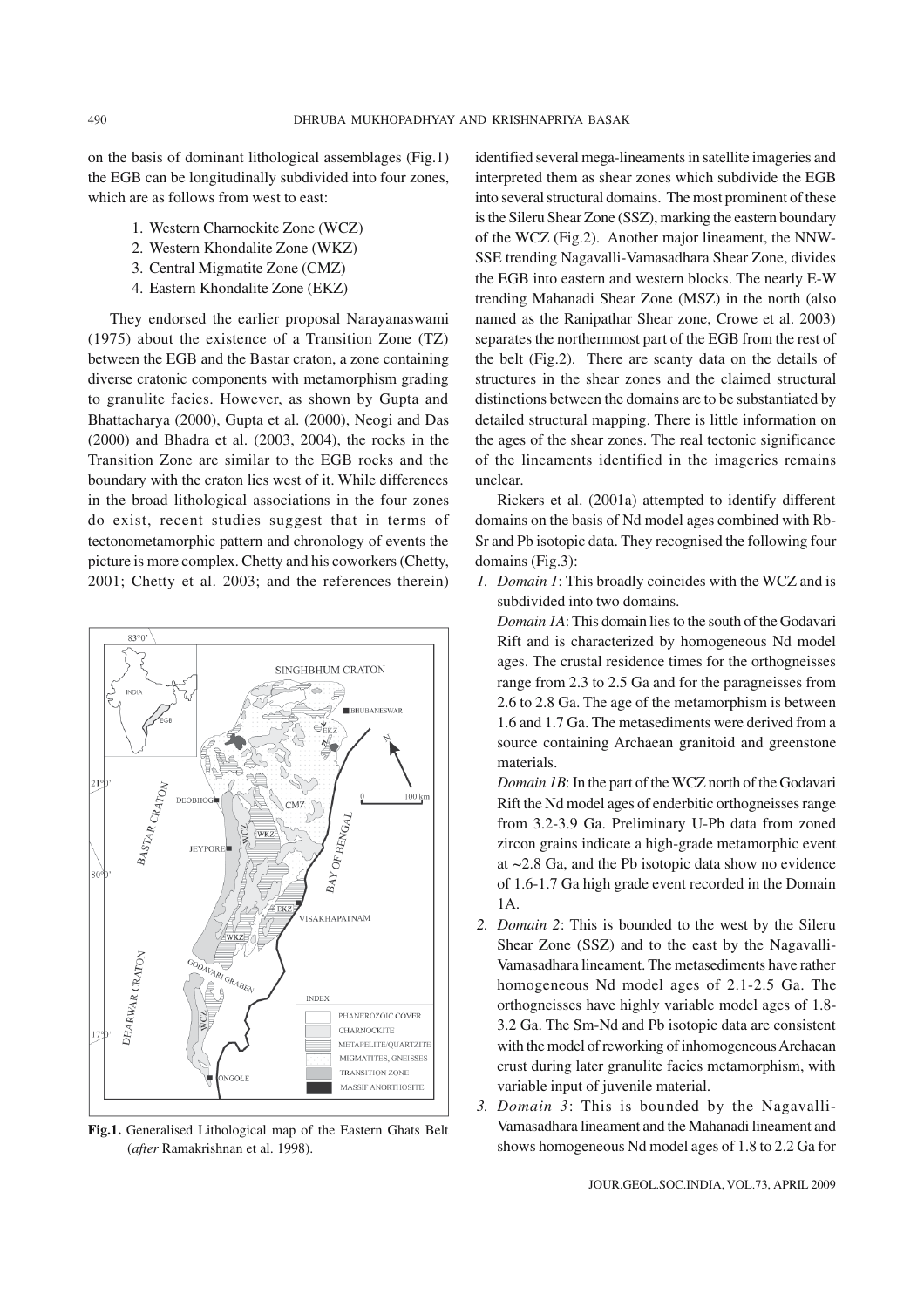

**Fig.2.** Major shear zones in the Eastern Ghats Belt (*after* Chetty, 2001). EGBSZ – Eastern Ghats boundary shear zone, SSZ – Sileru shear zone, KSZ – Koraput-Sonpur shear zone, NSZ,VSZ – Nagavalli-Vamasadhara shear zone, MSZ – Mahanadi shear zone.

both the orthogneisses and the metasediments. It is interpreted that this domain represents reworked (during Grenvillian orogeny), homogeneous early Proterozoic material. Domain 3 had more juvenile additions and Domain 2 had more Archaean components. Rickers et al. (2001a) opine that either the Domains 2 and 3 are totally unrelated blocks or Domain 3 represents a position away from the orogenic front and Domain 2 close to it.

*4. Domain 4*: In this domain lying to the north of the Mahanadi lineament the metasediments display Nd model ages of 2.2-2.8 Ga and the orthogneisses have Nd model ages of around 3.2 Ga, indistinguishable from the model ages from the Eastern Indian craton.

It is to be noted that except for Domain 1 the other domains cut across the boundaries of the zones delineated by Ramakrishnan et al. (1998). It is also to be noted that according to Rickers et al. (2001a) there was only minor juvenile addition to the crust during the Neoproterozoic tectonothermal episodes.

Dobmeier and Raith (2003) presented a subdivision of



**Fig.3.** Domains based on isotopic data in the Eastern Ghats Belt (*after* Rickers et al. 2001a).

the EGB into 4 provinces, each with a distinct geological history. The provinces are subdivided into a total of 12 domains, each being characterized by specific lithology, structure and metamorphic grade. The four provinces are (Fig.4):

*1. Jeypore Province (JP)*: Its western contact is with the Bastar craton, and it includes the WCZ and the TZ north of the Godavari Rift, i.e., the Domain 1B of Rickers et al. (2001a). The rocks are charnockite-enderbite, mafic granulite, with minor pelitic gneiss.

*2. Krishna Province (KP)*: This includes the Ongole Domain (equivalent to southern part of WCZ or Domain 1A of Rickers et al. 2001a), and the low- to medium-grade Nellore-Khammam Schist Belt (Udayagiri Domain and Vinjamuru Domain). In the Ongole Domain the dominant rocks are mafic granulite and large bodies of enderbitic gneiss and leptynite. The metasedimentary rocks occurring as rafts within the meta-igneous rocks are stromatic to diatexitic metapelitic granulite containing profuse garnetiferous quartzofeldspathic leucosomes, high-Mg-Al granulite, quartzite and calc-silicate gneiss. Layered mafic-ultramafic complexes, such as the one at Kondapalle, intrude the metasedimentary rocks and are themselves invaded by the enderbite. The other two domains of this province, the Udayagiri Domain and the Vinjamuru Domain, are in greenschist and amphibolite facies metamorphic states respectively, but the inclusion of these within the EGB is questionable.

*3. Eastern Ghats Province (EGP)*: This constitutes the major part of EGB and includes the WKZ, the CMZ and the EKZ, i.e., the Domains 2, 3 and part of 4 of Rickers et al. (2001a). The principal rock types are diatexitic pelitic gneiss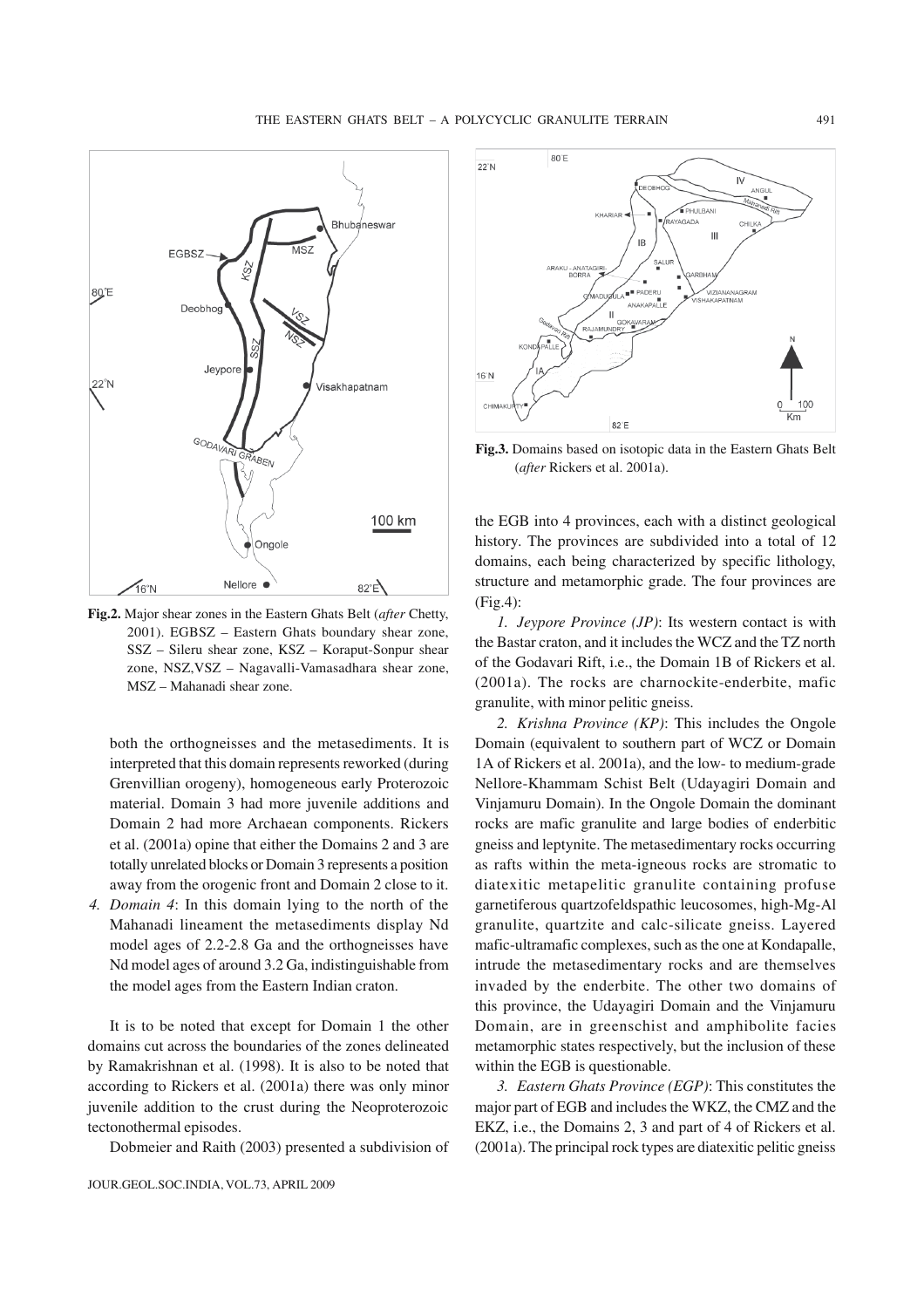

**Fig.4.** Provinces and Domains in the Eastern Ghats Belt according to Dobmeier and Raith (2003). Domains in the Eastern Ghats province are: Visakhapatnam, Phulbani, Rampur, Khariar, Tikarpara and Angul.

(khondalite), small bodies of high-Mg-Al granulite, calcsilicate gneiss, mafic granulite and enderbite, interspersed with massif-type anorthosite and intrusive granitecharnockite complexes. It is subdivided into seven domains, the biggest of which are the Phulbani and the Visakhapatnam Domains on either side of the Nagavalli-Vamasadhara megalineament.

*4. Rengali Province (RP)*: This is the northernmost province of the EGB. It is fragmented into several fault bounded blocks (Fig.5) and the regional trend of foliation is WNW-ESE. The rocks are low to medium grade volcanosedimentary sequences and medium to high grade orthogneisses. There was extensive felsic magmatism at  $\sim$ 2.8 Ga. Mahalik (1994) assigned the high grade gneiss assemblages to the Eastern Ghats Belt and the low to medium grade supracrustal sequences to the Singhbhum craton. Nash et al. (1996) and Fachmann (2001, quoted in Dobmeier and Raith, 2003) assigned the assemblage north of the Kerajang Fault to the Singhbhum Craton while the gneisses to the south were assigned to the Eastern Ghats Belt. Crow et al. (2001, 2003) pointed out that an amphibolite facies assemblage resembling the package of the Rengali Domain, extends south of the Kerajang Fault up to the Eastern Ghats Boundary Fault and on the other hand a block of granulite facies rocks occurs north of the Kerajang Fault (Fig.5). The overall character of the Rengali province favours its exclusion from the Eastern Ghats belt.

The scheme of Dobmeier and Raith (2003) is an admirable attempt to lay the groundwork for classification of a complex high grade terrain, but more work needs to be done to unravel the temporal and tectonic relations between the provinces and to bring out the exact distinctions between the domains. The inclusion of units of contrasted metamorphic grade and structural style within the Krishna Province may be questioned (Gupta, 2004).

Though Dobmeier and Raith (2003) have recommended abandoning the term Eastern Ghats Belt (EGB) because of the different ages of tectonometamorphic episodes of the different provinces, in this review we shall use the term EGB in the traditional sense of including the granulite terrain along the Eastern Coast of India extending from Angul and Bhubaneswar to Ongole and separated from the Singhbhum, Bastar, Dharwar cratons and the Nellore-Khammam schist belt by tectonic boundaries.

# **BOUNDARIES OF THE EGB AND OF THE DOMAINS WITHIN IT**

# **South of the Godavari Rift**

The granulites of the Ongole Domain are in contact with the amphibolite facies rocks of the Vinjamuru Domain of the Nellore-Khammam Schist Belt. The contact is tectonic, the Ongole Domain being thrusted over the Vinjamuru Domain (Dobmeier and Raith, 2003). Along the western margin the granulites of the Ongole Domain are retrogressed to amphibolite facies.

# **North of the Godavari Rift**

The tectonic discontinuity along the western boundary of the EGB is referred to as the Eastern Ghats Frontal Thrust (EGFT) (Neogi and Das, 2000), or Eastern Ghats Boundary Shear Zone (EGBSZ) (Dobmeier and Raith, 2003), or Terrain Boundary Shear Zone (TBSZ) (Biswal et al. 2007). It is marked by a steep gravity gradient (Subrahmanyam and Verma, 1986).

The western boundary of the Jeypore Province (JP) with the Bastar craton is a shear zone (EGBSZ) characterised by a wide mylonitic belt (Bhadra et al. 2003, 2004; Gupta and Bhattacharya, 2000; Neogi and Das, 2000). The mylonitic foliation with downdip stretching lineation has 50°-60° dip towards SE; it is parallel to the terrain boundary. The mylonites are largely derived from the cratonic gneisses. Away from the contact zone narrow mylonitic shear zones transect the gneissic foliation in the rocks. Within the EGB granulites a shear foliation is developed overprinting the earlier gneissic foliations.

North of the northern termination of the JP in the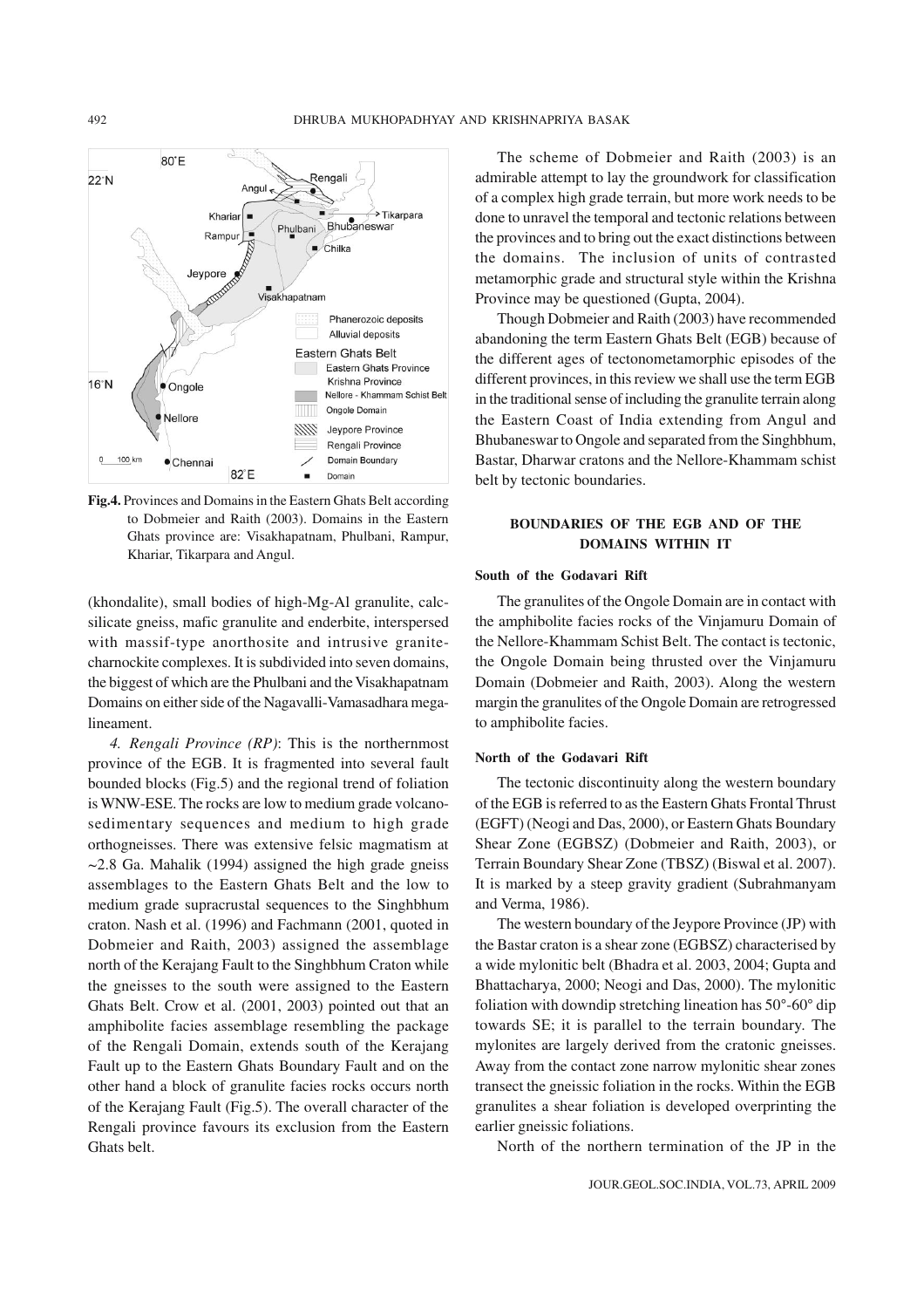

**Fig.5.** Generalised geological map of the Rengali Province, and the northern part of the Eastern Ghats province (*after* Crowe et al. 2003).

Deobhog-Bhawanipatna area the rocks of the CMZ (EGP of Dobmeier and Raith, 2003) overlap those of the JP and come directly in contact with the Bastar craton along the EGBSZ (Bhadra et al. 2003, 2004; Das et al. 2008, Gupta et al. 2000; Gupta and Bhattacharya, 2000; Neogi and Das, 2000) (Figs.3 and 4). The northern termination of the JP is not clearly delineated, and the rocks of the JP may continue northward buried under the EGP thrust sheet. The shear zone related foliation overprints the earlier foliations in both the cratonic rocks and the EGP rocks. The microstructures consistently indicate top to the west (i.e. thrust) sense of movement. Though Nanda and Pati (1989) reported that the shearing caused retrogression of granulites to amphibolites and hydrated gneisses along the boundary zone, careful study of texture and mineral assemblages (Bhadra et al. 2004; Bhattacharya, 2004; Das et al. 2008; Gupta and Bhattacharya, 2000; Gupta et al. 2000; Neogi and Das, 2000) prove that granulite facies conditions prevailed during the thrusting of EGP over the craton, though mineralogical changes caused by hydration are discernible. Gupta et al. (2000) and Bhadra et al. (2003, 2004) invoked the model of thrusting of hot granulites over the cold craton, causing post-thrusting heating of the craton, while the granulites underwent cooling and decompression. Biswal and his coworkers (Biswal et al. 2007, and the references therein) considered the boundary thrust as a listric frontal thrust or the basal decollément of the EGB, which was visualized by them as a fold-and-thrust belt with a number of stacked thrust sheets. Monazite dating (discussed later) indicates  $\approx$  500-550 Ma to be the age of the ductile shearing in the boundary zone.

The nature of the northern boundary of the EGB is less well understood. North of Khariar the EGBSZ veers to the east and continues north of the Bolangir anorthosite pluton, but its continuation further east is unclear; it probably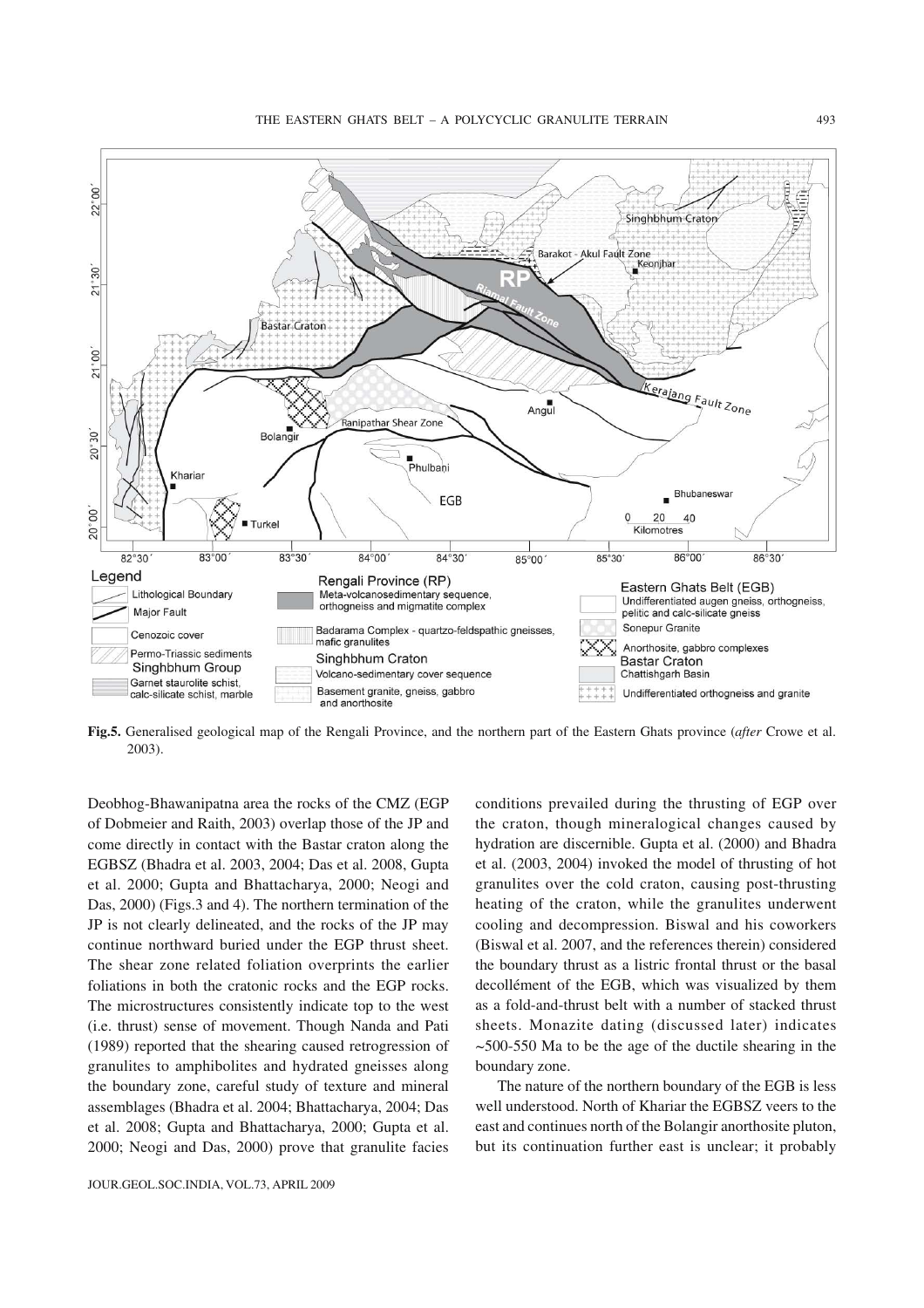continues to Rairakhol to terminate against the Kerajang Fault (Fig.5) (Crowe et al. 2003). A number of faults are reported from this region which bound different blocks (Crowe et al. 2003; Nash et al. 1996). The northernmost fault is the Barakot-Akul Fault. Little detail is available on the nature of this fault. South of this, is the Kerajang Fault, which is the longest fault in this region and can be traced for over 250 km and which, for a part of its length, is the Gondwana Boundary Fault. The block bounded by the Kerajang and Barakot-Akul Faults was considered by Nash et al. (1996) to entirely belong to the Singhbhum craton, while Crowe et al. (2001) described it as a distinct transitional belt containing an amphibolite facies sequence with intercalated basement gneiss and metavolcanosedimentary lithologies. In this review the Kerajang Fault is considered to mark the northern boundary of the EGB as it separates the bulk of the granulite facies rocks from the amphibolite facies rocks.

There is scanty information on the nature and timing of movement on these faults. Repeated reactivation on these faults at semiductile and brittle conditions has been suggested (Crowe et al. 2001, 2003; Fachmann, 2001 quoted in Dobmeier and Raith, 2003; Lisker and Fachmann, 2001). Nash et al. (1996) mentioned that a •precursor Kerajang shear zone with dextral movement $\check{Z}$  was instrumental in bringing the Singhbhum craton and EGB into juxtaposition and the fault  $\cdot$  has demonstrable Palaeozoic-Mesozoic dextral motion associated with coal basin formation  $\check{Z}$  Crowe et al. (2001, 2003) suggested that the movement on the fault was initiated at  $0.9 - 1.0$  Ga, and there was dextral-reverse reactivation along the fault afterwards and possibly prior to  $\sim$ 700 Ma, which was associated with regional shortening within the EGP and the Rengali Province. From  ${}^{40}Ar/{}^{39}Ar$ data they concluded that renewed reactivation took place within the same shortening regime at  $\sim$  500–550 Ma. Our unpublished work and the observations of Sarkar et al. (2007) in the Angul region suggest that in the northern part of the Angul Domain an earlier fabric is dragged to ENE-WSW trend due to simple shear deformation with a dextral sense of movement under high grade condition.

Another shear zone, the Mahanadi Shear Zone (MSZ, Chetty, 2001), or the Ranipathar Shear Zone (Crowe et al. 2003) having ESE-WNW trend marks the boundary between the Tikarpara Domain and the Phulbani Domain of the EGP. West of Phulbani a splay from this shear zone turns to the south and probably joins up with the Nagavalli-Vamasadhara lineament (Dobmeier and Raith, 2003). It is reported that ultramylonites are present in the MSZ and that the sense of movement is dextral (Chetty, 2001), but the evidence is insufficient.

Biswal and his coworkers (Biswal et al. 2001, 2007 and references therein) interpreted the northern boundary of the EGB as the lateral ramp of the advancing EGB thrust sheet. However, this sector of the EGB with overall E-W strike of foliation is a broad zone nearly a hundred kilometer wide and the structural style indicates shortening perpendicular to it. A more reasonable model would be to consider it as a syntaxial bend due to oblique collision of an indentor in the EGB with the craton, analogous to the syntaxial bend of the NW Himalayas showing bending of the geological formations and the structural trends.

The western boundary of the EGP (WKZ of Ramakrishnan et al. 1998, Domain 2 of Rickers et al. 2001a) with the JP coincides with a well defined mega-lineament named as the Sileru Shear Zone (SSZ). The northern continuation of SSZ north of the JP is unclear; it may link up with the EGBSZ, or with another shear zone within the EGP, the Koraput-Sonpur Shear Zone (KSZ, Fig. 2). The foliation within the SSZ has an average dip of 50° towards SE. Both thrust and dextral movements along the shear zone are reported (Chetty, 2001 and references therein; Gupta and Bose, 2004). There is no detailed study elucidating the age and kinematics of the SSZ.

The NNW-SSE trending Nagavalli-Vamasadhara lineament (Chetty, 2001; Chetty et al. 2003) marks the approximate boundary between the Domains 2 and 3 of Rickers et al. (2001a) (Visakhapatnam and Phulbani Provinces of Dobmeier and Raith, 2003). It is reported to show dextral sense of movement (Chetty et al. 2003 and references therein). However it is not clear how this motion fits in the regional framework of EGB, because this dextral motion is not kinematically compatible with thrusting on KSZ or dextral motion on MSZ (Fig.2). Chetty et al. (2003) thought that it joins up with the Napier-Rayner boundary shear zone in the Antarctica. More detailed work is to be done on the geometry and kinematics of the shear zone.

#### **STRUCTURAL FRAMEWORK**

The least studied aspects of the EGB are regional structural geometry and deformational history. Structural data are available only from discrete parts of the belt. In many areas three major episodes of deformation (summarized in Bhattacharya, 1996; Bhattacharya, 1997; Bhattacharyya and Gupta, 2001; Gupta, 2004) are identified. The bedding is mostly obscure but the contact surfaces between metapelite and calc-granulite probably represent original sedimentary interfaces which were folded to  $F_1$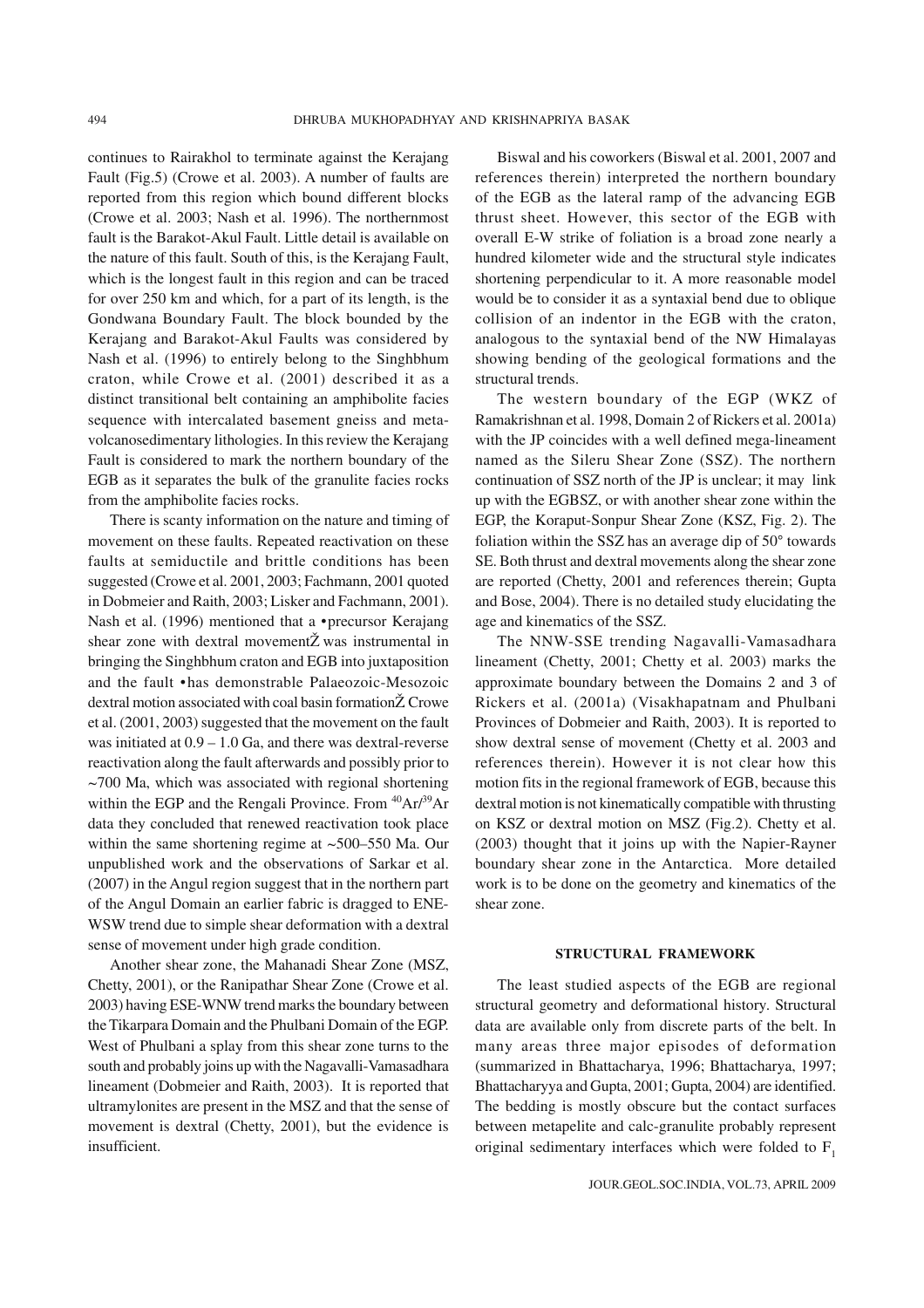reclined isoclinal folds during  $D_1$ . The gneissic banding  $(S_1)$ is axial planar to these folds and is defined by granulite facies mineral assemblages. The compositional banding  $(S_1)$ is accentuated by the intrusion of layer-parallel garnetbearing leucosomes.  $S_2$  is also a gneissic foliation formed during  $D_2$  under high grade condition. The foliation in the charnockitic, enderbitic and granitoid gneisses defined by pyroxene and/or pyroxene-garnet segregations alternating with felsic bands is in most instances  $S_2$ , because a discordant early foliation  $(S_1)$  is preserved in the included xenoliths. The persistence of high temperature during  $D_2$  is evidenced by continued neosome generation and stable high temperature mineral assemblages in  $S<sub>2</sub>$  fabrics. However, from the Kondapalle region that lies to the south of the Godavari Rift, Sengupta et al. (1999) reported retrogression in the fabrics related to post- $F_1$  folds. The second-generation folds  $(F_2)$  in EGB are commonly overturned, tight to isoclinal and occur on various scales. Coaxial relation between  $F_1$ and  $F<sub>2</sub>$  folds is documented in several areas (Bhattacharya, 1996; Mukhopadhyay and Bhattacharya, 1997; Sarkar et al. 2007). At many places  $S_2$  has transposed the  $S_1$  and the regional tectonic trend within the EGB is defined by composite  $S_1/S_2$ .

A third, tight to open folding event,  $F_3$ , is associated with an axial planar fabric, most prominently displayed at  $F<sub>3</sub>$  fold hinges.  $F<sub>3</sub>$  folds are commonly open, upright with variably oriented axial planes (E-W trending near Chilka, N-S trending at Salur). At Chilka arrested charnockitization has taken place along the axial planes (Dobmeier and Raith, 2000). Locally developed shear cleavage with a strike-slip component, micro faults and shear bands are commonly associated with  $F_3$  folding. Sheath folds in khondalite produced by intense shearing are reported from NE of Visakhapatnam, near Ramadri coast (Takamura et al. 2000). The time relation between this shearing and folding episodes remains unspecified.

Mention has already been made about thrusting/shearing along the western boundary of the EGB, with the EGB riding over the craton to the west. Das et al. (2008) documented that away from the boundary zone three sets of pre-thrust foliations are developed in the Eastern Ghats granulites, and a shear zone related fabric cuts across them. The intensity of development of the shear fabric increases towards the shear zone and within the shear zone the earlier fabrics and the penetrative shear fabric are all drawn into parallelism with the shear zone. On the basis of petrological evidences which will be discussed later, Das et al. (2008) suggested that the Eastern Ghats granulites were emplaced along imbricate thrusts with successively younger thrusts being emplaced on the hinterland side.

Biswal and his coworkers (Biswal et al. 2001, 2007 and the references therein) visualized the structural architecture within the EGB to be similar to that of a fold-and-thrust belt with a number of stacked thrust sheets and nappes. However, their identification and delineation of thrust sheets, windows and klippes are not backed by rigorous mapping and structural analysis. For example, no convincing reason is given for considering the rocks within the designated Dharamgarh window as belonging to the basement (Biswal et al. 2007), or why the rocks within the  $\cdot$ Turkela klippe $\check{Z}$ are correlated with the main  $\cdot$ Turkela thrust sheet $\check{Z}$ (Biswal et al. 2001). Further, some lithological units appear to cut across the boundaries of the supposed nappes (compare maps of Das et al. 2008 and Biswal et al. 2007). Contrary to the ideas of Bhadra et al. (2004), Das et al. (2008), Gupta and Bhattacharya (2000), Gupta et al. (2000), that high grade condition prevailed during thrusting, Biswal et al. (2001, 2007) thought that the EGB rocks were metamorphosed to granulite facies prior to thrusting and were retrograded to amphibolite facies along the thrust zone. However, geochronological and petrological data do not support this contention. Biswal et al. (2007) contends that the thrusting is synkinematic with the second phase of folding  $(F_2)$ . Many other workers on the contrary have demonstrated that the shear foliation related to thrusting/ shearing transects the earlier  $S_1$  and  $S_2$  gneissic fabrics (Bhadra et al. 2004; Gupta et al. 2000; Das et al. 2008). The geochronological data suggest a considerable temporal gap between the shearing (Pan-African,  $\sim 0.50 - 0.55$  Ga) and the timing of the main tectonothermal event within the EGP (Grenvillian,  $\sim 0.9-1.0$  Ga).

The overall E-W to ESE-WNW regional foliation trends in areas north of MSZ (Jenapore, Angul, Bolangir) are different from the NE-SW trend in rest of the EGP and the structures in the northern region indicate N-S shortening. Kar (2001, 2007) reported that at Jenapore the pervasive gneissic foliation  $(S_1)$  in khondalites and charnockites is axial planar to the first generation of reclined isoclinal folds. The leptynitic foliation (S<sub>2</sub>) is axial planar to folds on S<sub>1</sub>; S<sub>2</sub> has commonly transposed  $S_1$  and the two are generally parallel. The third generation folds are the regional broad warps. At Angul granulite facies conditions prevailed during two successive episodes  $(D_1 \text{ and } D_2)$  of fabric forming deformation (Sarkar et al. 2007); these were followed by several shearing events. Our observations in this region show that the gneissosity in khondalites formed earlier than that in the charnockitic gneisses, though the two are generally parallel. These formed during  $D_1$  and  $D_2$ deformations respectively. A later phase of dextral shearing has dragged the composite gneissic foliation to WNW-ESE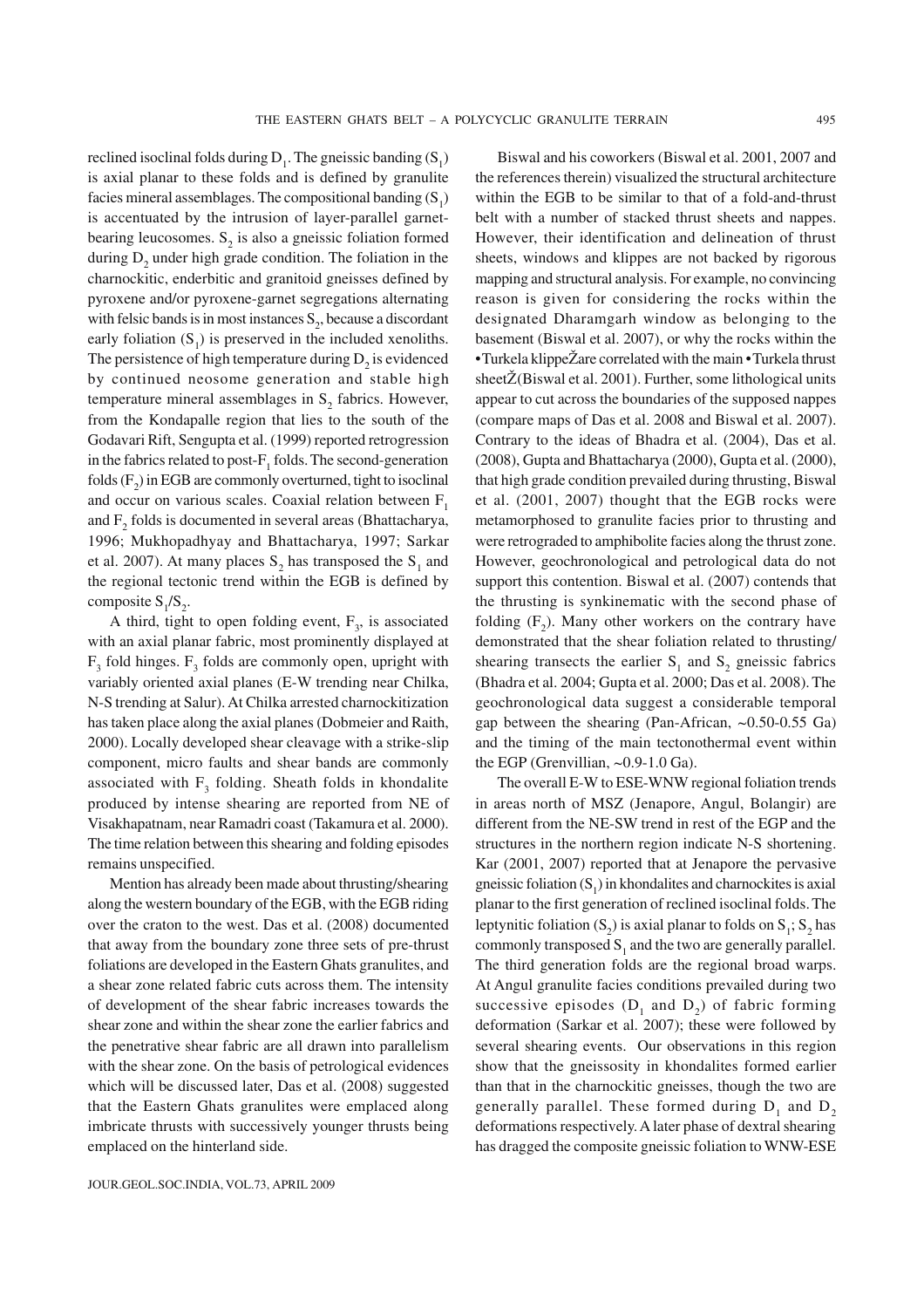orientation in a shear zone broadly parallel to the MSZ and the Kerajang Fault Zone (cf. Sarkar et al. 2007). Folds/broad warps with N-S trending axial traces and steep southerly plunging axes are later than this shearing. A thrust-shear dominated deformational regime with N-S directed shortening is recognized in Bolangir anorthosite and its country rocks (Dobmeier, 2006).

Correlation of the deformational events identified in different areas is problematic, and the folds of a particular generation in one area are not necessarily coeval with the folds of the corresponding generation in another area. Therefore, unified deformation history for the entire EGB cannot be constructed from the data available from widely separated regions. As pointed out by Gupta (2004), if the EGB is made up of several domains (Rickers et al. 2001a; Dobmeier and Raith, 2003) having different tectonometamorphic histories, it would be neither feasible nor desirable to attempt to build up a single deformational history for the entire belt.

# **METAMORPHIC HISTORY**

# **Metamorphic Events**

#### *Ongole Domain*

A succession of different metamorphic events has been deciphered in the EGB rocks. (Dasgupta and Sengupta, 2003 and references therein). In the Ongole Domain an ultra-hightemperature (UHT) granulite facies metamorphism with peak temperature >1000°C and pressure >10kb, and a deep crustal heating and isobaric cooling trajectory are documented (Bhui et al. 2007; Sengupta et al. 1999) from rocks in the contact zone of the Kondapalle Layered Complex (Leelanandam, 1997; Leelanandam, 2004; Leelanandam and Vijaya Kumar, 2007). Partial melting took place in the prograde phase and the peak metamorphism produced garnet+spinel+corundum+sillimanite assemblage in the high-Mg-Al granulites. From rocks at Chimakurthy Dasgupta et al. (1997) also deduced similar P-T path at a shallower crustal level, attaining  $T > 950^{\circ}$  C and P ~6 kb at the peak metamorphic stage. This UHT metamorphism at different crustal levels has been ascribed to heat supplied by the mafic-ultramafic magmatism (Dasgupta et al. 1997; Sengupta et al. 1999). There is no evidence of decompression following the isobaric cooling that is observed in the other domains of the EGB north of the Godavari Rift. This led Sengupta et al. (1999) to conclude that while UHT metamorphism affected the terrains north and south of the Godavari Rift, the decompression related tectonic event affected only the domains to the north. However, the UHT metamorphic events in the two regions are not coeval as indicated by the isotopic data discussed later.

# *Eastern Ghats Province*

North of the Godavari Rift also an early UHT (~1000°C) metamorphic event  $(M_1)$  at crustal depths of 30-35km (8-10 kb) is reported from high-Mg-Al granulites in several areas (Fig.6), like Anantagiri (Sengupta et al. 1990), Anakapalle (Dasgupta et al. 1994; Rickers et al. 2001b; Sanyal and Fukuoka, 1995), Araku (Sengupta et al. 1991), Paderu (Bhattacharya and Kar, 2002; Lal et al. 1987; Pal and Bose, 1997), Rayagada (Shaw and Arima, 1996a, 1996b, 1998), G. Madugula (Mohan et al. 1997), Vizianagram (Kamineni and Rao, 1988a), Sunkarametta (Bose et al. 2000), Rajamundry (Dasgupta et al. 1995), Kakanuru (Kamineni and Rao, 1988b), Deobhog (Gupta et al. 2000; Neogi and Das, 2000), from calc-granulites of Borra (Bhowmik et al. 1995), Garividi and Rajamundry (Dasgupta et al. 1992; Dasgupta, 1993), Anakapalle (Sengupta et al. 1997a) and also from mafic granulites from Araku-Anantagiri areas (Dasgupta et al. 1991; Dasgupta et al. 1993).

The prograde path of this  $M_1$  metamorphism could be reconstructed only in a few areas. Dasgupta and Sengupta (2003, and the references therein) argued for an anticlockwise trajectory for the prograde  $M<sub>1</sub>$  event under a fluid absent/deficient condition. From the considerations of petrogenetic grid they inferred that in the high-Mg-Al granulites, in the prograde path prior to the peak temperature, dehydration melting of biotite produced spinel+cordierite and cordierite+garnet assemblages in restites coexisting with the melt; sapphirine+ilmenite was produced by continuous reaction from spinel+quartz+rutile (Dasgupta et al. 1995; Sengupta et al. 1990). Peak M<sub>1</sub> P-T of 8-10 kb and  $\sim$ 1000° C led to, (a) breakdown of early cordierite in high-Mg-Al granulites and stabilization of sapphirine+quartz and spinel+quartz in appropriate bulk compositions and under suitable  $f_{02}$  conditions (Sengupta et al. 1991; Dasgupta and Sengupta, 1995), (b) stabilization of wollastonite+ scapolite+garnet (grandite)+calcite and wollastonite+ plagioclase+garnet (grandite) in calc-silicate granulites (Dasgupta and Sengupta, 1995, 2003), and (c) stabilization of spinel+plagioclase+clinopyroxene+orthopyroxene+ olivine in mafic granulites (Dasgupta et al. 1991; Dasgupta et al.. 1993). Shaw and Arima (1996a, 1996b) deduced peak P-T conditions of 12 kb and 1100°C for the rocks at Rayagada, followed by decompression to 9 kb, though Dasgupta and Sengupta (2003) argued that the assemblages could be interpreted in other ways which did not require the extreme pressure. At G. Madugula, after attaining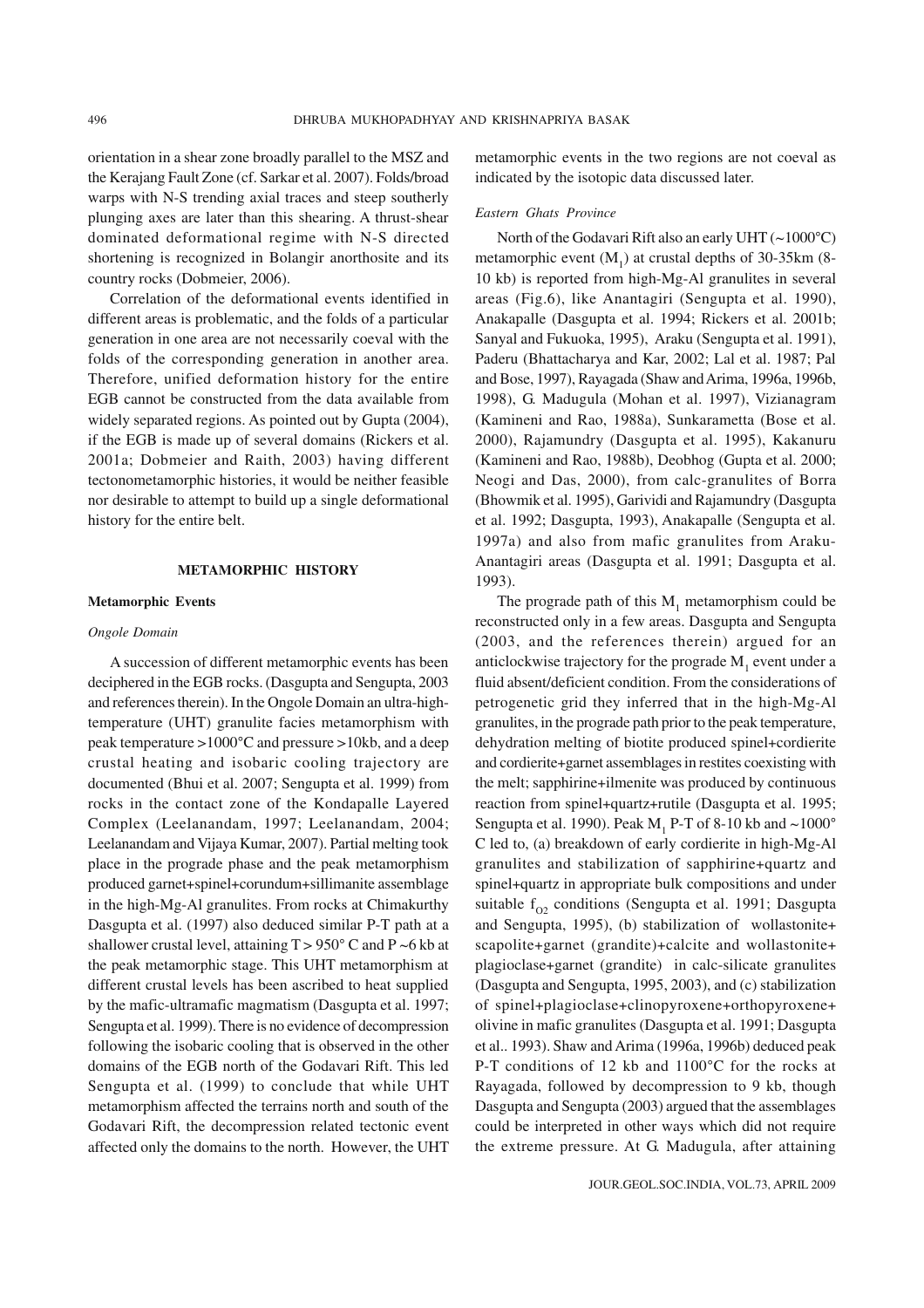

**Fig.6.** P-T trajectories at different localities in the Eastern Ghats belt. **2** – Chilka, Sen et al. (1995), **4** – Rayagada, Shaw and Arima (1996), **5** – Salur, Mukhopadhyay and Bhattacharya (1997), **6** – Garbham, Dasgupta et al. (1992), **7** – Vizianagram, Sarkar et al. (2003), **8** – Visakhapatnam, Fonarev et al. (1995), **9** – Anakapalle, Dasgupta et al. (1994), Sanyal and Fukoaka (1995), **10** – Sankarimetta, Bose et al. (2000). **11** – A: Borra – Bhowmik et al. (1995), B: Borra – Bhowmik et al. (1997), C: Anantagiri: Sengupta et al. (1991), D: Araku, Sengupta et al. (1991), E: Dasgupta et al. (1991), **12** – A: Paderu, Lal et al. (1987), B: Pal and Bose (1997), C: Bhattacharya et al. (2003), **13** – G. Madugula, Mohan et al. (1997), **14** – Gokavaram, Dasgupta et al. (1999), **15** – Rajamundry - Dasgupta and Sengupta (1995), **16** – A: Deobhog, Gupta et al. (2000), B: Bhawanaipatna, Das et al. (2006), **18** – Kondapalle, Sengupta et al. (1999).**19** – Chimakurty, Dasgupta et al. (1997). Domains as defined by Rickers et al. (2001a) are also shown.

the peak UHT conditions  $(8.4 \text{ kb}, >900^{\circ}\text{C})$  the rocks experienced substantial decompression (by up to 3 kb) and moderate cooling (of 150°-200°C) (Mohan et al. 1997). In the Salur area Mukhopadhyay and Bhattacharya (1997) documented that the pre- to  $syn-D_1$  low-P-high-T prograde phase first led to vapour-absent incongruent melting of biotite and formation of cordierite+orthopyroxene+garnetbearing leucosomes in metatexites. Syn- to post- $D_1$  heating and loading led to decomposition of cordierite to orthopyroxene+sillimanite+biotite+quartz symplectites in the leucosomes. In the metasediments the peak temperature of >850°C at ~7.0-8.0 kb was reached syn- to post- $D_2$ , and garnet+orthopyroxene-bearing diatexites and anastomosing veins were produced. This was followed by near isobaric cooling. In the early tectonic orthopyroxene-bearing granitoid gneisses the highest temperature of 950°-1020°C is recorded using the robust Al-in-orthopyroxene thermometry. This temperature was attained at a deeper level in the prograde phase in the granitoid gneiss prior to its emplacement at a shallower level during  $D_1$  deformation.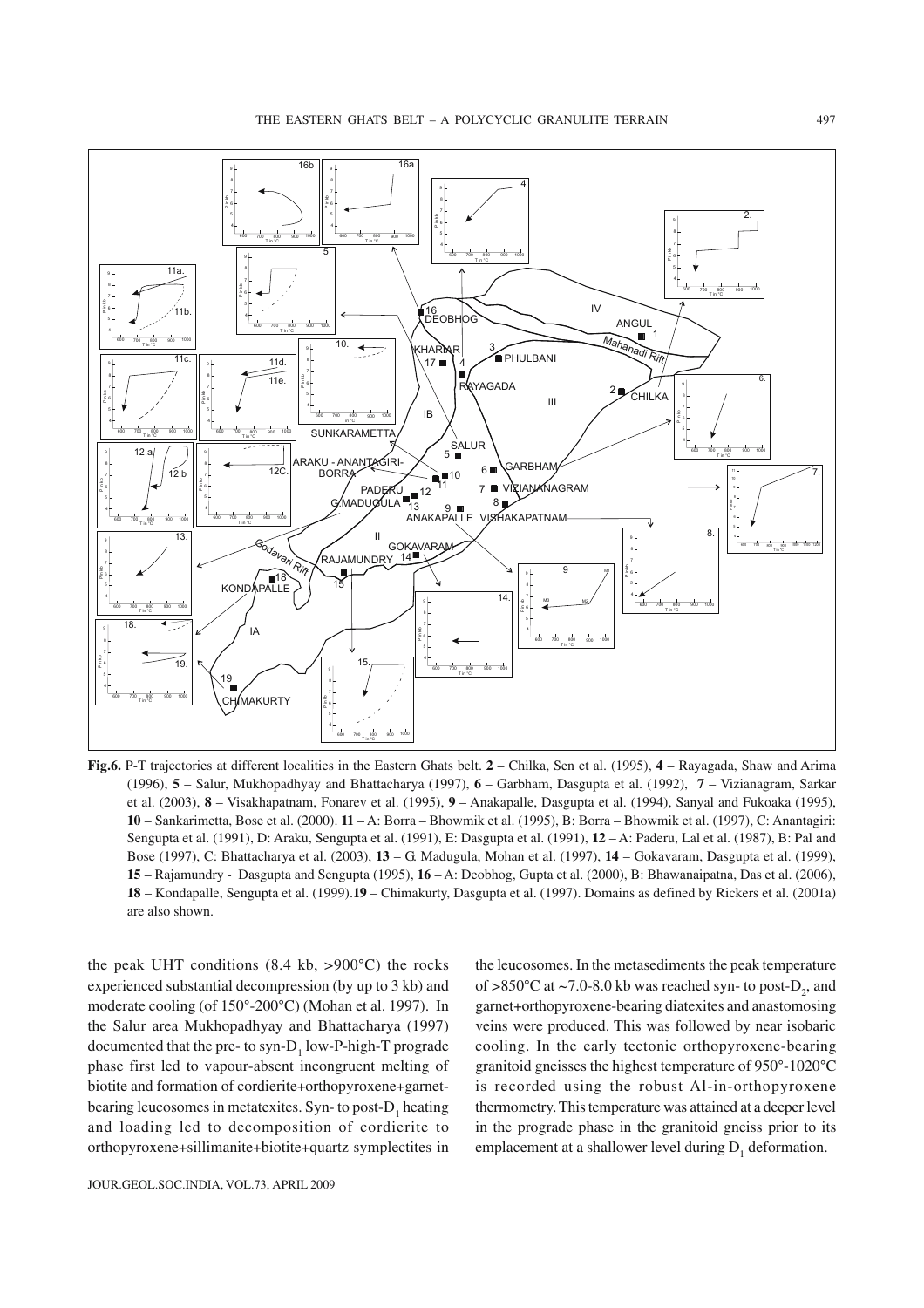A slightly different scenario was presented by Das et al. (2006) who demonstrated that low-P prograde heating  $(T > 800^{\circ}C, P < 5$  kb) led to anatexis, and in the restites sapphirine stabilization was induced at  $\sim 900^{\circ}$  C and  $\sim$  4.5 kb through the reaction corundum + cordierite + spinel = sapphirine. Minor amounts of sillimanite were produced by the ancillary reaction corundum + cordierite = sapphirine + sillimanite. They ascribed this heating to asthenospheric upwelling below a thinned crust. The near-peak temperature was attained prior to the attainment of  $P_{\text{max}}$  value resulting from orogenic loading. Subsequent cooling due to thermal relaxation at high pressure (700°C at 8 kb) produced decomposition of sapphirine+cordierite to enstatite+ sillimanite symplectites; occasional spinel in the symplectite may have been formed by the reaction sapphirine = spinel+sillimanite+enstatite.

Although the UHT assemblages are not recorded throughout the Eastern Ghats Province (EGP), the geochronological data discussed later suggest that the early UHT metamorphic event affected the entire EGP. The absence of UHT assemblage may be due to absence of suitable bulk composition and/or thorough reworking during the later episode of granulite facies metamorphism at lower temperature. Most workers consider that the  $M<sub>1</sub> UHT$ metamorphic episode had an anticlockwise P-T path, the retrograde path being characterized by isobaric cooling to 750°-850°C (Dasgupta and Sengupta, 2003 and references therein). The cooling produced orthopyroxene+sillimanite+ garnet bearing assemblages in high-Mg-Al rocks by reactions involving spinel, saphirine, cordierite. It is inferred that post-peak isobaric cooling also produced Kfeldspar+cordierite+orthopyroxene symplectites in high-Mg-Al granulites through breakdown of osumilite (Dasgupta and Sengupta, 1995). The cooling produced coronal grossular-rich garnet and anorthite+calcite symplectite at the expense of scapolite+wollastonite+calcite assemblage in calc-silicate gneisses and coronal garnet over pyroxene in mafic granulites and enderbites (Dasgupta and Sengupta, 2003, and references therein; Mukhopadhyay and Bhattacharya, 1997).

In the Anakapalle area Dasgupta et al. (1994) documented an early high temperature decompression of 1.5 kb from peak condition followed by isobaric cooling. According to them this does not imply a clockwise P-T trajectory (cf. Mohan et al. 1997), but the decompression is probably part of an overall anti-clockwise trajectory. It is to be noted that the Anakapalle granulites do not record the extreme thermal conditions at peak metamorphism, though sapphirine inclusions in garnet porphyroblasts suggest an earlier event of UHT metamorphism (Dasgupta et al. 1994; Dasgupta and Sengupta, 1995). The above trajectory does not start from UHT condition, and thus it is possible that the clockwise P-T path at Anakapalle may reflect the trajectory for the  $\text{M}_2$  metamorphism.

According to several workers (Dasgupta and Sengupta, 2003; Dasgupta et al. 1992, 1995; Dobmeier and Raith, 2003; Rickers et al. 2001b; Sengupta et al. 1990, 1999; Simmat and Raith, 2008) the isobarically cooled  $M<sub>1</sub>$ granulites were reworked by a second granulite grade metamorphism  $(M<sub>2</sub>)$  and partial melting, whose peak condition is estimated to be 8-8.5 kb and 800°-850°C, as constrained by the thermobarometric data. The gap between the  $M_1$  and  $M_2$  metamorphisms is marked by the intrusion of enderbite-charnockite into the supracrustal rocks. Leptynite and megacrystic garnetiferous gneiss are linked with the  $\text{M}_2^{}$  partial melting. The prograde path of  $\text{M}_2^{}$  could not be worked out. The retrograde path of  $\mathrm{M}_2^{}$  is characterized by near isothermal decompression to  $\sim$  5 kb as constrained by thermobarometric data. The formation of second generation of cordierite in pelitic gneisses at the expense of orthopyroxene+sillimanite+garnet+quartz, and of decomposition of garnet to plagioclase+ orthopyroxene/ ilmenite/biotite is generally attributed to this decompression (Dasgupta et al. 1992, 1994, 1995; Gupta et al. 2000; Kamineni and Rao, 1988a; Mohan et al. 1997; Mukhopadhyay and Bhattacharya, 1997; Sengupta et al. 1990). However, Das et al. (2008) argued that in the mafic granulites from the western boundary shear zones the reactant phases for the production of orthopyroxene+ plagioclase symplectites are hornblende, plagioclase and garnet, and the symplectites are formed due to post-thrust reheating rather than decompression. From a study in the Bolangir anorthosite Prasad et al. (2005) suggested that the corona around garnet formed at 750°±50°C, 6.0±1.0 kb, through the break down reaction grossularite+plagioclase,  $(\pm$ quartz) = orthopyroxene+plagioclase<sub>2</sub> in the NCFMAS system rather than the reaction grossularite+quartz  $=$ orthopyroxene+plagioclase in the CFMAS system, which has a low –dP/dT slope. Therefore the interpretation of orthopyroxene-plagioclase symplectite around garnet as a near-isothermal decompression may be an oversimplification and a critical evaluation of the **·**decompression• reactions in other areas is warranted.

Two separate episodes of metamorphism are also inferred by Kar (2007) in the Jenapore area in North Orissa, close to the boundary with the Rengali Province. An earlier metamorphism, coeval with  $D_1$ , had a peak P-T regime of 9.5 kb at 950°C, followed by post-peak isobaric cooling through 200°-350°C at 8.5-9.5 kb. He considered this early metamorphism to be of Archaean age, but the evidence in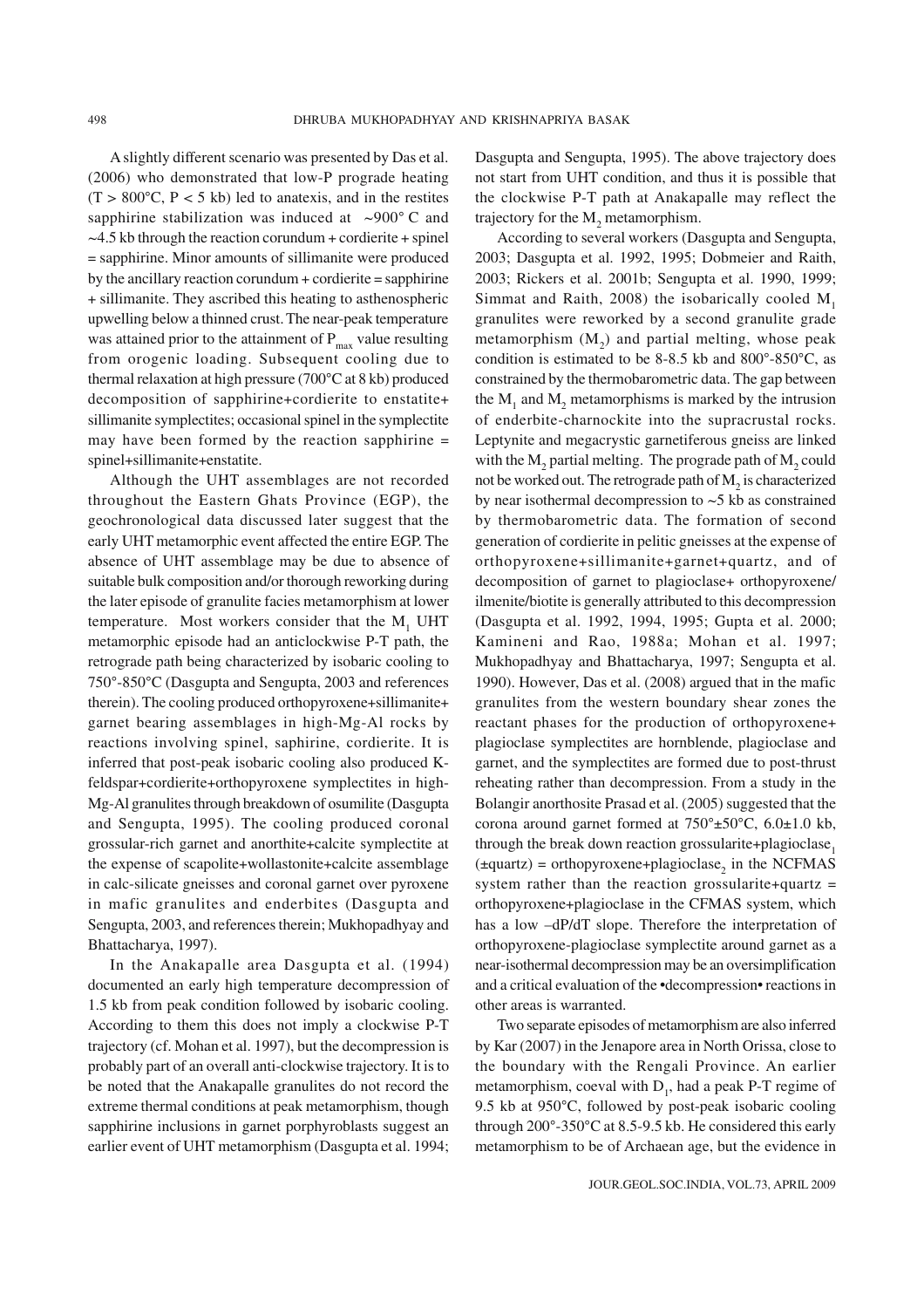support is weak. A later metamorphism, probably of Grenvillian age and coeval with  $D_2$ , had P-T condition of  $~6$  kb at 600 $\degree$ C with either up-pressure or cooling trajectory.

Rickers et al. (2001b) reported multistage evolution of xenoliths of high-Mg-Al granulite in mafic granulite from Anakapalle, starting with first phase deformation and UHT metamorphism  $(>1000\degree C, \sim 10 \text{ kb})$  that produced orthopyroxene+garnet+sapphirine+spinel+rutile assemblage. In the second stage high temperature decompression caused replacement of garnet and orthopyroxene porphyroblasts by lamellar orthopyroxene+sapphirine symplectites. This was followed by a period of felsic intrusion accompanied by local-scale metasomatism and subsequent deformationmetamorphism  $(2 = M<sub>2</sub>)$  in other areas) still under granulite facies condition. Finally, there was a period of cooling and decompression to  $\sim 800^{\circ}$  C, 4-7 kb (? = M<sub>2</sub> decompression in other areas), giving rise to growth of late garnet at the expense of orthopyroxene+sapphirine+plagioclase.

From the Chilka area Sen et al. (1995) also documented a multistage evolutionary model for high-Mg-Al granulites with peak P-T conditions of >12kb and 1000°C, followed by three stages of decompression punctuated by two isobaric cooling (IBC) segments. This estimate of peak metamorphic condition is disputed by Dasgupta and Sengupta (2003) who recorded a much lower P of 8 kb and T ~900°C. Later detailed work (Dobmeier and Simmat, 2002) has brought into light a protracted tectonometamorphic history in the Chilka area. The supracrustal assemblage along with the mafic layers and lenses were intruded by concordant bodies of tonalite (now enderbite) prior to the earliest discernible deformation. The intrusion was probably linked with an unspecified early event of metamorphism and partial melting. The rocks were all deformed  $(D_1)$  and affected by UHT/HT metamorphism, and migmatization. Probably at this time the massif type anorthosite pluton intruded at midcrustal levels (~7 kb). Leucogranitic crustal melts (now leptynite, K-feldspar bearing augen gneiss) also intruded the supracrustal rocks and enderbitic granulites. The entire ensemble was subjected to renewed granulite facies tectonometamorphic reworking  $(D_2-D_3)$ . UHT (T>1000°C) contact metamorphism is documented in high Fe-Al granulites and in calc-silicate rocks from the narrow contact aureole of anorthosite (Raith et al. 2007; Sengupta et al. 2008). The granulite facies condition  $({\sim}800^{\circ}C, {\sim}8$  kb) continued through all the phases of deformation  $(D_1-D_4)$ , and this was followed by cooling and decompression to  $\sim 650^{\circ}$ C,  $\sim 5$  kb.

The proposition that in the region north of the Godavari Rift an UHT event predates a lower temperature granulite facies event is contradicted by Bhattacharya and Gupta (2001). They favour a model of a single granulite facies metamorphic event and multiphase deformation events  $D_1$ ,  $D_2$ ,  $D_3$  forming a continuum. During the prograde phase there was prolific migmatization under granulite facies condition, and the emplacement of regional scale granitoids was synchronous with  $D_1$  shortening; thus deformation was initiated on a crust that was already thermally perturbed and partially molten. Thereafter melt productivity decreased during  $D_2$ - $D_3$ , but the granulite facies conditions persisted and the peak conditions of  $T = 900^{\circ} - 950^{\circ}C$  and  $P = 8 - 9$  kb were attained after  $D_3$ . They also pointed out that the sapphirine has varying relation to the fabric elements and suggested that in spatially separated domains the UHT events may not be of the same age; alternatively the deformation events may be diachronous.

In many areas of the Eastern Ghats sporadic amphibolite facies metamorphism  $(M_3)$  accompanying hydration and carbonation has overprinted the earlier assemblages with P-T condition estimated at 4-5 kb,  $\sim 600^\circ$  C. This is often localized along shear zones. In the Salur area Mukhopadhyay and Bhattacharya (1997) documented decomposition of garnet during such a low pressure cooling path following the isothermal decompression. This cooling trajectory is constrained by the following reactions,

almandine + K-feldspar +  $H_2O \rightarrow$  muscovite + annite + quartz

anorthite + K-feldspar + H<sub>2</sub>O + CO<sub>2</sub>  $\rightarrow$  muscovite + calcite + quartz

# *Western Boundary Shear Zone*

In contrast to the low grade metamorphism along the shear zones in the central parts of the EGP, near the EGBSZ in the neighbourhood of Deobhog the peak P-T conditions reaching up to UHT stage were reached after the formation of the  $D_3$  shear foliation. This metamorphism led to generation of garnet+orthopyroxene bearing leucosomes and stabilization of orthopyroxene+ clinopyroxene+plagioclase assemblage in mafic granulites and sapphirine+cordierite+ orthopyroxene in high-Mg-Al granulites (Gupta et al. 2000; Neogi and Das, 2000). In a slice of cratonic granitemigmatite within the hanging wall granulites located to the south of Deobhog Bhadra et al. (2007) demonstrated that melting took place during shear deformation at 800°±50°C and 8.0±1 kb. Gupta et al. (2000) and Bhadra et al. (2004) invoked the model of thrusting of hot granulites over the cold craton, causing post-thrusting heating of the craton, while the granulites underwent cooling and decompression. The mineral assemblages within the autochthonous craton document progressive increase in grade towards the contact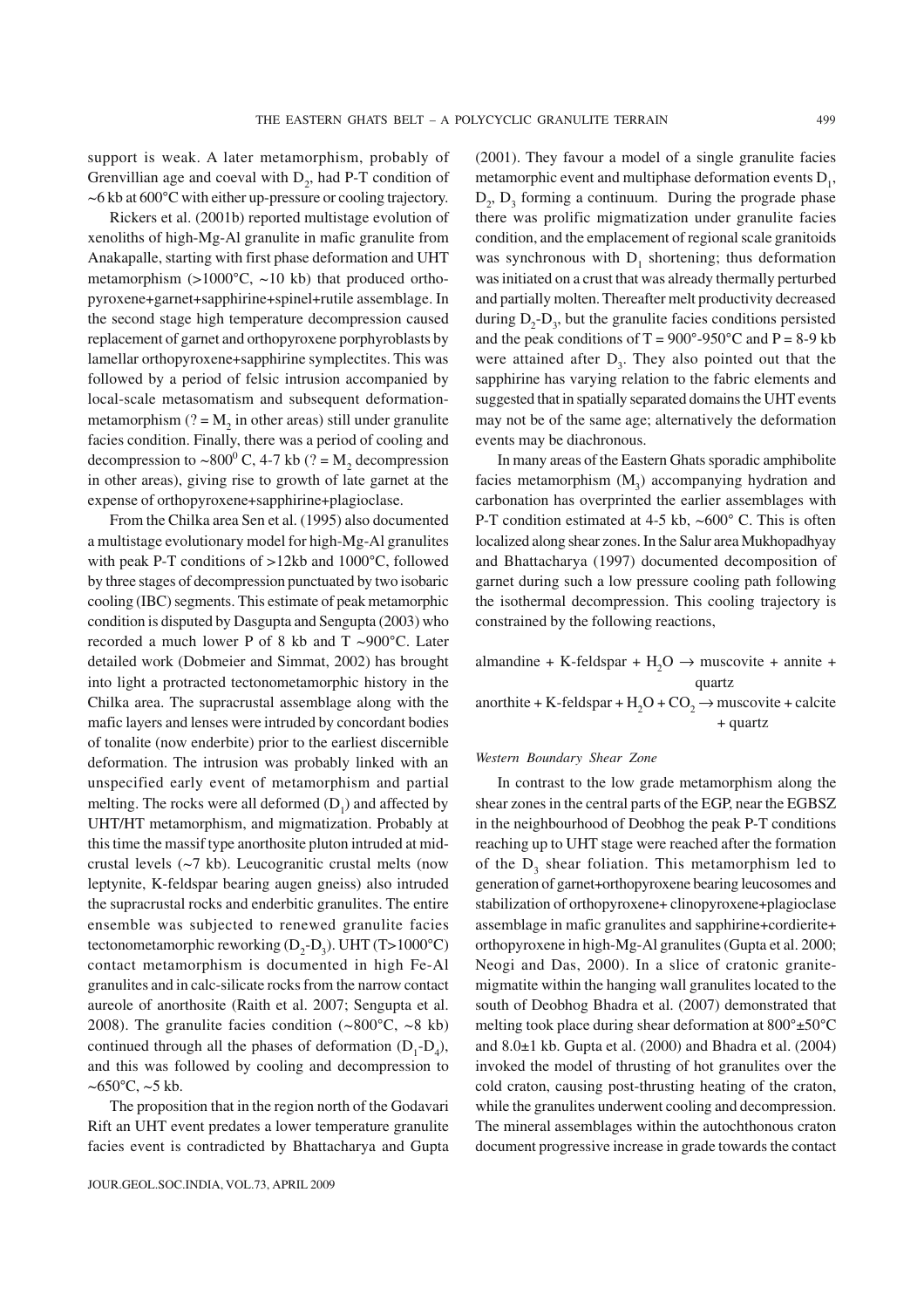while cooling in the granulites is documented by the development of coronal garnet and subsequent decompression by the breakdown of coronal garnet to orthopyroxene+plagioclase. Concomitant H<sub>2</sub>O influx caused retrogression of orthopyroxene to hornblende+biotite aggregates. Gupta et al. (2000) further pointed out that the preservation of the thrust-induced thermal gradients in the rocks would imply rapid exhumation of the craton-mobile belt assembly closely following the juxtaposition of the two units. As mentioned earlier, Das et al. (2008), however, prefer to interpret the breakdown of garnet to orthopyroxene+plagioclase symplectite as being due to postthrust heating rather than decompression.

Das et al. (2008) suggested that the syn- and postthrusting mineral assemblages in the rocks in and close to the shear zone represent a distinct metamorphic event which is younger than the Grenvillian granulite facies event within the EGP. They record two stages  $(M_1 \text{ and } M_2)$  of pre-thrust metamorphism in the granulites. The syn-thrusting  $M<sub>3</sub>$  metamorphic stage is represented by the shear foliation defining grains of hornblende and associated plagioclase+clinopyroxene± orthopyroxene assemblage. They postulated that after its emplacement over the craton, the hot EGB thrust sheet first underwent cooling as a result of thermal relaxation. They also suggested that the stabilization of hornblende in the precisting granulites may be correlated with the cooling event aided by influx of fluids released by concomitant prograde metamorphic reactions in the heated footwall cratonic gneisses. This was followed by loading and subsequent reheating  $(M<sub>4</sub>)$  caused by the burial of the granulite facies gneisses neighbouring the shear zone under the west-vergent imbricated thrust sheets which were emplaced from the hinterland EGB and were stacked one above the other. This reheating caused the decomposition of garnet mentioned above, and the resultant symplectite overgrew the shear fabric. Das et al. (2008) presented a well-argued case, but their model is contrary to the commonly observed phenomenon of progressively younger thrusts developing closer to the foreland (cf. relation between MCT, MBT, and HFT in the Himalayas, Hodges, 2000), and if this model is accepted all the thrusts will have to be accepted as being out-of-sequence thrusts. Further, there is no record in the mineral assemblages of the nearly isothermal loading prior to reheating as proposed by them and there is no support for this model from geothermobarometric measurements.

# **P-T Trajectories**

The P-T trajectories from different sectors of the Eastern Ghats are shown in Fig.6. The trajectories are of diverse

types, but Dasgupta and Sengupta (2003 and references therein) argued that in most parts of EGB,  $M<sub>1</sub>$  shows a general anti-clockwise trajectory, in which the UHT metamorphic peak is followed by near isobaric cooling (IBC). Lal et al. (1987) had earlier suggested a clockwise path with decompression following the UHT peak condition for the rocks in the Paderu area. However, Pal and Bose (1997) and Sengupta et al. (1997b) reinterpreted the petrographic data of Lal et al. (1987) to make them consistent with a general anticlockwise path; the prograde path reached peak values of  $P = 9.5$  kb,  $T = \sim 1000$ °C and was followed by near isobaric cooling to  $P = 9$  kb,  $T = 900^{\circ}$ C. At Paderu, Bhattacharya and Kar (2002) and Bhattacharya et al. (2003) also proposed a clockwise path, in which peak P-T condition of  $\sim$ 10 kb and  $\sim$ 1000°C was followed by high temperature decompression and subsequent isobaric cooling. However, Sengupta et al. (2004) have questioned some of their textural interpretations and thermodynamic calibrations. They suggest that the data are consistent with decompression from a lower pressure of 7-8 kb and  $T = 850^{\circ}$ C. This decompression postdated cooling from the UHT conditions. The pattern would thus be similar to the anticlockwise pattern in other areas. The retrograde path of  $M_2$ metmorphism is marked by near isothermal decompression followed by cooling. Bhattacharya and Gupta (2001) suggested that the differences in the post-peak P-T paths in different areas may indicate the existence of spatially disparate metamorphic sectors within the granulite belt.

For the  $M_3$  and  $M_4$  metamorphism (? Pan-African) along the western boundary zone Das et al. (2008) proposed a clockwise P-T path starting from  $M<sub>2</sub>$ . This needs corroboration by quantitative P-T determinations.

## **Deformation and Metamorphism**

An outstanding problem is the correlation of the metamorphic events with the deformation events. The mineral assemblages in the segregation bands formed during both  $D_1$  and  $D_2$  indicate that the deformation took place in granulite facies environment. Foliation parallel leucosomes and emplacement of syn-deformation granites point to extensive melt production during  $D_1$  and  $D_2$  deformations. The minerals in the granulites generally show recrystallized granoblastic fabric with little evidence of internal strain, thus testifying that the high temperature persisted even after the culmination of the deformation events (Bhattacharya and Gupta, 2001). The structures of the different phases indicate protracted compressional deformation, but it is not certain whether these formed in a continuum during one cycle or discontinuously. In some areas at least (our unpublished observation at Angul, Dobmeier and Raith, 2000, at Chilka,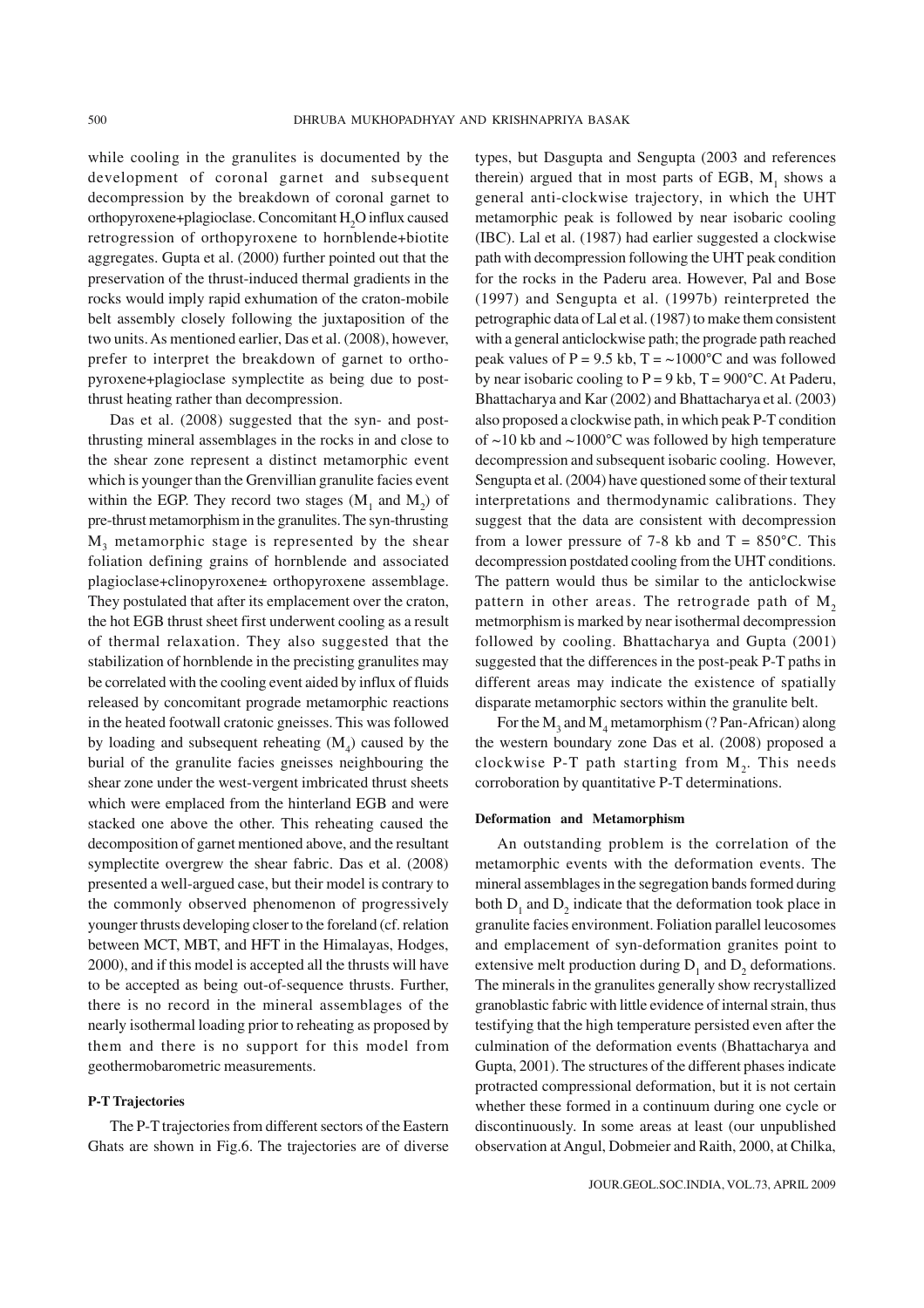Rickers et al. 2001b, at Anakapalle), a break between  $D_1$ and  $D<sub>2</sub>$  is testified by the emplacement of felsic rocks in between. At Jenapur also Kar (2001, 2007) inferred a break between  $D_1$  and  $D_2$ . This is important in the context of the question of whether there is one cycle of metamorphism, or whether rocks metamorphosed in an earlier phase are reworked during a later phase of metamorphism.

 The timing of the attainment of peak condition of UHT/ HT metamorphism is unclear. At Anantagiri in the central part of EGB, UHT minerals like sapphirine define the penetrative foliation  $(D_1/D_2)$  (Sengupta et al., 1990), which implies syntectonic growth. Rickers et al. (2001b) also report UHT metamorphism accompanying the first deformation at Anakapalle. From the same region Dasgupta et al. (1994) describe that sapphirine occurs in coronas or symplectitic aggregates with random orientation and overprinting the main gneissic foliation, suggesting post-tectonic growth. On the contrary along the western boundary zone the UHT metamorphic condition ( $\geq$  900°C,  $\sim$  9 kb) was attained during or after the  $D_3$  deformation, i.e., during or after the thrusting of EGB over the craton (Gupta et al. 2000; Neogi and Das, 2000; Bhadra et al. 2004). In contrast, in the central part of the EGB the retrogressive event  $M_3$  is often correlated with  $D<sub>3</sub>$ . Therefore either the metamorphic events or the deformation events or both were diachronous over the extent of the EGB (Gupta, 2004). Clearly more detailed structural observations combined with textural analysis are needed to better understand the deformation-metamorphism relation.

# **META-IGNEOUS ROCKS**

# **Mafic-Ultramafic Rocks**

Bands, and lenses of mafic granulite, interlayered with metapelitic rocks or occurring as enclaves within quartzofeldspathic gneiss are common throughout the EGB (Sengupta et al. 1996). The mafic granulites have tholeiitic affinity (Subba Rao and Divakara Rao, 1999). Xenoliths of high-Mg-Al granulite occur within the mafic granulites at places, which in turn are intruded by charnockite and enderbite. Sengupta et al. (1996) pointed out their geochemical similarity to continental flood basalts and suggested that they probably originated in an extensional setting. Whether any of the mafic bands represent volcanic flows remains to be ascertained.

At Kondapalle that lies south of the Godavari Rift, a layered complex of gabbro-norite- pyroxenite-anorthosite has intruded the metapelitic granulites (Leelanandam, 1990, 1997, 2004; Sengupta et al. 1999). The parental magma was high-Mg basalt, and the geochemical characteristics suggest emplacement in an arc-related environment (Leelanandam and Vijaya Kumar, 2007). The layered complex and the surrounding felsic granulites are interpreted to be parts of root complex of a continental magmatic arc. Leelanandam (2004) estimated liquidus temperatures of the parental liquid to range up to 1500°C on the basis of olivine compositions, while Sengupta et al. (1999) reported that the emplacement and fractionation of the suite took place at >8 kb and ≥1100°C. Subsolidus temperatures of 850°-1100°C are inferred from olivine-orthopyroxene exchange equilibria, and the subsolidus re-equilibration was estimated to be at 700°–810°C for olivine-spinel pairs (Leelanandam and Vijaya Kumar, 2007). Post-emplacement near-isobaric cooling to 700° C produced coronal garnet and exsolution of spinel from aluminous pyroxene (Sengupta et al. 1999). Similar mafic-ultramafic complex is present at Chimakurthy south of the Godavari Rift (Dasgupta et al. 1997), which was emplaced at a shallower level (~6 kb). From the central part of the complex a temperature of 1100°C is estimated from two-pyroxene thermometry. The clinopyroxenite, gabbro and anorthosite of the suite are thought to be derived from a high-Al tholeiitic parental magma (Vijaya Kumar et al. 2007). The emplacement of the layered complexes is inferred to be coeval with and to be causally connected with the UHT metamorphism.

#### **Quartzo-feldspathic Gneisses**

A major constituent of the EGB is orthopyroxene-bearing quartzo-feldspathic gneiss (charnockite and enderbite) which forms large massifs. Dasgupta and Sengupta (2003, and references therein) have pointed out that most of the massifs are made up of enderbite rather than charnockite *sensu stricto*, and these have intruded the khondalite-mafic granulite-leptynite ensemble. The latter were already high grade migmatitic gneisses at the time of intrusion, as indicated by the presence of xenoliths of the migmatitic gneiss with internal foliation that is discordant to that in the host. The intrusion of enderbite is generally regarded to be post- $D_1$ , and pre- or syn- $D_2$  (Dobmeier and Raith, 2003, our own unpublished observations from Angul). It has been suggested from the calc-alkaline affinity of the rocks that these were generated in an Andean-type active continental margin setting (Dobmeier and Raith, 2003). A high grade overprint  $(M_2)$  accompanied by partial melting and ductile deformation is discernible in the charnockites and enderbites (Murthy et al. 1998; Charan et al. 1998). From the Chilka area Dobmeier and Raith (2000) describe that enderbite intruded the pelitic gneiss prior to the earliest recognizable deformation  $(D_1)$ , but the possibility of the supracrustal rocks being already in a high grade and deformed state could not be excluded. Therefore it is possible that what they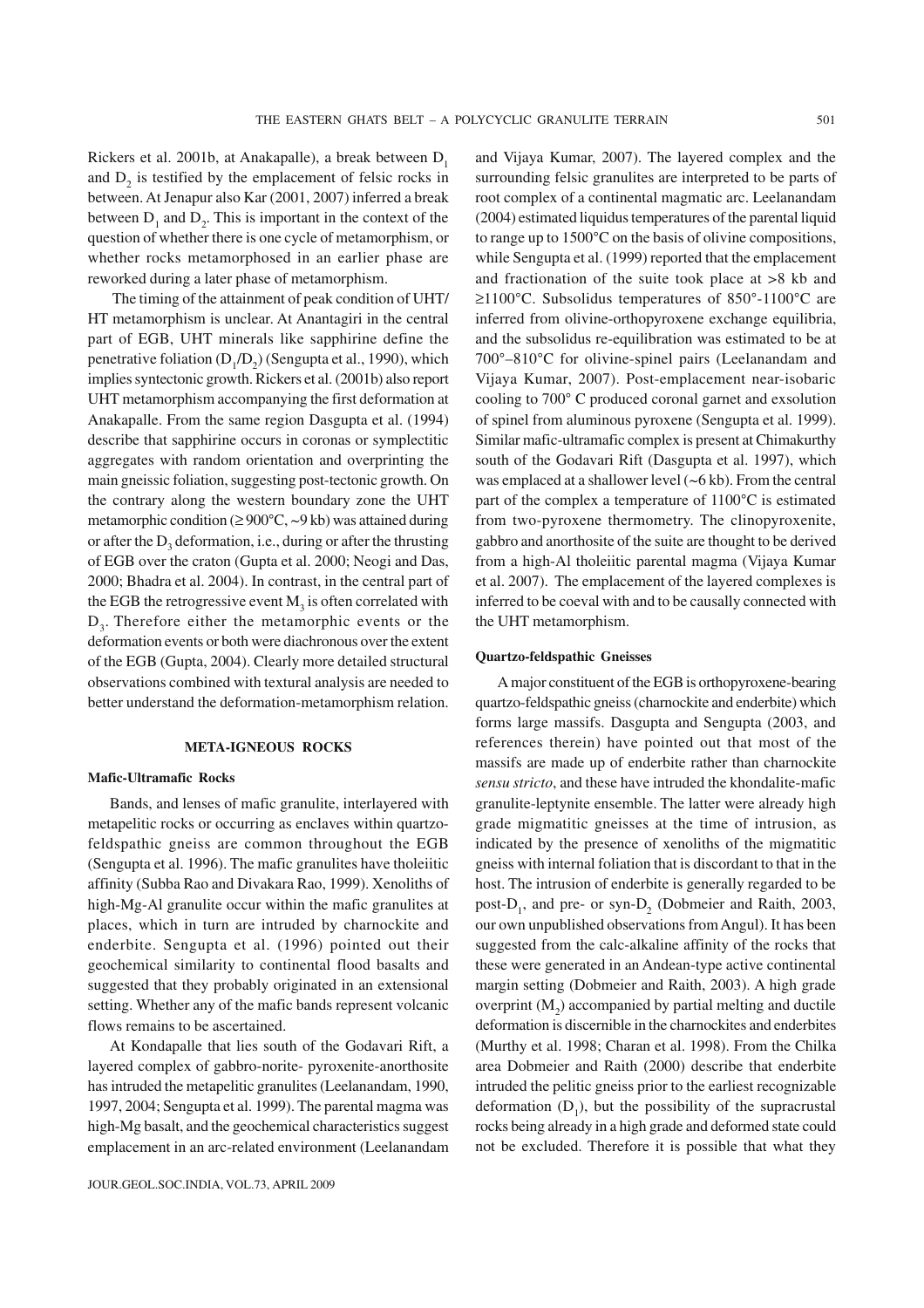describe as  $D_1$  is really  $D_2$ . Kar et al. (2003) suggested that the massif-type enderbite is crystallized from a tonalitic magma that is produced by hornblende-dehydration melting of hornblende-granulite.

Patchy charnockitic domains within leptynitic gneiss are seen at several places within the EGB (Angul: Halden et al. 1982; Chilka: Bhattacharya et al. 1993; Dobmeier and Raith, 2000; Jenapur: Kar, 2007; Vizianagram: Datta et al. 2001). These have been interpreted by Bhattacharya et al. (1993) and Kar (2007) as boudinaged charnockite layers or caught up xenoliths within quartzo-feldspathic melt; Bhattacharya et al. (2002) have cited structural relations and geochemical dissimilarities with the host to indicate that the charnockite is older than the leptynitic host. In their view there is a genetic connection between the enderbite and the patchy charnockite. The zircon  $^{207}Pb^{206}Pb$  dates from the host are 975 Ma and 1000 Ma, while dominant dates of zircons from patchy charnockite are around 900 Ma, though a few older dates of 2694 Ma and 1722 Ma are also found. Thus the dates provide no confirmatory evidence of older age of the charnockite patches. Contrary to Bhattacharya et al. (1993), Dobmeier and Raith (2000) hold that the patchy charnockite is younger than the enderbite, and was formed during what they describe as  $D_3$ . They presented evidence in favour of in situ synkinematic formation of charnockite domains through breakdown of biotite and garnet due to local fluid migration along steep foliation planes. Datta et al. (2001) interpreted the patchy charnockite near Vizianagram to be produced by influx of  $CO_2$ -rich fluid along the foliation in the host leptynite. They envisaged that the fluid was derived from the crystallization of the enderbitic magma that intruded the leptynite. Therefore, according to them enderbite and patchy charnockite are broadly contemporaneous and both are younger than leptynite.

Leptynite is garnet-bearing quartzo-feldspathic gneiss (leucogranite) with a typical platy granoblastic  $(•$  plättung $Z$ , Sen, 1987) texture. It is intimately associated with khondalite and is interpreted to have been formed by biotitedehydration melting of a pelitic source (Karmakar and Fukuoka, 1992; Sen and Bhattacharya, 1997). Probably a major part of the leptynites was formed during  $M$ <sub>1</sub>, earlier than the enderbite intrusion. However, from Chilka area Dobmeier and Raith (2000) describe that the precursor melt of leptynite intruded the enderbite and was later metamorphosed and deformed during  $D_2-D_3$ . It is likely that partial melting took place at different times to give rise to leptynites of different ages.

Porphyritic granitoids, with garnet and/or orthopyroxene, form batholithic bodies and are younger than both enderbite and leptynite. Many of the batholitihic bodies

occur along mega-lineaments (Nash et al. 1996; Ramakrishnan et al. 1998). These are not affected by the early deformation. They have S-type characters and their bulk compositions and isotopic data suggest derivation from crustal sources (Krause, 1998, quoted in Dobmeier and Raith, 2003).

The sequence of emplacement of the diverse types of felsic gneisses in different areas of the EGB, their mutual relation, and their relation to the tectonometamorphic events need to be worked out in details.

#### **Anorthosite**

Massif-type anorthosite complexes of varying size occur in the EGB (Leelanandam, 1990; Leelanandam and Reddy, 1998; Bolangir: Bhattacharya et al. 1998; Dobmeier, 2006; Chilka: Dobmeier and Simmat, 2002; Krause et al. 2001; Sarkar et al. 1981; Jugsayapatna: Nanda and Panda, 1999; Turkel: Maji et al. 1997). The age of these anorthosite plutons is around ~0.9 Ga (Bolangir Complex: Krause et al. 2001; Chilka Lake Complex: Chatterjee et al. 2008). South of the Godavari Rift anorthosite is present in the layered complexes, and a small layered-type anorthosite complex (Pangidi anorthosite) (Dharma Rao et al. 2004) is reported to have older age  $(\sim 1.7 \text{ Ga})$ .

The anorthosites are deformed and metamorphosed, but there are divergent views on the time of emplacement of the plutons *vis-à-vis* deformation episodes. Ferrodiorite occurs at places in the immediate contacts of anorthosite; it intrudes the anorthosite as dykes and sheets. The anorthosite is thought to have formed by plagioclase fractionation from high alumina basaltic melts during lithospheric thinning. The ferrodiorite is interpreted as interstitial residual melts which suffered contamination through interaction with adjacent felsic melts. Chilka anorthosite magma had temperature in excess of  $\sim 1000^{\circ}$  C. No chilled margin is seen because the anorthosite intruded into the country rocks which were hot and had suffered deformation and granulite facies metamorphism prior to and during the emplacement of anorthosite.

Different workers have described the emplacement of anorthosite as being prior to, at the beginning of, or during ductile regional deformation and granulite facies metamorphism at mid-crustal levels (750–800°C, 7–6 kb). According to Dobmeier (2006) the Bolangir anorthosite was emplaced during the main episode of isoclinal folding of the country rocks  $(D_2-D_3)$ , but after the development of migmatitic foliation and extensive leucosome formation. According to Bhattacharya et al. (1994) the Chilka anorthosite was emplaced after  $D_2$  and prior to  $D_3$ ; it is younger than the leptynites which has a well-preserved D<sub>2</sub>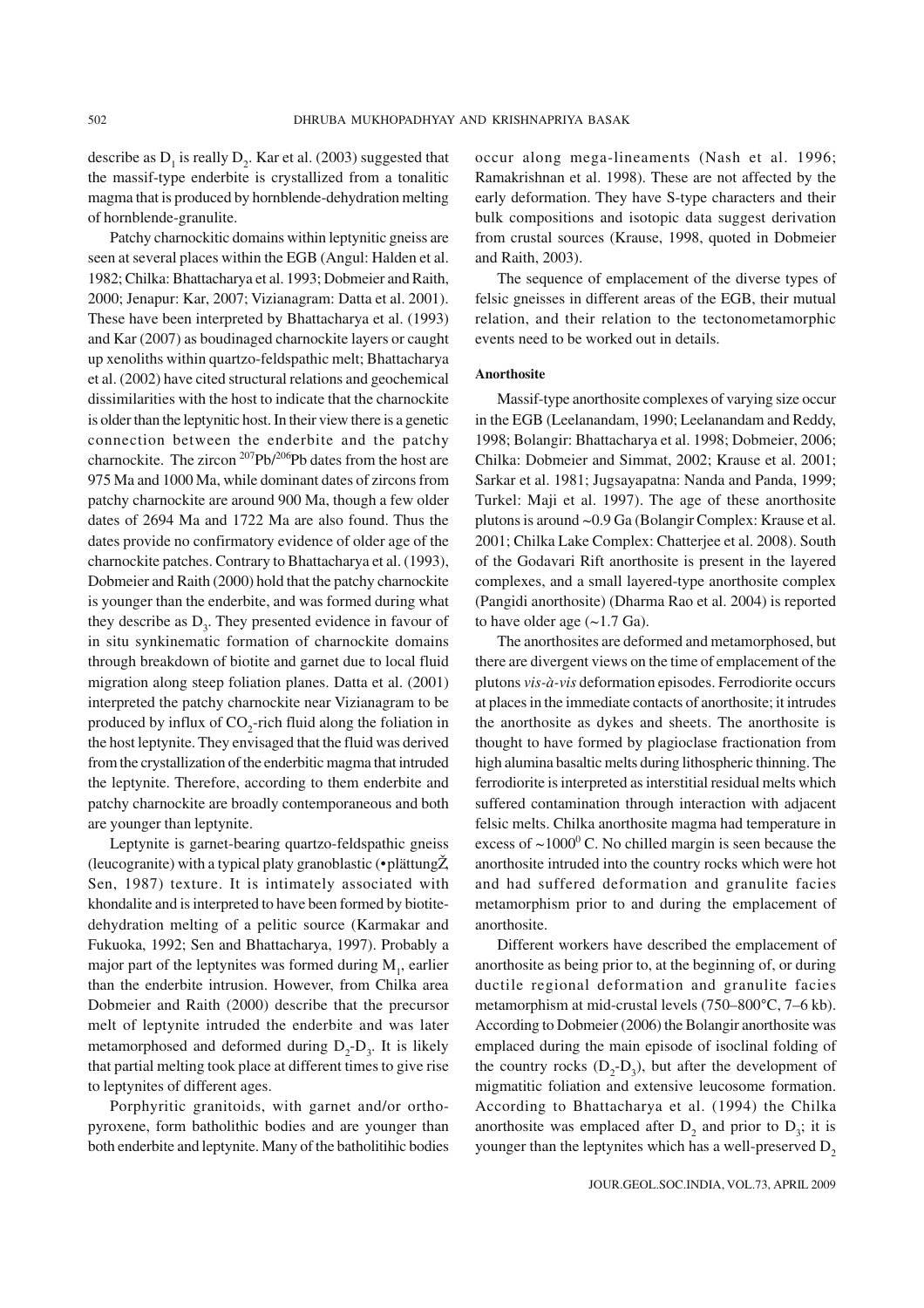foliation. However, Dobmeier and Raith (2000) and Dobmeier and Simmat (2002) described the emplacement of Chilka anorthosite to be post- $D_1$  and post-UHT metamorphism and pre- $D_2$ . It was deformed  $(D_2-D_3)$  and metamorphosed later along with its host rocks.

The Pangidi anorthosite south of Godavari Rift is associated with leuconorite and pyroxenite and the association is similar to the nearby Kondapalle Complex (Dharma Rao et al. 2004), but has higher proportion of hydrous minerals.

#### **Alkaline Rocks**

The plutons of alkaline rocks are confined to a belt adjacent to the boundary between the EGB and the neighbouring Bastar, Singhbhum and Eastern Dharwar cratons (Fig.7) (Leelanandam, 1998;Upadhyay, 2008 and references therein). In the northern segment, the alkaline complexes of Kankrakhol, Baradangua, Kharsoli and Rairakhol are present along the southern edge of the Rengali Province. Further south the Khariar alkaline rocks are



**Fig.7.** Locations of alkaline plutons in the Eastern Ghats Belt.

exposed along the western contact of the Eastern Ghats Province with the Bastar craton (Upadhyay et al. 2006b and references therein; as et al. 2008;Biswal et al. 2007), while at Koraput the alkaline pluton occurs within the sheared metapelitic gneisses of the Eastern Ghats Province, about 6 km east of its contact with the Jeypore Province (Bhattacharya and Kar, 2004;Gupta et al. 2005;Nanda et al. 2008 and references therein). The recent work by Nanda et al. (2008) suggests that the post-intrusion metamorphic history of the Koraput alkaline pluton is different from that in the other alkaline plutons in the boundary zone. The Kunavaram complex is located along the southern tip of the Sileru Shear Zone. Its western boundary is marked by a prominent shear zone (Gupta and Bose, 2004;Upadhyay and Raith, 2006a and references therein). The rocks to the west of the shear zone are designated as cratonic rocks by Upadhyay and Raith (2006a), but if the shear zone is correlated with the Sileru Shear Zone the western rocks are expected to belong to the Jeypore Province. The description of Gupta and Bose (2004) that the amphibolites in this region appear to be retrograded granulites lends support to this idea. South of the Godavari Rift the alkaline complexes (Elchuru, Uppalapadu, Purimetra) (Upadhyay et al. 2006a;Vijaya Kumar et al. 2007) belong to the Prakasam Igneous Province (Leelanandam, 1989) straddling the western boundary of the Ongole Domain with the Vinjamuru Domain of the Krishna Province.

The principal rocks in the alkaline plutons are nepheline syenite, hornblende syenite, syenite and quartz syenite. In addition to the alkaline syenites quartz-bearing monzosyenitic bodies are also present (Upadhyay and Raith, 2006a). At Khariar the rocks of the alkaline complex are interlayered with tholeiitic mafic rocks which may be the remnants of an ocean floor (Upadhyay et al. 2006b). Vijaya Kumar et al. (2007) referred to the spatial and temporal association of both tholeiitic and alkaline end-members of continental rift magmatism within the Prakasam Igneous Province.

Though magmatic foliation is occasionally recognized in the alkaline rocks (Gupta et al. 2005; Das et al. 2008), the dominant planar fabric is commonly a solid-state deformation structure (Gupta et al. 2005; Das et al. 2008; Nanda et al. 2008; Upadhyay, 2008 and references therein). The magmatic foliation is seen at places to be folded (Biswal et al. 2007), and an axial plane foliation cuts across it. The shear zone related fabric overprints this solid state fabric and is parallel to the shear foliation in the country rocks of both the craton and the EGB (Upadhyay, 2008 and references therein, Das et al. 2008). The microstructures related to shearing indicate top-to-west (thrust) sense of movement, a dextral component of motion is also recorded at Kunavaram (Gupta and Bose, 2004).

The alkaline complexes are all metamorphosed. At Khariar while the post-shearing peak P-T condition in the *overlying* EGB granulites is  $T = \sim 750$ °C,  $P = \sim 7$  kb, (Das et al. 2008), the metamorphic imprint in the alkaline complex below the thrust was of amphibolite facies and in the *underlying* cratonic rocks the syn-thrusting metamorphism caused by loading and heating from the overlying hot granulite block was of greenschist facies. At Koraput the host EGP gneisses suffered an earlier granulite facies metamorphism and deformation. Post-metamorphic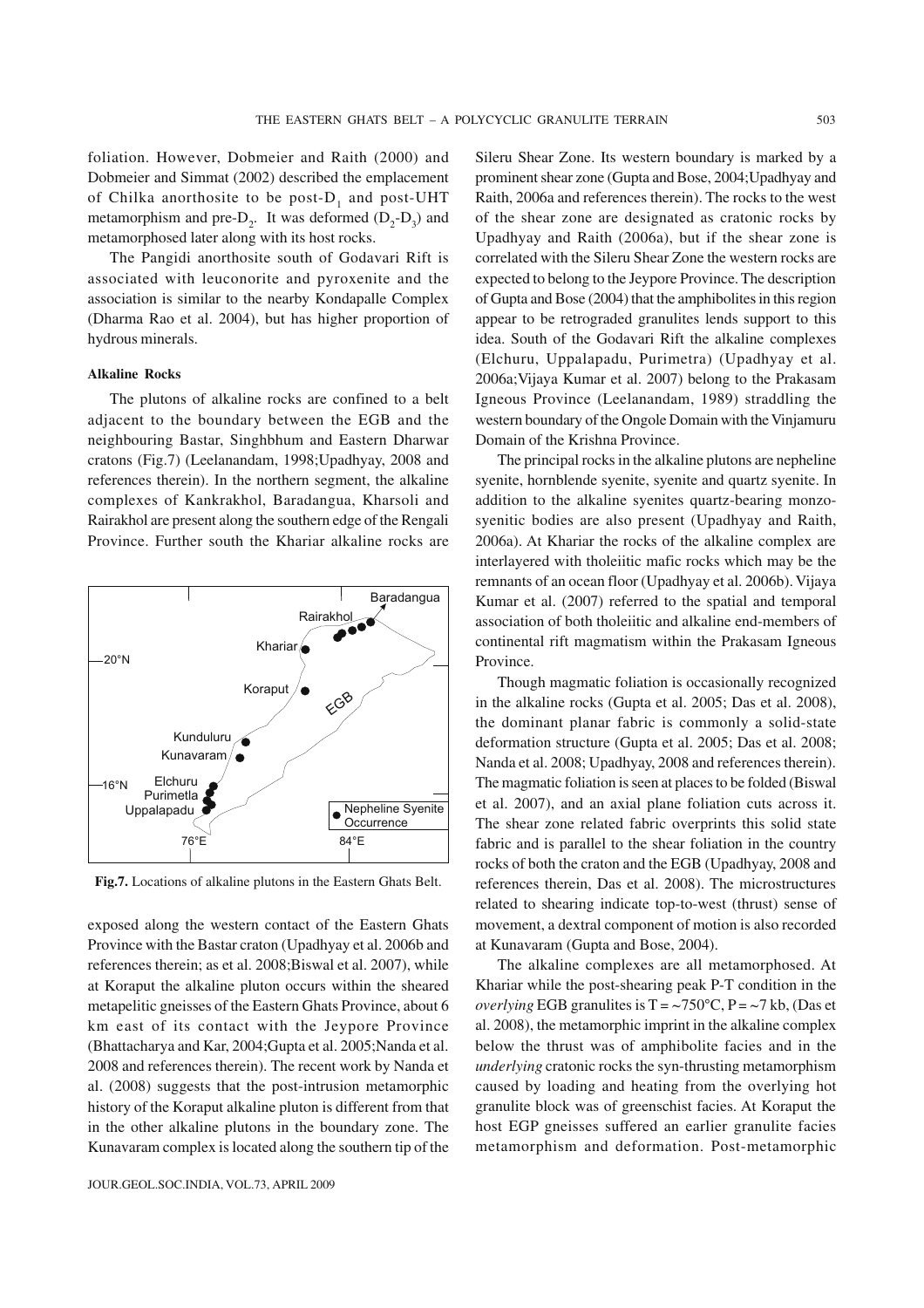emplacement of the alkaline pluton was followed by retrogression-deformation event producing biotitedefined foliation. Subsequent prograde metamorphic event involved heating along an anticlockwise path (heating followed by loading) and produced anhydrous granulite facies assemblage (garnet+clinopyroxene+K-feldspar± orthopyroxene) both in the country rocks and in the pluton (Nanda et al. 2008). Nanda et al. (2008) consider this later event to represent an intracrustal orogeny unrelated to the process of amalgamation of the granulite belt with the Archaean Bastar/Dharwar craton (? Pan-African Orogeny). At Kunavaram there was a decrease in the grade of metamorphism in the country rocks during shearing to greenschist-lower amphibolite facies (Gupta and Bose, 2004). For the Jojuru quartz-monzosyenite in the Prakasam Igneous Province near the western boundary zone of the Ongole Domain, Upadhyay and Raith (2006b) have estimated the P–T to be 5.5–7.0 kb and 600°–700°C from coronal garnet formed at the interface between clinopyroxene–orthopyroxene–ilmenite clusters and plagioclase.

Upadhyay (2008) and Vijaya Kumar et al. (2007) suggested that the parental magma for the alkaline complexes were of basanitic composition produced by partial melting of enriched mantle sources in sub-continental lithospheric mantle; fractionation, with or without crustal assimilation produced the different rock suites.

Some workers (Biswal et al. 2007; Bose, 1970; Bose et al. 1971; Chetty, 2001 and references therein) are of the view that the alkaline rocks were emplaced syntectonically during thrusting and shearing along the western and northern contact zone of the EGB. On the other hand Czygan and Goldenberg (1989), Gupta and Bose (2004), Gupta et al. (2005), Upadhyay and Raith (2006a, 2006b), Upadhyay et al. (2006a, 2006b) and Upadhyay (2008) show that the rocks are deformed and metamorphosed and the shearing has overprinted a solid-state metamorphic fabric in the rocks. Bhattacharya and Kar (2004, 2005) suggested that the series of plutons represent a hot-spot trace as the Indian plate moved over a hot spot/plume. But as Upadhyay (2008) pointed out there is no systematic change in the ages of the plutons from one end to the other as expected in this model, and no explanation is offered as to why the plutons are confined to the craton-EGB boundary. From the point of view of geological setting and petrography these alkaline complexes resemble the deformed alkaline rocks and carbonatites (DARC) of southeastern Africa for which Burke et al. (2003) proposed a model of emplacement during rifting and basin formation and deformation during closure and basin inversion. Leelanandam (1998) and Leelanandam et al. (2006) also proposed intracontinental rifting for the formation of the complexes. On the basis of similar ages ( $\sim$ 1300 Ma to  $\sim$ 1500 Ma) and the rift-related geochemical signatures of the alkaline rocks Upadhyay (2008) suggested that the linear chain of alkaline complexes mark the location of a palaeo-rift at the cratonic margin, and these were later deformed during the collisional event associated with the thrusting of the EGB over the cratonic foreland.

#### **GEOCHRONOLOGICAL CONSTRAINTS**

#### **Age of the Alkaline Plutons**

The U-Pb data of zircon from a pegmatite in the Khariar alkaline complex within the northern part of EBSBZ give an upper intercept age of 1500+3/-4 Ma and a lower intercept age of 540±20 Ma (Aftalion et al. 2000). The SHRIMP 207Pb/206Pb age of zircon interiors is 1480±17 Ma (Upadhyay et al. 2006b). Therefore, it may be concluded that the intrusion age of the alkaline complex is  $\sim$ 1.5 Ga and the later tectonothermal imprint is of Pan-African age. The Pan-African age is corroborated by K/Ar cooling ages of nepheline (550±11 Ma) and amphibole (531±11 Ma), <sup>206</sup>Pb/<sup>238</sup>U age of apatite (494 $\pm$ 8 Ma) (Aftalion et al. 2000), Rb/Sr biotite-whole rock isochron ages (487.1±0.6 and 499.0±1.6 Ma) and <sup>207</sup>Pb/<sup>206</sup>Pb age of sphene (~593 Ma) (Upadhyay et al. 2006b). A spectrum of SHRIMP dates of zircon ranging from 3174 Ma to 511 Ma has been reported by Biswal et al. (2007). According to them a cluster of ages at 511-576 Ma represents the intrusion age, and the older zircons are regarded as xenocrystic. The rationale for this conclusion is not clearly stated. The zircons have complex zoning patterns and the interpretation by Biswal et al. (2007) of the isotopic data may be questioned.

A preliminary report of U-Pb dates of zircon in alkaline rocks of Koraput suggests that the age of the postintrusion granulite facies metamorphism to be in the range of ~0.70–0. 87 Ga (Nanda et al. 2008). These dates cannot be reconciled with the idea that the EGP and JP were juxtaposed due to thrusting in the Pan-African time  $(-0.5 \text{ Ga})$ , because Nanda et al.  $(2008)$  report that the retrogression-deformation event (inferred to be coeval with thrusting) that predated the post intrusion metamorphism (0.70–0.87 Ga) affected the EGP and the JP alike indicating their contiguity at this earlier time.

The combined SHRIMP and TIMS analyses of interiors of zircon grains from the Kunavaram alkaline complex located in the southern tip of the Sileru Shear Zone define a discordia with the upper intercept age of 1384±63 Ma (intrusion age) and a lower intercept age of 632±62 Ma (metamorphism age) (Upadhyay and Raith, 2006a). The age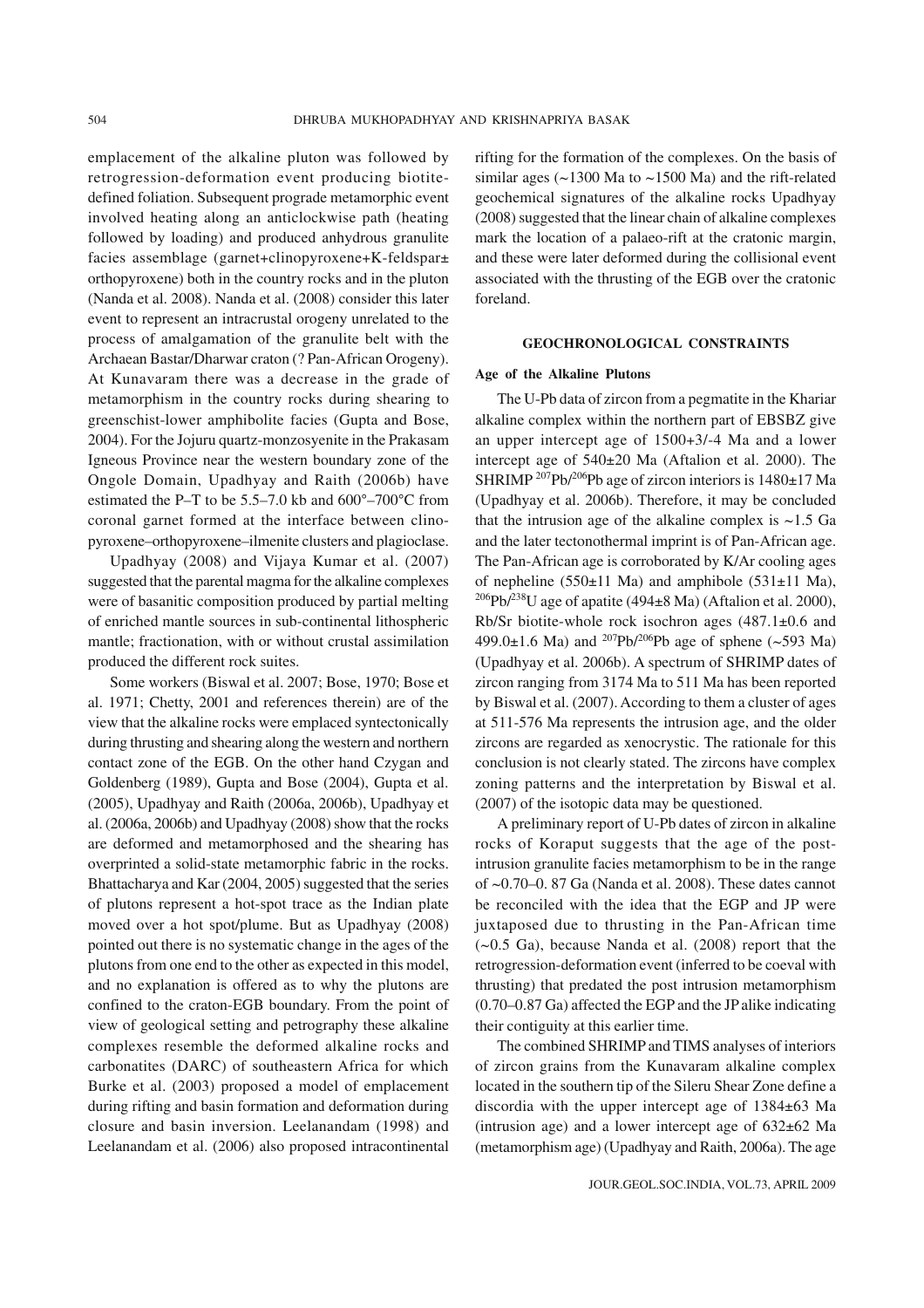of the later metamorphic overprint is corroborated by the near-concordant 207Pb/206Pb date of ~611 Ma from titanite and 484.0±2.3 Ma to 500.9±0.6 Ma cooling ages determined from biotite-whole rock Rb/Sr isochrons (Upadhyay and Raith, 2006a). The Rb-Sr whole rock isochron age of the alkaline complex is 1265±58 Ma (Clark and Subba Rao, 1971), expectedly younger than zircon age.

U–Th–Pb SHRIMP dating of zircons from the alkaline complexes within the Ongole Domain yields dates ranging from 1263 Ma to 1352 Ma (Upadhyay et al. 2006a; Upadhyay and Raith, 2006b; Vijaya Kumar et al. 2007). The Rb/Sr whole rock isochron ages for the alkaline complexes range from 1242Ma to 1369 Ma (Sarkar and Paul, 1998; Subba Rao et al. 1989; Upadhyay et al. 2006a).

The Rairakhol Complex of alkaline rocks, located near the boundary with the Rengali Province, has been dated by the Rb/Sr whole rock isochron method to be 1413±23 Ma (Sarkar et al. 2000).

# **Ongole Domain**

In the Ongole Domain the Nd model ages of the sediments representing the mean crustal age of the provenance areas range between 2.6 to 2.8 Ga (Rickers et al. 2001a); this is the age of the granitoids of the eastern Dharwar craton, suggesting that at the time of sedimentation the Ongole Domain was probably adjacent to the Eastern Dharwar craton. The  $T_{DM}$  age of enderbites and charnockites is 2.3-2.5 Ga. These orthogneisses developed by assimilation of as much as 40% Archaean crust with mantle derived basaltic melt (Rickers et al. 2001a). The melt derivation was at an unspecified time between 1.7-2.4 Ga and the mixing was either at the time of differentiation or at 1.7 Ga at the latest. U-Pb ages of near-concordant magmatic zircon fix their time of crystallization at 1.70-1.72 Ga (Kovach et al. 2001). U-Pb dates of zircon fix the time of partial melting in charnockitic gneisses and in diatexitic granulites at 1672±3 Ma. (Kovach et al. 2001) and 1.61-1.63 Ga respectively (Upadhyay et al. quoted in Simmat and Raith, 2008), which fix the age of the UHT/HT metamorphism in this domain. U-Pb dates of monazites from charnockitic orthogneisses and their garnetiferous leucosomes are  $\sim$ 1.60 Ga (Kovach et al. 2001; Simmat and Raith, 2008), and from late- to post-tectonic pegmatite are 1672±4 Ma (Kovach et al. 2001), and 1672-1512 Ma (Mezger and Cosca, 1999).  $207Pb/206Pb$  allanite ages from pegmatite dykes are 1598 Ma and 1350 Ma (Mezger and Cosca, 1999). From these dates it may be concluded that the main metamorphism was at  $\sim$ 1.6-1.7 Ga.

The metamorphosed Pangidi anorthosite complex has yielded a Sm-Nd isochron age of 1739±220 Ma (Dharma Rao et al. 2004). This is described as the intrusion age, which is similar to the above age of metamorphism. A younger Rb-Sr whole rock age of 1507±59 Ma (Sarkar and Paul, 1998) of a mangeritic granulite is probably due to later resetting of the isotopic system.

Chemical dating of monazite (Simmat and Raith, 2008) gives distinct populations at 1645 Ma, 1590 Ma, 1560 Ma and 1450 Ma, with the oldest ages being preserved in the monazite inclusions in garnet and in the core domains of zoned matrix monazites. According to Simmat and Raith (2008) the age of the fabric-defining high to ultrahigh metamorphism is between 1590 and 1650 Ma. Imprints of later ductile to brittle deformation accompanied by hydration are recorded in the monazite chemical dates of 1350- 1450 Ma (Simmat and Raith, 2008). This event has been correlated with the crustal extension, rifting and alkaline plutonism along the margin of the EGB. EPMA single spot ages between 1200 and 600 Ma are measured in some samples from the Ongole Domain, but the significance of these ages is uncertain.

Mezger and Cosca (1999) reported that  $^{40}Ar/^{39}Ar$  age of amphibole indicates cooling below ~500°C at 1111 Ma. Therefore the Ongole Domain had cooled down when the neighbouring Eastern Ghats Province was undergoing Grenvillian high grade metamorphism. It is important to note that no Grenvillian or Pan-African dates of metamorphism have been obtained from the Ongole Domain.

The Ongole Domain is thrusted westward over the Vinjamuru Domain of Nellore-Khammam Schist Belt, in which the granites intrusive into granitic gneisses yield U-Pb zircon upper intercept ages of 1589.7±5.7 Ma and 1588.4±7.1 Ma (Dobmeier et al. 2006). Rb-Sr age of synkinematically grown phengitic white mica indicate a low grade metamorphic overprint at 474-501 Ma, which Dobmeier et al. (2006) correlate with the westward thrusting.

## **Jeypore Province**

Geochronological information from this province is meagre. The relation between the different lithotectonic units at the southern tip of the Jeypore Province and the relation between the Jeypore Province and the Ongole Domain are unclear. The enderbites in the Jeypore Province have Nd model ages  $(T_{DM})$  of 3.0-3.9 Ga; this along with the strongly retarded Pb isotopic signatures of feldspars suggests formation of the igneous protoliths before 3.0 Ga (Kovach et al. 2001, Rickers et al. 2001a). The age of the metamorphism is not adequately constrained, but preliminary U-Pb data from complexly zoned zircons indicate granitoid emplacement at  $\sim$ 2.7 Ga, and granulite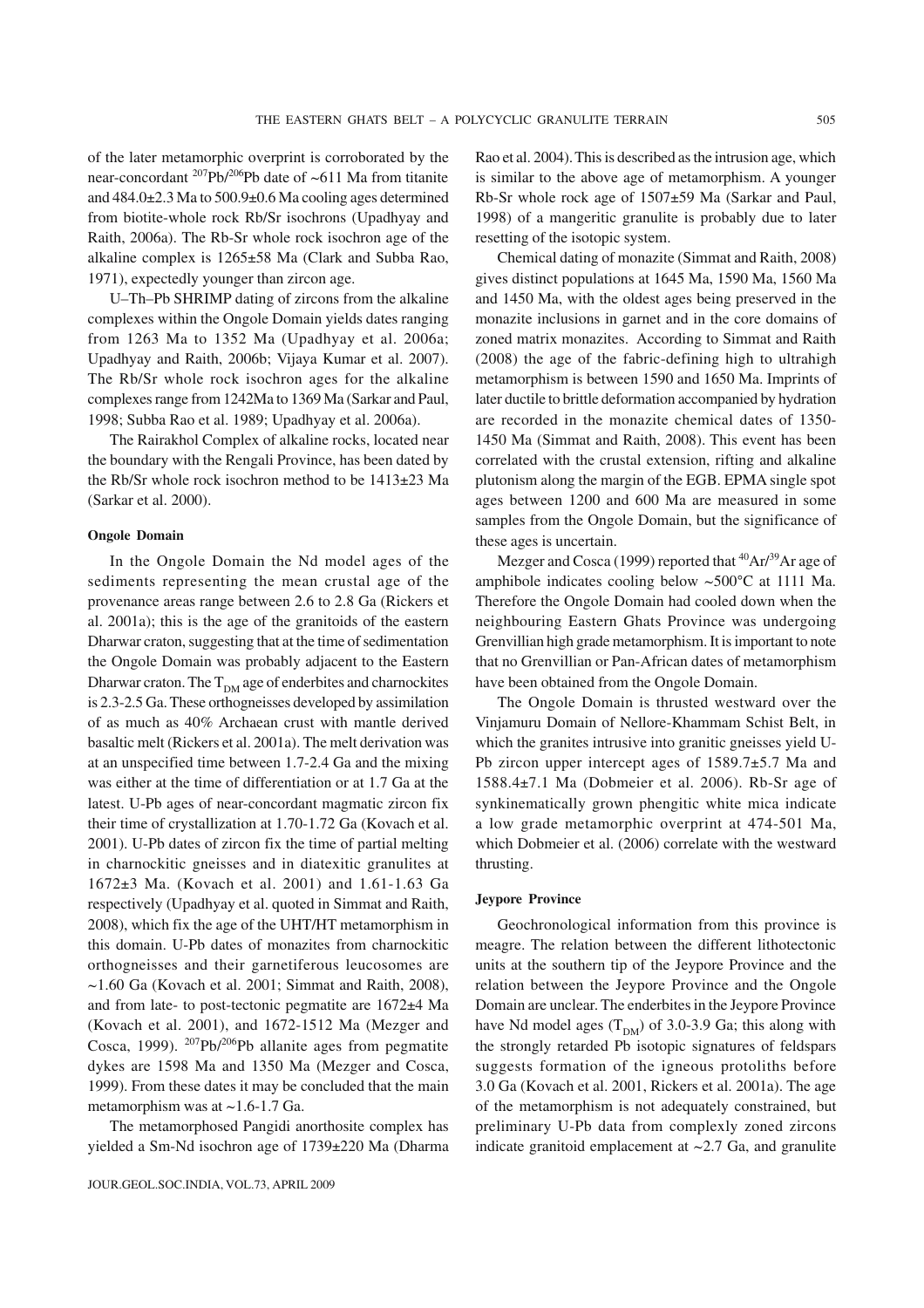facies metamorphism at  $\sim$ 2.5 Ga (Kovach et al. 2001, Simmat and Raith, 2008).

At Kunavaram, beyond the southern tip of the Jeypore Province, the granulites are shown as belonging to the Ongole Domain in the map of Dobmeier and Raith (2003), and to the WKZ (? Jeypore Province) in the map of Ramakrishnan et al. (1998). Chemical dates using EPMA of monazites from the granulites to the east of the Kunavaram alkaline complex have a large range of 457 Ma to 1542 Ma (Upadhyay and Raith, 2006a). Three main populations are noticed: (a) 1447±9 Ma and 1449±31 Ma from cores of monazite inclusions in garnet, (b) 1017±47 Ma and 1087±46 Ma from small monazite grains in garnet, and (c) 526±25 Ma from overgrowths and rims on older monazite cores. The monazites residing in the mylonitic foliation of a garnet-sillimanite enclave in the nepheline syenite yield a uniform chemical date of 510±19 Ma. Clearly the monazites have a complex history but the dates suggest that the rocks went through a Grenvillian  $(\sim 1.0-1.1 \text{ Ga})$  high grade metamorphism and a Pan-African  $(\sim 0.5 \text{ Ga})$  overprint related to the development of the shear zone.

### **Rengali Province**

North of the Kerajang Fault <sup>207</sup>Pb-<sup>206</sup>Pb ages of zircon in granite gneiss indicate magmatism at  $\sim$  2.8 Ga (Crowe, 2003 quoted in Dobmeier and Raith, 2003; Mishra et al. 2000). Mishra et al. (2000) opined that this gives a minimum age for the granulite facies metamorphism because xenoliths of granulite are present within the gneisses. The Sm-Nd whole rock isochron age of charnockite-mafic granulites from Jenapore close to the boundary of the Rengali Province is  $3030\pm200$  Ma and the  $^{207}Pb^{206}Pb$  age of zircon from charnockite of this area is 2930±42 Ma (Bhattacharya et al. 2001). The Rb/Sr whole rock isochron ages of charnockites at Riamal and Rengali north of the Kerajang Fault are 2743±103 and 2735±44 respectively (Sarkar et al. 2000). There are no U-Pb age data from these granulite occurrences, but on the basis of the available dates it is reasonable to conclude that the granulite facies metamorphism in RP is of Archaean age.

#### **Eastern Ghats Province**

# *Age of Anorthosites*

For the Bolangir pluton, the U-Pb dates for zircon from the bordering ferrodiorite are discordant. From the upper intercept of the constructed discordia in the U-Pb concordia diagram Krause et al. (2001) fixed the time of intrusion to be 933±32 Ma.

Sarkar et al. (1981) determined a Rb/Sr whole rock isochron age of 1404±89 for the Chilka anorthosites.

However Krause et al. (2001) argued on the basis of field and geochemical evidence that the linear data array in the Rb/Sr evolution diagram represents a mixing line between two components, the 'pristine' anorthosite and a felsic melt generated in the aureole. They fixed the time of final stages of anorthosite emplacement as 792±2 Ma on the basis of concordant U-Pb age of abraded zircons from ferrodiorite which is a late stage crystallization product. Recently Chatterjee et al. (2008) have determined the upper intercept age of nearly concordant zircon to be 983.0±2.5 and the lower intercept age to be 704±10 Ma. They reinterpreted the 792 Ma date as the timimg of a separate tectonothermal event. Chemical dating of monazite yielded two age populations: 714±11 Ma for the core domains, and 655±12 for the rim domains. These are thought to represent two episodes of metamorphic monazite growth. The lower intercept age of zircon may be an average of these two age populations. Monazite rimming apatite yields a young date of 463±22Ma representing Pan-African thermal activity.

## *Age of Metamorphic Events*

In the eastern part of the Eastern Ghats Province (EGP), near Visakhapatnam, the  $T<sub>DM</sub>$  whole rock model ages of charnockites range from 2349 Ma to 2610 Ma (Paul et al. 1990). These are interpreted to represent the time of extraction of the protolith from the mantle. The whole-rock Sm-Nd isochron dates of 1455±80 Ma for the mafic granulites, and of 1464±63 Ma for the felsic rocks (leptynites) of Rayagada in the western sector of EGP are interpreted to represent the age of intrusion by Shaw et al. (1997). However the possibility that these represent the time of extraction of the melt and not the intrusion age cannot be ruled out. If these are indeed the intrusion ages the sedimentation must be older than this. Shaw et al. (1997) reported SHRIMP 207Pb/206Pb ages of 2747 Ma and 1450 Ma of detrital subrounded to rounded zircon grains in metapelitic granulites. U-Pb ages of 1801-1369 Ma of detrital zircon grains from pelitic and high-Mg-Al granulites have also been reported by Jarick (1999, quoted in Simmat and Raith, 2008). Hence the youngest sediments must be younger than  $\sim$  1.37 Ga. We have already discussed that at Khariar and at Kunavaram the alkaline complexes having intrusion age of  $\sim$ 1.4-1.5 Ga are hosted by the granulites. Hence unless the present disposition of the alkaline complexes is due to thrust wedging the sedimentation must have started at >1.5 Ga. With our present information the age of sedimentation cannot be more precisely defined. Broadly these ages are consistent with the  $T_{DM}$  model ages which lie within the range 1.8-2.5 Ga (Rickers et al. 2001a).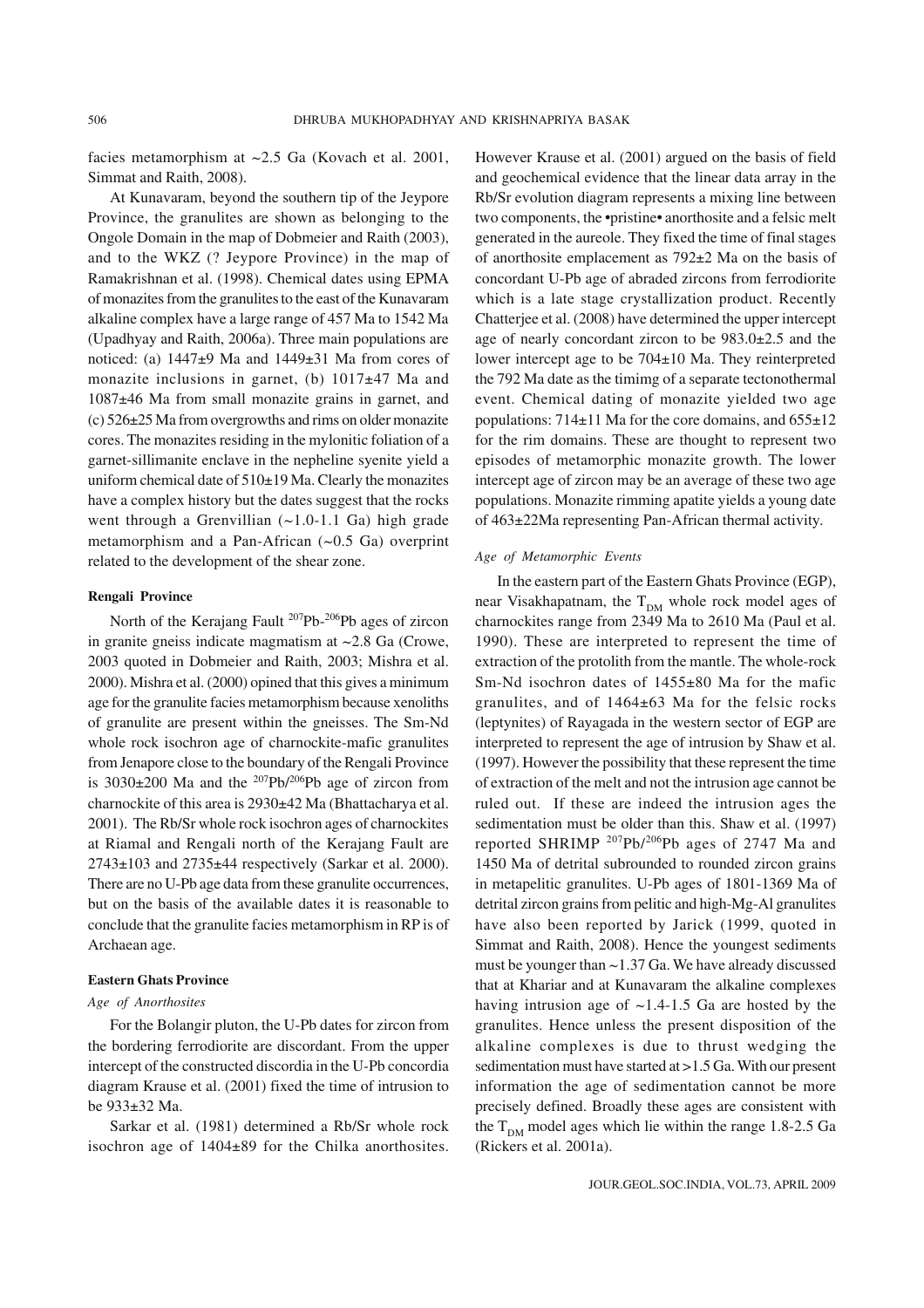The available geochronological data lend support to the conclusions discussed earlier about a UHT metamorphism being followed by a second episode of high temperature granulite facies metamorphism. The results from conventional dating methods are discussed first, followed by the results obtained in recent years from chemical dating of monazite.

An early episode of felsic magmatism at 1150-1200 Ma is indicated by U-Pb zircon date of (?charnockitic) augen gneiss (Angul: 1159±59/-30, Aftalion et al. 1988), and zircon age of intrusive granitoid complex near Berhampur (U-Pb upper intercept age:  $1186\pm38$  Ma,  $^{207}Pb/^{206}Pb$  age of zircon: 1074 Ma, Krause, 1998, quoted in Simmat and Raith, 2008) and Sm-Nd whole rock isochron age of granitoid gneisses thought to be the product of high temperature melting during prograde metamorphism (Paderu: 1162±20 Ma, Bhattacharya et al. 2003).

The timing of the early UHT metamorphism is inferred to be ~1100 Ma on the basis of Pb-Pb whole rock - feldspar isochron age of sapphirine-bearing granulites (1099±56 Ma) and zircon U-Pb age (1139±24, Jarick, 1999, quoted in Simmat and Raith, 2008) and SHRIMP <sup>207</sup>Pb/<sup>206</sup>Pb age of zircon (1105 $\pm$ 9 Ma) in partial melt product (Crowe, 2003, quoted in Dobmeier and Raith, 2003), Sm-Nd whole rock-mineral (feldspar-garnet) isochron age (1067±43 Ma) of metapelites and Rb-Sr whole rock isochron age (1069±84 Ma) of metapelites (Shaw et al. 1997). The geochronological data cannot resolve the question of whether the felsic magmatism was a separate event or was linked to the UHT metamorphism and was a product of it.

The large data base generated by Simmat and Raith (2008) on chemical dating of monazites in samples collected throughout the EGB indicates a complex polycyclic evolution of the EGB. Older EPMA spot ages of monazite are obtained from small grains armoured in porphyroblastic garnets or in the interiors of such grains and also in the cores of the grains in the matrix. The host garnet porphyroblasts also contain inclusions of sillimanite, spinel and rutile at several places and therefore these old dates are considered to represent the prograde stage of the early UHT metamorphism. Significantly the older dates are very rare in charnockites and enderbites, probably suggesting that these crystallized either after or during the cooling stage of the first cycle of deformation-metamorphism. Some of the determined values of the older dates are (Simmat and Raith, 2008):

(a) In the western sector extending from Vijaywada to Khariar the range is 1159-1181 Ma from khondalites and 1065 Ma from high-Mg-Al granulites. The older ages in khondalites are interpreted to date the prograde stage and the younger age in high-Mg-Al granulite the peak stage of UHT metamorphism.

- (b) In the central sector near Phulbani the range of the oldest apparent spot ages in khondalites are 1020 – 1067 Ma (Mean: 1061±48 Ma).
- (c) In the eastern sector skirting the east coast, at Anakapalle the oldest spot ages in xenoliths of high-Mg-Al granulites (Rickers et al. 2001b) range from 1100 to 1300 Ma (Mean: 1100±27 Ma). In garnetiferous augen gneiss at Berhampur the oldest spot ages are 1008 to 1037 Ma (Mean: 1017±10 Ma).
- (d) In the Chilka region the oldest spot ages are 1030- 1090 Ma in khondalites and metasomatised khondalites.
- (e) In the Angul area age populations of 1200-1260 Ma have been obtained from the interiors of monazite grains in the matrix of restites and leucosomes and as inclusions in garnet.

There is strong evidence that the main fabric-defining M2 granulite facies metamorphism and anatexis was of Grenvillian age, ~950-1000 Ma. The significant dates obtained through conventional methods are given in Table 1. This event was contemporaneous with generation of voluminous felsic melts which were emplaced as syn- to post-tectonic felsic plutons. Field and petrological evidence and the gochronological data indicate that there are several cycles of deformation and metamorphism, anatexis and emplacement of felsic plutons.

Chemical dates of monazite confirm this conclusion. The most prominent populations of the chemical dates of monazite fall within the span of 950-980 Ma in pelitic granulites, high-Mg-Al granulites, charnockites-enderbites, leptynites and augen gneiss (Simmat and Raith, 2008). The dates come from either overgrowth or individual grains in both restitic and leucosomal layers. In most of the samples the peak of the age population distributions fall within this range, and this date fixes the timing of the fabric-defining HT metamorphism and anatexis. At Anakapalle the dominant domains of monazite grains included in porphyroblastic garnet in high-Mg-Al granulites have age populations of 980-1000 Ma which Simmat and Raith (2008) interpret to constrain the growth of porphyroblastic garnet in the UHT assemblages.

However, a prolonged tectonothermal activity with HT metamorphism, melting and leucosome generation is indicated by U-Pb zircon age (792±2 Ma, Krause et al. 2001; 764±35 Ma, Crowe, 2003, quoted in Dobmeier and Raith, 2003, 769±29Ma and 701±12 Ma, Nanda et al. 2008), Sm-Nd whole rock-mineral isochron ages (815±9 and 808±64 Ma) and Rb-Sr whole rock-mineral isochron ages (833±10 Ma, 781±39 Ma) (Shaw et al. 1997).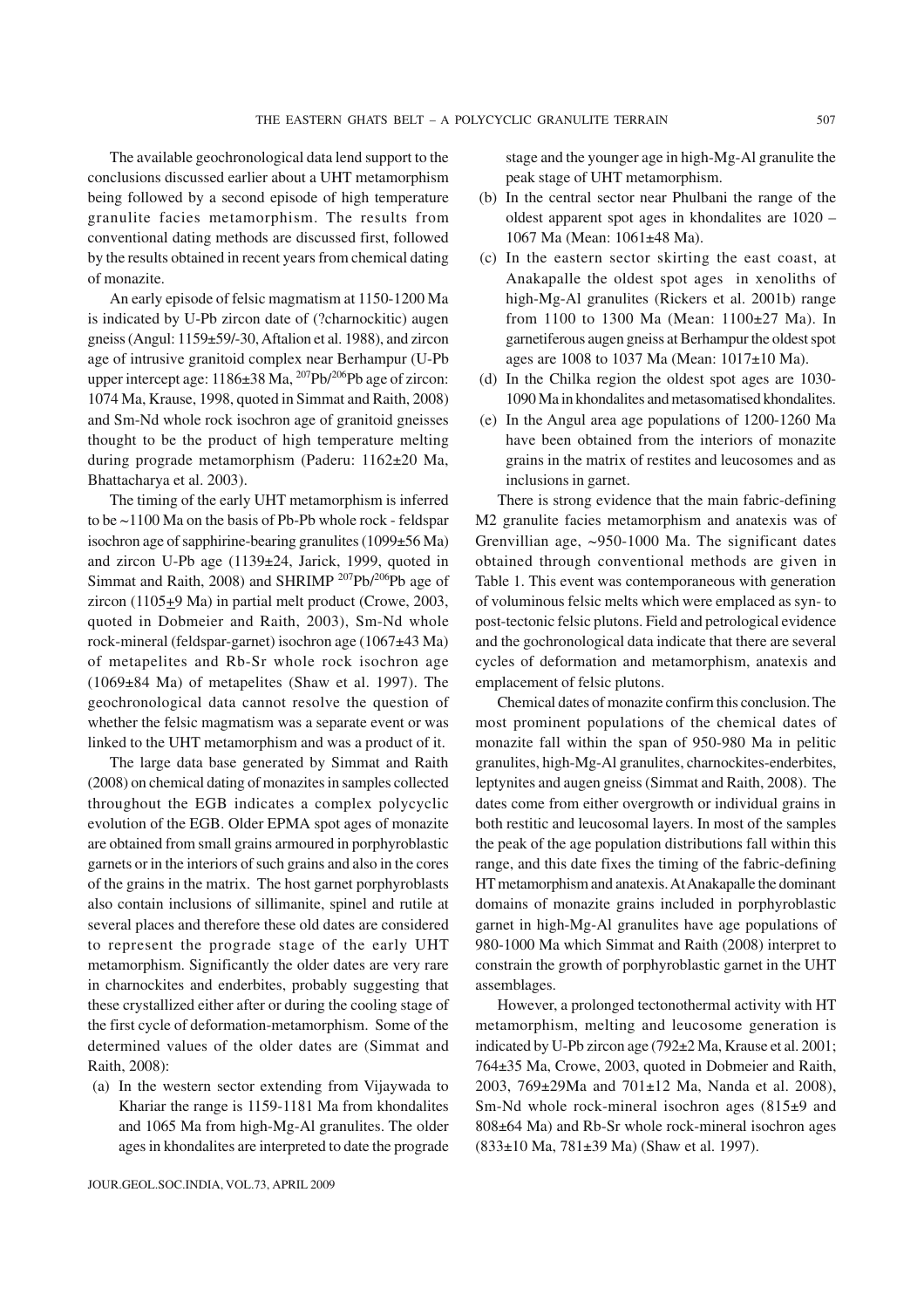## 508 DHRUBA MUKHOPADHYAY AND KRISHNAPRIYA BASAK

| Rock/Mineral                      | Locality               | Method                                            | Age $(Ma)$                    | Reference                  |
|-----------------------------------|------------------------|---------------------------------------------------|-------------------------------|----------------------------|
| Mafic granulite                   | Rayagada               | Sm-Nd WR-Mineral<br>(pyr-hbl-plag) isochron       | $946 \pm 30$                  | Shaw et al. (1997)         |
| Charnockites/Enderbites           | Rayagada               | Sm-Nd WR isochron<br>Rb-Sr WR isochron            | $1023 \pm 93$<br>$958 \pm 16$ | Shaw et al. (1997)         |
| Metapelite - Zircon               | Rayagada               | $^{207}Pb/^{206}Pb$ weighted<br>mean on concordia | $945 \pm 11$<br>$936 \pm 13$  | Shaw et al. (1997)         |
| Charnockite - Zircon              | Phulbani               | $U-Pb$                                            | $985 \pm 5$                   | Paul et al. (1990)         |
| Charnockite -Zircon               | Visakhapatnam          | $U-Pb$                                            | 979                           | Grew and Manton (1986)     |
| Leptynite/Charnockite - Zircon    | Angul                  | $U-Pb$                                            | $1088 + 26/ -17$              | Aftalion et al. (1988)     |
| Porph. Charnockite - Zircon       |                        | $U-Pb$                                            | ~100                          | Kovach et al. (1998)       |
| Granite - Zircon                  | Angul                  | $U-Pb$                                            | $957 + 8/-4$                  | Aftalion et al. (1988)     |
| Porph. Granitoid-Zircon           | Salur                  | Concordia upper<br>intercept                      | $954 \pm 12$                  | Krause 1998)**             |
| Garnet granite -Zircon            | Bolangir               | $^{207}Ph/^{206}Ph$                               | $918 \pm 20$                  | Crowe $(2003)*$            |
| Sapphirine Granulite - Zircon     |                        | Pb-Pb single zircon<br>evaporation                | 946-952                       | Jarick (1999)*             |
| Sapphirine Granulite - Zircon     | Paderu                 | U-Pb Upper Intercept                              | $988 \pm 18$                  | Bhattacharya et al. (2003) |
| Sapphirine Granulite - Monazite   | Paderu                 | <sup>207</sup> Pb/ <sup>206</sup> Pb Concordant   | 900                           | Bhattacharya et al. (2003) |
| Charnockite - Monazite            | Phulbani               | $U-Pb$                                            | $965 \pm 7$                   | Paul et al. (1990)         |
| Sapphirine Granulite - Perrierite | Anakapalle             | U-Pb Th-Pb                                        | 989 993                       | Grew and Manton (1986)     |
| Augen gneiss - Monazite           | Angul                  | $U-Pb$                                            | $964 \pm 4$                   | Aftalion et al. (1988)     |
| Leptynite - Monazite              | Angul                  | $U-Pb$                                            | $953 \pm 4$                   | Aftalion et al. (1988)     |
| Granite - Monazite                | Angul                  | $U-Pb$                                            | $956 \pm 4$                   | Aftalion et al. (1988)     |
| Metapelite - Monazite             | Angul                  | $207$ Pb/ $206$ Pb concordant                     |                               | Mezger and Cosca (1999)    |
| Calc-silicate rock - Titanite     | Angul                  | U-Pb Concordia upper<br>intercept                 | $935 \pm 25$                  | Mezger and Cosca (1999)    |
| Pegmatite - Allanite              | ENE of<br>Bhubaneshwar | $207$ Pb/ $206$ Pb Nearly<br>concorant            | $885 \pm 9$                   | Mezger and Cosca (1999)    |

| <b>Table 1.</b> Grenvillian dates in the Eastern Ghats Province |  |  |  |  |
|-----------------------------------------------------------------|--|--|--|--|
|-----------------------------------------------------------------|--|--|--|--|

\* Quoted in Dobmeier and Raith, 2003; \*\* Quoted in Simmat and Raith, 2008

Minor EPMA monazite age populations at ~900 Ma,  $\sim$ 800 Ma and  $\sim$ 600 Ma throughout EGP confirm the persistence of the high grade conditions for an extended period. Metamorphic overgrowths on zircons from orthogneisses at Phulbani have U-Pb SHRIMP ages of 789- 826 Ma (Crowe, 2003, quoted in Simmat and Raith, 2008). These ages have been correlated by Simmat and Raith (2008) with an episode of ductile deformation and associated fluid infiltration that produced a mylonitic fabric in the granulites and partially retrograded the granulite facies assemblages. In the Chilka Domain the age populations of monazite grain interiors in khondalites and high-Mg-Al granulites are at 970 Ma, 964 Ma and 943 Ma, indicating that the Grenvillian high grade metamorphism affected this domain also. However, the frequency distribution of the monazite ages from khondalites, high-Mg-Al granulites and the rocks of the anorthosite complex suggests that the major episode of growth and recrystallization of monazite in these rocks occurred between 700 Ma and 800 Ma during a period of granulite facies reworking (Dobmeier and Simmat, 2002; Simmat and Raith, 2008). A prolonged duration of this high grade event is indicated by age populations at 660-690 Ma. This has been correlated with  $D_2$ - $D_3$  deformations. Similar ages are recently reported for the post-alkaline-pluton granulite facies metamorphism close to the boundary zone at Koraput (Nanda et al. 2008).

A cluster of dates testify to the Pan-African overprint. The dates from conventional methods are given in Table 2. A well-defined cluster of chemical dates of monazite within the range of 500-530 Ma is recorded throughout the EGP, though no signature of this Pan-African event is recorded in the EPMA monazite age distributions at some localities. It is more pronounced in the western part which is affected by shear deformation and syn- to post-kinematic high grade recrystallization.

 $^{40}$ Ar/ $^{39}$ Ar dates of different minerals bring out the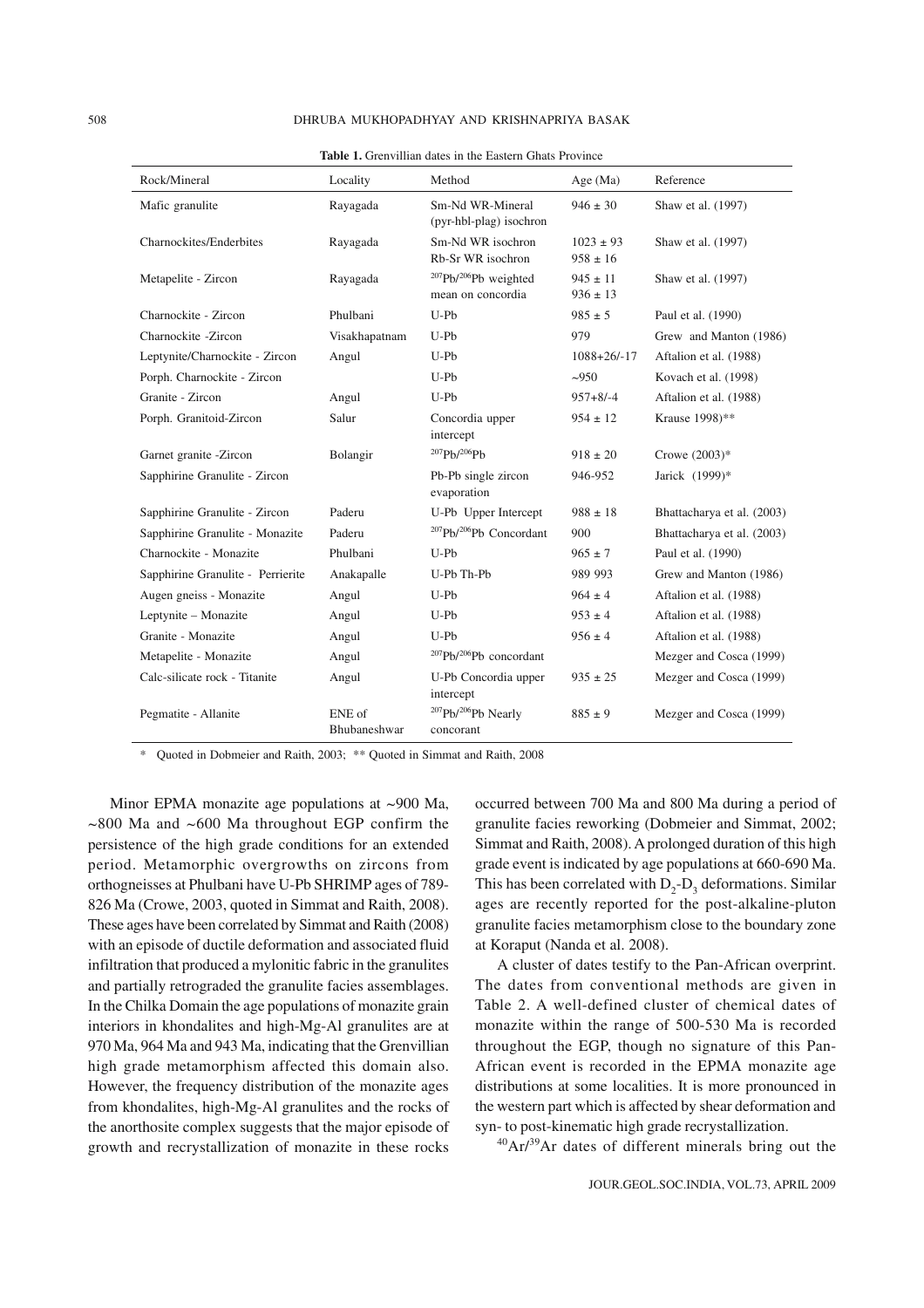| Rock/Mineral                               | Locality                           | Method                                                     | Age $(Ma)$                                   | Remark                  |
|--------------------------------------------|------------------------------------|------------------------------------------------------------|----------------------------------------------|-------------------------|
| Nepheline Syenite                          | Khariar                            | Rb-Sr WR-Mineral<br>(biotite) isochron                     | $487.1 \pm 0.6$<br>$499 \pm 1.6$             | Upadhyay et al. (2006a) |
| Neph. Syn. - Titanite                      | Khariar                            | $^{207}$ Ph/ $^{206}$ Ph                                   | 593                                          | Upadhyay et al. (2006a) |
| Neph. Syen. - Amphibole                    | Khariar                            | K-Ar                                                       | $530 \pm 11$                                 | Aftalion et al. (2000)  |
| Neph. Syn. - Nepheline                     | Khariar                            | $K-Ar$                                                     | $550 \pm 11$                                 | Aftalion et al. (2000)  |
| Neph. Syenite - Apatite                    | Khariar                            | 206 <sub>Ph</sub> /238 <sub>I J</sub>                      | $494 \pm 8$                                  | Aftalion et al. (2000)  |
| Foliated Porphyriric<br>Granite - Biotite  | East of Khariar                    | 39Ar/40Ar                                                  | $533 \pm 2$                                  | Crowe et al. (2001)     |
| Amphibolite - Hornblende                   | North of Bolangir -<br><b>EGBF</b> | 39Ar/40Ar                                                  | $521 \pm 3$                                  | Crowe et al. (2001)     |
| Calc-silicate rock - Titanite              | Angul                              | U-Pb Concordia<br>lower intercept                          | $504 \pm 20$                                 | Mezger and Cosca (1999) |
| Opx-Felds Gneiss - Biotite                 | East of Angul                      | 39Ar/40Ar                                                  | $530 \pm 2$                                  | Crowe et al. (2001)     |
| Mylonitic Augen Gneiss -<br><b>Biotite</b> | West of Angul<br>Ranipathar Shear  | 39Ar/40Ar                                                  | $504 \pm 2$                                  | Crowe et al. (2001)     |
| Leptynite                                  | Rayagada                           | Sm-Nd WR-Mineral<br>(garnet-feldspar)<br>(garnet) isochron | $573 \pm 12$<br>$567 \pm 63$                 | Shaw et al. (1997)      |
| Metapelite                                 | Rayagada                           | Sm-Nd WR-Mineral<br>(garnet-feldspar)<br>isochron          | $613 \pm 20$<br>$554 \pm 52$<br>$500 \pm 54$ | Shaw et al. (1997)      |
| Metapelite                                 | Rayagada                           | Rb-Sr WR-Mineral<br>(feldspar - biotite)<br>isochron       | $498 \pm 40$<br>$543 \pm 3$                  | Shaw et al. (1997)      |
| Megacrystic granite gneiss                 | Visakhapatnam                      | Sm-Nd WR-Mineral<br>(garnet) isochron                      | $535 \pm 50$                                 | Paul et al. (1990)      |
| Apatite-Magnetite Vein - Zircon            | Visakhapatnam                      | U-Pb Concordant                                            | $516 \pm 1$                                  | Mezger and Cosca (1999) |
| Apatite-Magnetite Vein - Zircon            | Visakhapatnam                      | $U-Pb$                                                     | 502                                          | Kovach et al. (1997)    |
| Pitchblende in Pegmatite                   | Srikakulam                         | $U-Pb$                                                     | $503 \pm 2$                                  | Simmat and Raith (2008) |

**Table 2.** Pan-African dates in the Eastern Ghats Province

cooling history of the rocks because the different minerals have different closure temperatures. From the Angul domain in the northern sector of the EGP U-Pb titanite age (935±25 Ma, Mezger and Cosca, 1999) from the calc-silicate gneisses and  $^{40}Ar^{39}Ar$  age of amphibole (854 $\pm$ 4 Ma, Lisker and Fachmann, 2001) and Rb/Sr muscovite age (850 Ma, Halden et al. 1982) indicate that uplift and cooling of the segment soon followed the granulite facies metamorphism. Crowe et al. (2001) repoted that in the Angul Domain and the Rengali Province the  $^{40}Ar/^{39}Ar$  data define two groups of dates with distinct cooling histories between ca. 700 and 420 Ma. The older group of ages defines a slow apparent cooling path  $({\sim}1.0^0$  C/Ma), whereas the younger group of  $^{40}$ Ar/ $^{39}$ Ar dates from the western and northern margin of the Eastern Ghats Belt and along the southern margin of the Rengali Province defines a more rapid cooling path  $(4^{\circ}C - 2.5^{\circ} C/Ma)$ . The younger  $^{40}Ar/^{39}Ar$  dates are interpreted to reflect a variable and locally intense thermal event at ca. 500–550 Ma associated with reactivation of major shear zones.

# *Age of Shear Zones*

Near Deobhog close to the EGBSZ the EPMA U-Th-Pb dates of interior domains of zircons in metapelitic granulites are 906±46 Ma, whereas from the margins the dates are 539±72 Ma and 530±74 Ma (Hofmann, 2001, quoted in Das et al. 2008). An even younger population of 472± 44 Ma has been obtained from monazite grains in the mylonitized fabric of khondalite along the thrust zone.

Consistency between the  $^{39}Ar^{40}Ar$  hornblende ages in the Rengali Province and the Angul Domain show that the two were juxtaposed at similar crustal levels at ~700 Ma, but in the Grenvillian period the Angul Domain was at a deep level (granulite facies), while the Rengali Province was at a shallower level (amphibolite facies). This indicates movement along the boundary zone (Kerajang Fault) after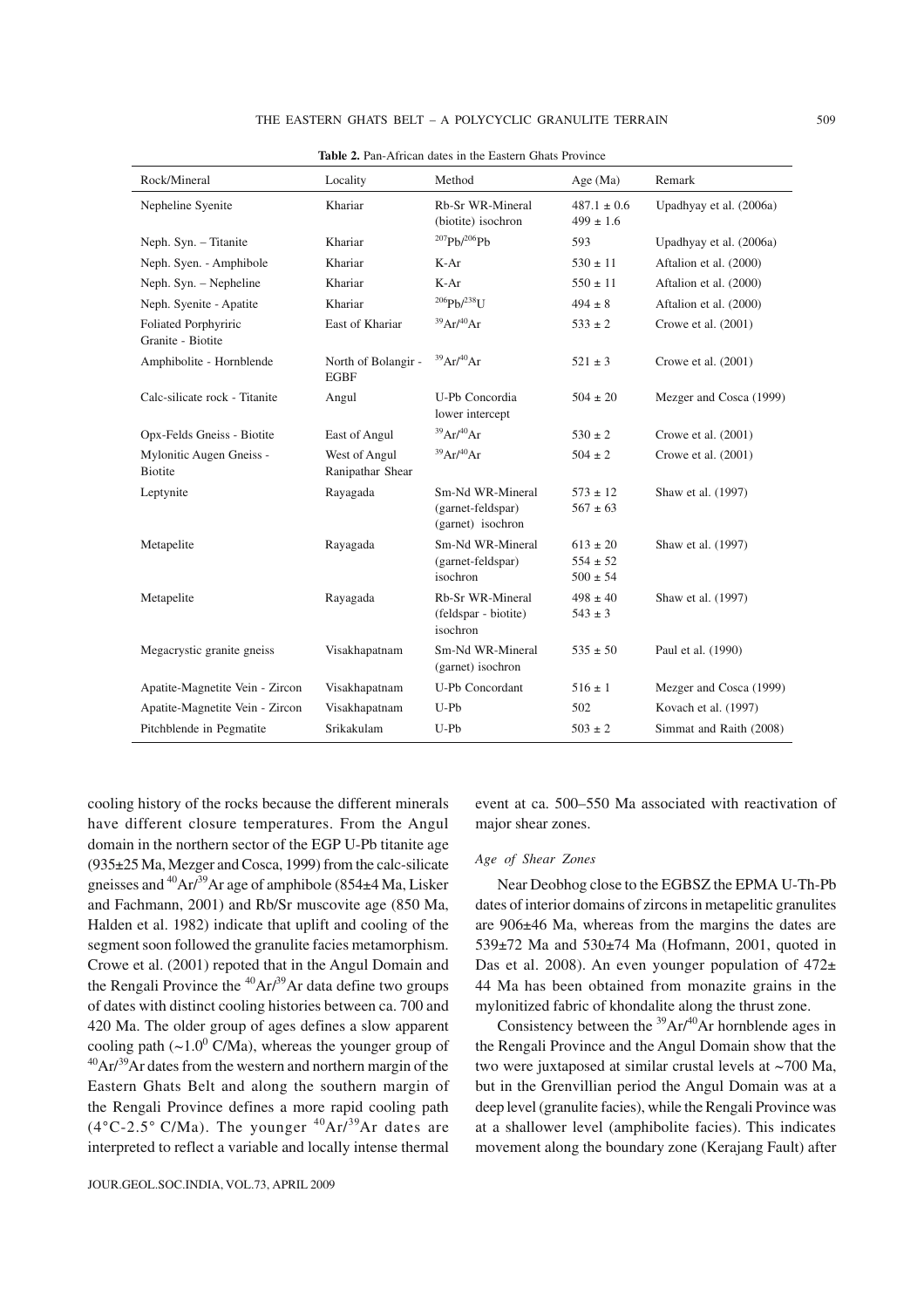~950 Ma but before 700 Ma. On the other hand the adjacent Chilka Domain to the south shows evidence of high grade reworking between 800 and 500 Ma (Dobmeier and Simmat, 2002), and on this basis Simmat and Raith (2008) have concluded that the Angul Domain must have been tectonically and thermally decoupled from the rest of the Eastern Ghats Province. This suggests that the Mahanadi Shear Zone was active in Neoproterozoic time. Mylonites in a porphyritic granite in this zone are dated at 780±7 Ma  $(^{207}Pb/^{206}Pb$  SHRIMP zircon age) (Crowe, 2003, quoted in Dobmeier and Raith, 2003). Biotite <sup>40</sup>Ar/<sup>39</sup>Ar plateau age from mylonitic gneiss along the Mahanadi Shear Zone (Ranipathar Shear Zone) is 504±2 Ma, and an amphibolite sample close to the EGBSZ gives  $^{40}Ar^{39}Ar$  age of 521±3 Ma (Crowe et al. 2001).

Monazite grains of sheared khondalite of the Angul domain adjacent to the Kerajang Fault yield an apparent population age of 662±43 Ma (Simmat and Raith, 2008).  $^{40}Ar^{39}Ar$  plateau ages of white mica and biotites from shear zone rocks indicate reactivation along the Kerajang Fault at 473-488 Ma (Crowe et al. 2001). Exhumation of Angul Domain and Rengali Province to surface levels occurred by ca. 300 Ma as constrained by unconformable Gondwana coal-bearing sediments overlying these rocks. Younger fission track dates (152 $\pm$ 12 Ma, 119 $\pm$ 6 Ma) along the fault zones suggest repeated reactivation on these till as late as Cretaceous (Lisker and Fachmann, 2001).

# **GEODYNAMICAL MODEL**

The Rengali and Jeypore Provinces are Archaean metamorphic terrains bordering the Singhbhum and Bastar cratons. If there was any reworking in the Proterozoic it must have been in greenschist facies because it did not affect the Pb isotopic signature in feldspar (Rickers et al. 2001a). However, the palaeotectonic evolution of these two terrains cannot be adequately constrained because of lack of sufficient data. These terrains were either accreted to Proto-India in an unspecified time prior to the amalgamation of the Eastern Ghats Province or they represent the older crust of Proto-India reworked by Neoarchaean thermo-tectonic processes. The original extension of these provinces remains unknown, but a large tract in the northern part of the South Indian granulite terrain is also of similar age.

Dobmeier and Raith (2003) opined that the Ongole Domain and the adjacent lower grade Nellore-Khammam Schist Belt (Udayagiri Domain and Vinjamuru Domain) have a common geological history. The volcano-sedimentary sequences in them were deposited at around  $\sim$ 1.8-1.9 Ga and the Ongole Domain went through a high grade

tectonothermal event at around  $\sim$  1.6-1.7 Ga. Similar dates  $(-1.5-1.6 \text{ Ga})$  are obtained from the rocks of the neighbouring Vinjamuru Domain. Dobmeier and Raith (2003) argued that an E-W convergence caused a thrust stacking of the three domains giving rise to inverse metamorphic superposition with the granulite facies Ongole Domain being stacked over the amphibolite facies Vinjamuru Domain and the latter over the greenschist facies Udayagiri Domain. They further suggested that this resulted from the collision of the Napier Complex with the Eastern Dharwar craton between 1.7 and 1.5 Ga. The continental arc setting of the Kondapalle Complex lends support to this scenario of continental collision. Because of the Pan-African ages along the western thrust zone it appears reasonable to conclude that though the above-mentioned collision was at  $\sim$ 1.7 Ga, the present disposition of the blocks in the Krishna Province was attained at the time of the Pan-African collision of the EGP with the western landmass. However, the Ongole Domain has no northward extension, and hence whether the Mesoproterozoic collision zone extended north of the Godavari Rift remains unclear.

The  $\sim$ 1.7 Ga collision is possibly related to the assembling of the Columbia supercontinent, which is believed to have taken place at around  $\sim$  1.8 Ga (Li et al. 2008; Rogers and Santosh, 2002; Zhao et al. 2004). In all commonly accepted reconstructions (Li et al. 2008; Rogers and Santosh, 2002; Zhou et al. 2002) coastal East Antarctica is joined with India (Greater India), while the rest of East Antarctica (Mawson Craton) is joined with South Australia. However, how coastal East Antarctica became juxtaposed to India remains unclear. Events of  $\sim$ 1.6 Ga age are encountered in the Rayner-Napier Complexes (Kelly et al. 2002; Owada et al. 2003), but their relation to any collisional process or to the process of assembling of the Columbia supercontinent is yet to be elucidated. There are no palaeomagnetic data which could throw light on this problem. It is possible that the  $1.6 - 1.7$  Ga old granulite belt extended north of the Godavari Rift too along the margin of the Bastar craton, but is now hidden under the younger granulites of the Eastern Ghats Province, or is thoroughly reworked during the Grenvillian orogeny. This older belt could have been contiguous with the Napier-Rayner terrain to form an Indo-Napier crustal segment at ~1.6 Ga (Kelly et al. 2002). There is no confirmatory proof for the above, though Rickers et al. (2001a) suggest reworking of older material in their Domains 2 and 3. If it was already an exhumed terrain it could provide the 1.6 Ga detritus in the Belt-Purcell basins of western North America in the reconstruction of Rogers and Santosh (2002).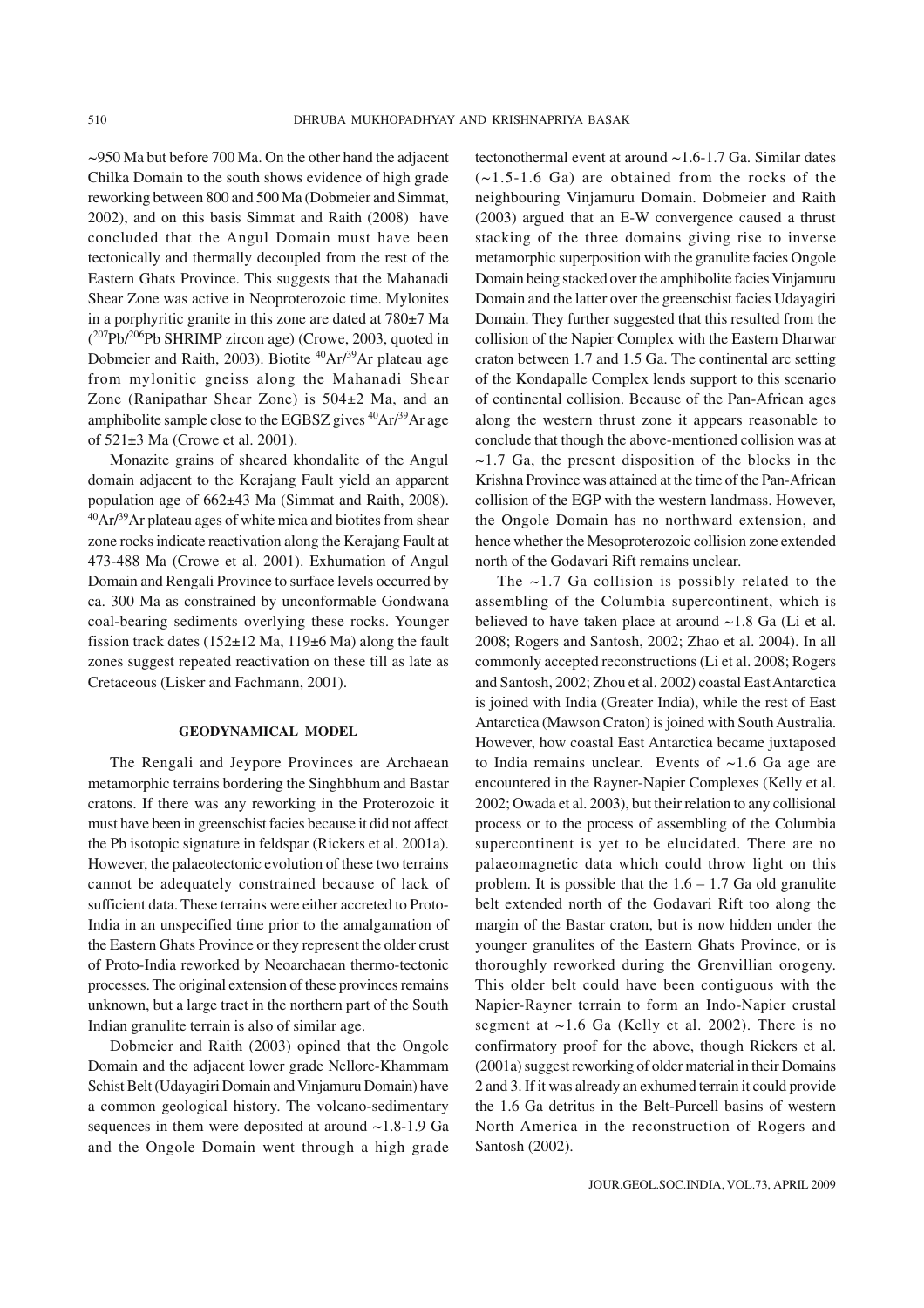The distribution of the alkaline plutons suggests rifting along the craton margin at  $\sim$ 1.3-1.5 Ga. The rifting might have started from north to south as indicated by the older dates north of the Godavari Rift. This rifting was probably related to the break up of Columbia prior to the Rodinia assembly. The Godavari Rift might have developed as a failed rift or aulacogen at this time, though it was again reactivated during Gondwana sedimentation. Upadhyay (2008) argued that rifting took place along the passive margin of the Indian protocontinent, and it developed into an ocean which opened towards southeast, and in this ocean the sediments (dominantly argillaceous) of the Eastern Ghats Province were deposited. The age of the youngest detrital zircons fixes the time of the sedimentation to have continued after  $\sim$ 1.4 Ga but before the earliest metamorphism at  $\sim$ 1.2 Ga (Upadhyay, 2008). However, the basement or the provenance of the sediments cannot be identified. The mafic rocks associated with the metasediments may partly represent segments of oceanic crust. However what was on the other side of the rift is an unsolved question. It could conceivably be the East Antarctica landmass of Rayner-Napier Complexes. The sedimentary basins of Chhattisgarh, Khariar, Pranhita-Godavari and several other small basins developed at the Indian craton margin during this rifting.

The final breakup of Columbia (Condie, 2002) at about 1.2–1.3 Ga was soon followed by the assembly of Rodinia supercontinent along globally distributed Grenvillian orogens at ~1.0 Ga (Dalziel, 1995; Dalziel et al. 2000; Meert, 2003). Several alternative models of Rodinia assembly have been proposed, such as, SWEAT (Moores, 1991), AUSWUS (Karlstrom et al. 1999) and AUSMEX (Wingate et al. 2002). However, there are difficulties with all of them, and neither geological nor palaeomagnetic data are fully compatible with these models (Harley, 2003; Li et al. 2008 and references therein; Pisarevsky et al. 2003a, b; Zhao et al. 2004; Zhao et al. 2006). In most Rodinia reconstructions India is attached to East Antarctica with the combined Eastern Ghats Belt and the Napier-Rayner Complexes comprising one block. However, the geochronological evidence shows that there is no continuous Grenvillian belt in coastal East Antarctica; instead there are three distinct Grenvillian provinces of which Rayner Complex is one (Fitzsimons, 2000, 2003; Harley, 2003). Pisarevsky et al. (2003a) contended that India (together with the Rayner Block of Antarctica) was not a part of Rodinia, but collided obliquely with the rest of East Gondwanaland (West Australia and the Mawson craton of Antarctica-Australia) between 610 and 680 Ma. Later, Li et al. (2008) revised this idea taking into account multiple lines of evidence and stated that India became part of Rodinia by ~900 Ma through Grenvillian continental collision along the ~950-1000 Ma Eastern Ghats Belt and the corresponding Rayner Province in East Antarctica. Prior to the Grenvillian orogeny, the Rayner complex and the EGP had contrasting evolutionary histories. While the Rayner complex was affected by a Palaeoproterozoic (1.60–1.65 Ga) thermal event (Kelly et al. 2002), the EGP sediments underwent their first high-grade metamorphism only during the late Mesoproterozoic (1.2 Ga). Therefore, the pre-Grenvillian configuration of the EGP and the Rayner Complex and their coming together during the Rodinia assembly remains a burning question.

The isotopic data indicate that a large part of the crust in the EGP evolved during Neoproterozoic times through continent-continent collision process related to Rodinia assembly. It is thoroughly reworked by multiple episodes of deformation and metamorphism, together with partial melting both synchronous with and outlasting these episodes and voluminous emplacement of felsic intrusions.

It is important to note that no significant Grenvillian tectonothermal imprint is recognizable in the Ongole or Jeypore Domains, nor in the Bastar, or Eastern Dharwar cratons. On the contrary the Ongole Domain had cooled down to  $\sim$  500 $^{\circ}$ C by  $\sim$  1.0 Ga (Mezger and Cosca, 1999). So the Grenvillian orogenic front must have been far removed from Ongole Domain and the western cratons. It is only during the Pan-African time that the granulites were juxtaposed to the craton and the alkaline plutons. The exact location of the Grenvillian Front or the Grenvillian suture is a matter of debate (Dasgupta and Sengupta, 2003). The original Grenvillian suture may be now buried under the EGP thrust sheet (Upadhyay, 2008).

The break-up of Rodinia started at about 825 Ma (Li et al. 2008); Greater India started to break away from East Antarctica and Australia at ~775 Ma. Li et al. (2008) proposed that this rifting was due to the activity of a superplume sited below Rodinia with episodic plume events at ~825 Ma, ~780 Ma and ~750 Ma. By about ~720 Ma the rifting had stopped and the rift zone was replaced by a convergence zone. Thermo-tectonic events of similar ages have been documented in the Chilka Domain of EGP (Dobmeier and Simmat, 2002, Simmat and Raith 2008). By 700 Ma Central Madagaskar was joined to Greater India. Subsequently India started to converge towards Antarctica and Australia, and by ~530 Ma India had collided with Antarctic and Australia, leading to the development of Pan-African orogenic belt along the junction. This was the period of the assembling of the Gondwanaland with the amalgamation of Greater India, East Antarctica (Mawson continent) and Australia with the African and South American blocks (Boger et al. 2001).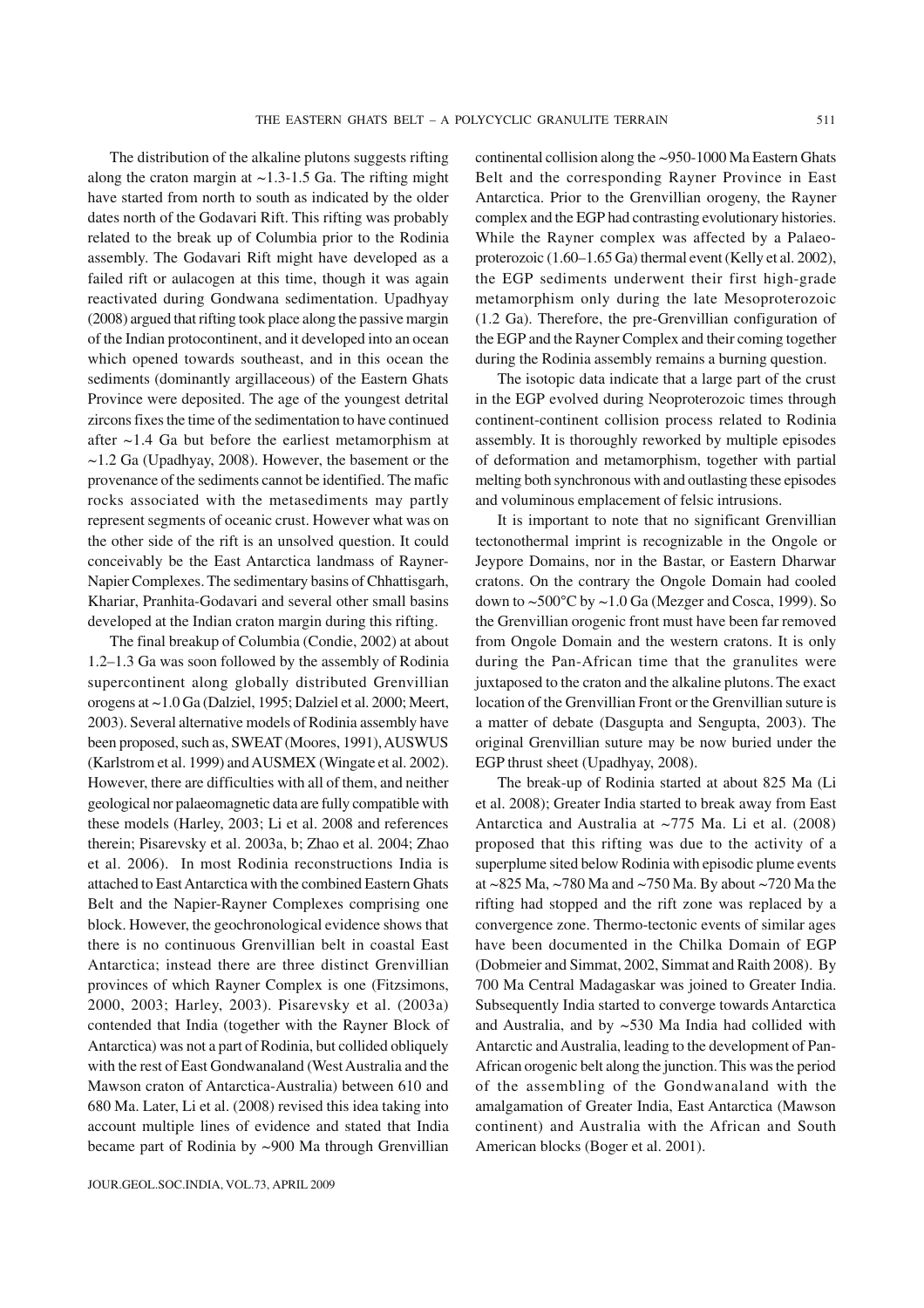Pan-African ages in the EGB rocks are recorded in a wide variety of minerals having high closure temperatures such as zircons (U–Pb TIMS, Kovach et al., 1997; Mezger and Cosca, 1999), monazites (U–Th–Pb EPMA, Simmat and Raith, 2008, Upadhyay, 2008 and references therein), titanites (U–Pb, Mezger and Cosca, 1999), and hornblende  $(^{40}Ar-^{39}Ar$ , Mezger and Cosca, 1999). This indicates that the Neoproterozoic–Paleozoic thermal imprint reached significantly high grades (upper amphibolite to granulite) in several regions. As discussed earlier, along the western contact zone the peak of UHT-HT metamorphism was attained after the Pan-African shear fabric was impressed on the rocks. Although there is no doubt that many parts of the EGB had been affected by a Pan-African thermal event, there is no consensus on the extent to which Pan-African tectonism had reworked the Paleo-, Meso- to Neoproterozoic granulites of the Jeypore province, Ongole domain and the EGP. Dobmeier and Raith (2003) suggested that in contrast to East Antarctica, Pan-African tectonics in the EGB was largely focused on shear zones and thrusts reflecting localized intracontinental deformation. Pan-African ages are very common along the western boundary zone of EGB, and the thrusting of the granulites over the western craton has been described as a Pan-African event (Das et al. 2008, Simmat and Raith, 2008). Along the western boundary zone Das et al. (2008) argued in favour of a clockwise P-T path signifying onset of the Pan-African orogeny that overprinted the Grenvillian orogeny of the main EGP. Significantly Pan-African dates are absent in the Rayner complex, but on either side of it are the Lützow-Holm and Prydz Bay Belts (Fitzsimons, 2000, 2003) which are Pan-African belts. How these are to be fitted to the scenario in the EGP remains to be worked out.

# **CONCLUDING REMARKS**

One of the most important outcomes of the recent researches in the Eastern Ghats is the understanding that the belt is subdivided into different domains. The classification into four provinces as defined by Dobmeier and Raith (2003) provides a good working model, though it may have to be refined as more data come in. However, the nature of the boundaries between the provinces and the domains is still not fully established through detailed observations. If they represent movement zones, this has to be confirmed by careful structural studies on their geometry and kinematics. Tectonometamorphic events of diverse ages have affected the different sectors of the belt. The geochronological data are insufficient to firmly establish the correlation of the tectonometamorphic events in the different domains. For example, the available geochronological data suggest that the Chilka Domain was tectonically decoupled from the Angul Domain during 800 Ma to 500 Ma (Simmat and Raith, 2008). Further detailed work may modify this conclusion or may bring out such information for other domains also. There is a general consensus that pre-Grenvillian, Grenvillian and Pan-African events have affected the EGB, but the relative importance of these events and the extent of the areas affected by them are unclear. How the different crustal blocks within the EGB formed during the orogenies, what was the nature of relative movements between these domains and how they behaved during the tectonic movements and became joined in Greater India are questions which remain to be answered.

The India-Antarctica connection during Meso- and Neoproterozoic is another intriguing problem. The Rayner Complex in East Antarctica shows thermal events at  $\sim$ 1.6 Ga and at ~1.0 Ga. The part of the Eastern Ghats south of the Godavari Rift shows the main tectonothermal event at  $\sim$ 1.6-1.7 Ga similar to the Rayner Complex, and the two were probably contiguous at that time but might have separated during Columbia break-up. North of the Godavari Rift the Eastern Ghats Province does not show the ~1.6 Ga event; only  $\sim$ 1.2 Ga,  $\sim$ 1.0 Ga and  $\sim$ 0.5 Ga events are documented. Thus it seems probable that at the end of the Grenvillian orogeny the EGP and the Rayner Complex formed a continuous belt in Rodinia, but prior to this the two were disparate terrains. There is very little paleomagnetic information to constrain the position of India in Columbia and Rodinia, though Pisarevsky et al. (2003a) opine that India was not a part of Rodinia. How India and Antarctica was joined in Columbia and Rodinia is still an unsettled question.

*Acknowledgements:* We have been greatly benefited through discussions with Professor Michael Raith and Dr. Pulak Sengupta. Dr. Saibal Gupta kindly provided us with a preprint of their article on the Koraput alkaline pluton. The comments of Dr. Gupta and another reviewer have helped us to improve the original manuscript. D.M. acknowledges assistance from the Indian National Science Academy through the Senior Scientist Scheme. We are grateful to Professor H. K. Gupta and the Editorial Board of the Geological Society of India for inviting us to write this review.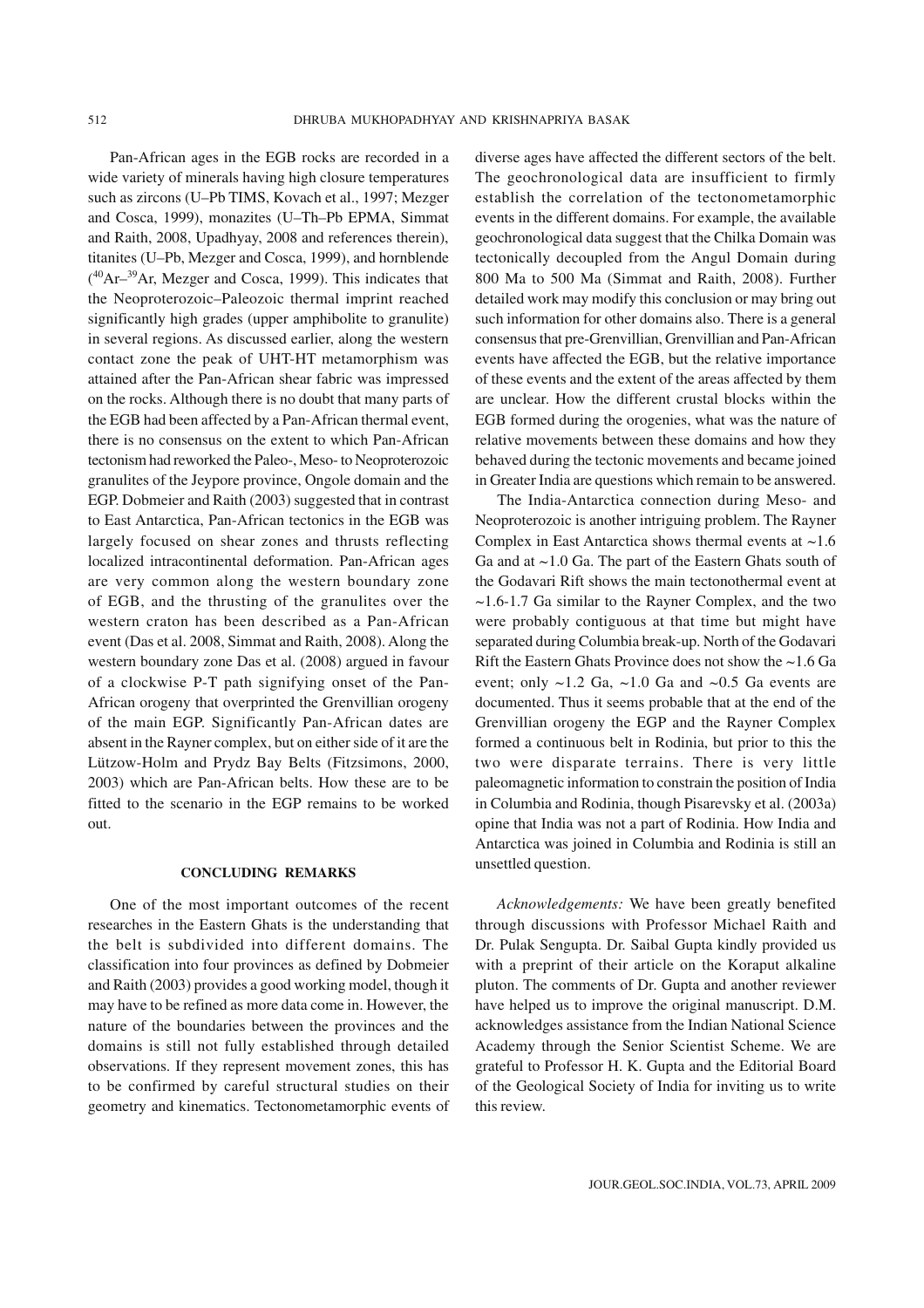#### **References**

- AFTALION, M., BOWES, D.R., DASH, B. and DEMPSTER, T.J. (1988) Late Proterozoic charnockites in Orissa, India: U–Pb and Rb– Sr isotopic study. Jour. Geol., v.96, pp.663-676.
- AFTALION, M., BOWES, D.R., DASH, B. and FALLICK, A.E. (2000) Late Pan-African thermal history in the Eastern Ghats Terrane, India from U-Pb and K-Ar isotopic study of the mid-Proterozoic Khariar alkali syenite. Geol. Surv. India, Sp. Publ., v.57, pp.26-33.
- BHADRA, S., BANERJEE, M. and BHATTACHARYA, A. (2003) Tectonic restoration of a polychromous mobile nelt-craton assembly: constraints from corridor study across the western margin of the Eastern Ghats Belt. Mem. Geol. Soc. India, no.52, pp.109- 130.
- BHADRA, S., DAS, S. and BHATTACHARYA, A. (2007) Shear zone hosted polyphase migmatites (Eastern India): the role of dynamic melting in the generation of REE-depleted felsic melts, and implications for disequilibrium melting. Jour. Petrol., v.48, pp.433-457.
- BHADRA, S., GUPTA, S. and BANERJEE, M. (2004) Structural evolution across the Eastern Ghats Mobile Belt-Bastar craton boundary, India: hot over cold thrusting in an ancient collision zone. Jour. Struct. Geol., v.26, pp.233-245.
- BHATTACHARYA, A. and GUPTA, S. (2001) A reappraisal of polymetamorphism in the Eastern Ghats belt – A view from north of the Godavari rift. Proc. Indian Acad. Sci. (Earth Planet. Sci.), v.110, pp.369-383.
- BHATTACHARYA, A., RAITH, M., HOERNES, S. and BANERJEE, D. (1998) Geochemical evolution of the massif type anorthosite complex at Bolangir in the Eastern Ghats Belt of India. Jour. Petrol., v.39, pp.1169-1195.
- BHATTACHARYA, S. (1996) Eastern Ghats granulite terrain of India: an overview. Jour. Southeast Asian Earth Sci., v.14, pp.165- 174.
- BHATTACHARYA, S. (1997) Evolution of Eastern Ghats granulite belt of India in a compressional tectonic regime and juxtaposition against Iron Ore Craton of Singhbhum by oblique collisiontranspression. Proc. Indian Acad. Sci. (Earth Planet. Sci.), v.106, pp. 65-75.
- BHATTACHARYA, S. (2004) High-temperature crustal scale shear zone at the western margin of the Eastern Ghats granulite belt, India: implications for rapid exhumation. Jour. Asian Earth Sci., v.24, pp.281-290.
- BHATTACHARYA, S. and KAR, R. (2002) High-temperature dehydration melting and decompressive P–T path in a granulite complex from the Eastern Ghats, India. Contrib. Mineral. Petrol., v.143, pp.175-191.
- BHATTACHARYA, S. and KAR, R. (2004) Alkaline intrusion in a granulite ensemble in the Eastern Ghats belt, India: Shear zone pathway and a pull-apart structure. Proc. Indian Acad. Sci. (Earth Planet. Sci.), v.113, pp.37-48.
- BHATTACHARYA, S. and KAR, R. (2005) Petrological and Geochemical Constraints on the Evolution of the Alkaline Complex of Koraput in the Eastern Ghats Granulite Belt, India. Gondwana Res., v.8, pp.596-602.
- BHATTACHARYA, S., DEOMURARI, M.P. and TEIXERIA, W. (2002) Grenvillian thermal event and remnant charnockite: Isotopic evidence from the Chilka Lake granulite–migmatite suite in the Eastern Ghats belt. India. Proc. Ind. Acad. Sci. (Earth Planet. Sci.), v.111, pp.391-399.
- BHATTACHARYA, S., SEN, S.K. and ACHARYYA, A. (1993) Structural evidence supporting a remnant origin of patchy charnockites in the Chilka Lake area, India. Geol. Mag., v.130, pp.363- 368.
- BHATTACHARYA, S., SEN, S.K. and ACHARYYA, A. (1994) The structural setting of the Chilka Lake granulite-migmatiteanorthosite suite with emphasis on the time relation of charnockites. Precambrian Res., v.66, pp.393-409.
- BHATTACHARYA, S., KAR, R., MISRA, S. and TEIXEIRA, W. (2001) Early Archaean continental crust in the Eastern Ghats granulite belt, India: Isotopic evidence from a charnockite Suite. Geol. Mag., v.138, pp.609-618.
- BHATTACHARYA, S., KAR, R., TEIXEIRA, W. and BASEI, M. (2003) High-temperature crustal anatexis in a clockwise P–T path: isotopic evidence from a granulite-granitoid suite in the Eastern Ghats belt, India. Jour. Geol. Soc. London, v.160, pp.39-46.
- BHOWMIK, S.K., DASGUPTA, S., HOERNES, S. and BHATTACHARYA, P.K. (1995) Extremely high temperature calcareous granulites from the Eastern Ghats, India: Evidence for isobaric cooling, fluid buffering and terminal channelized fluid flow. Eur. Jour. Min., v.7, pp.689-703.
- BHUI, U.K., SENGUPTA, P. and SENGUPTA, P. (2007) Phase relations in mafic dykes and their host rocks from Kondapalle, Andhra Pradesh, India: Implications for the time–depth trajectory of the Palaeoproterozoic (late Archaean?) granulites from southern Eastern Ghats Belt. Precambrian Res., v.156, pp.153- 174.
- BISWAL, T.K., DE WAELE, B. and AHUJA, H. (2007) Timing and dynamics of the juxtaposition of the Eastern Ghats Mobile Belt against the Bhandara Craton, India: a structural and zircon U-Pb SHRIMP study of the fold-thrust belt and associated nepheline syenite plutons. Tectonics, v.26, TC4006, doi:10.1029/2006TC002005.
- BISWAL, T.K., SEWARD, D. and JENA, S.K. (2001) Eastern Ghats Mobile Belt is an epitome of Mesoproterozoic fold-thrust belt: a study from its NW margin. Gondwana Res., v.4, pp.579- 581.
- BOGER, S.D., WILSON, C.J.L. and FANNING, C.M. (2001) Early Palaeozoic tectonism within the East Antarctic craton: the final suture between east and west Gondwana? Geology, v.29, pp.463-466.
- Bose, M.K. (1970) Petrology of the intrusive alkaline suite of Koraput, Orissa. Jour. Geol. Soc. India, v.11, pp.99-126.
- BOSE, M.K., CHAKRAVARTI, S. and SARKAR, A. (1971) Petrological Observations on Alkali Syenites of Kunavaram, A.P., India. Geol. Mag., v.108, pp.273-280.
- BOSE, S., FUKUOKA, M., SENGUPTA, P. and DASGUPTA, S. (2000) Evolution of high Mg-Al granulites from Sunkarametta,

JOUR.GEOL.SOC.INDIA, VOL.73, APRIL 2009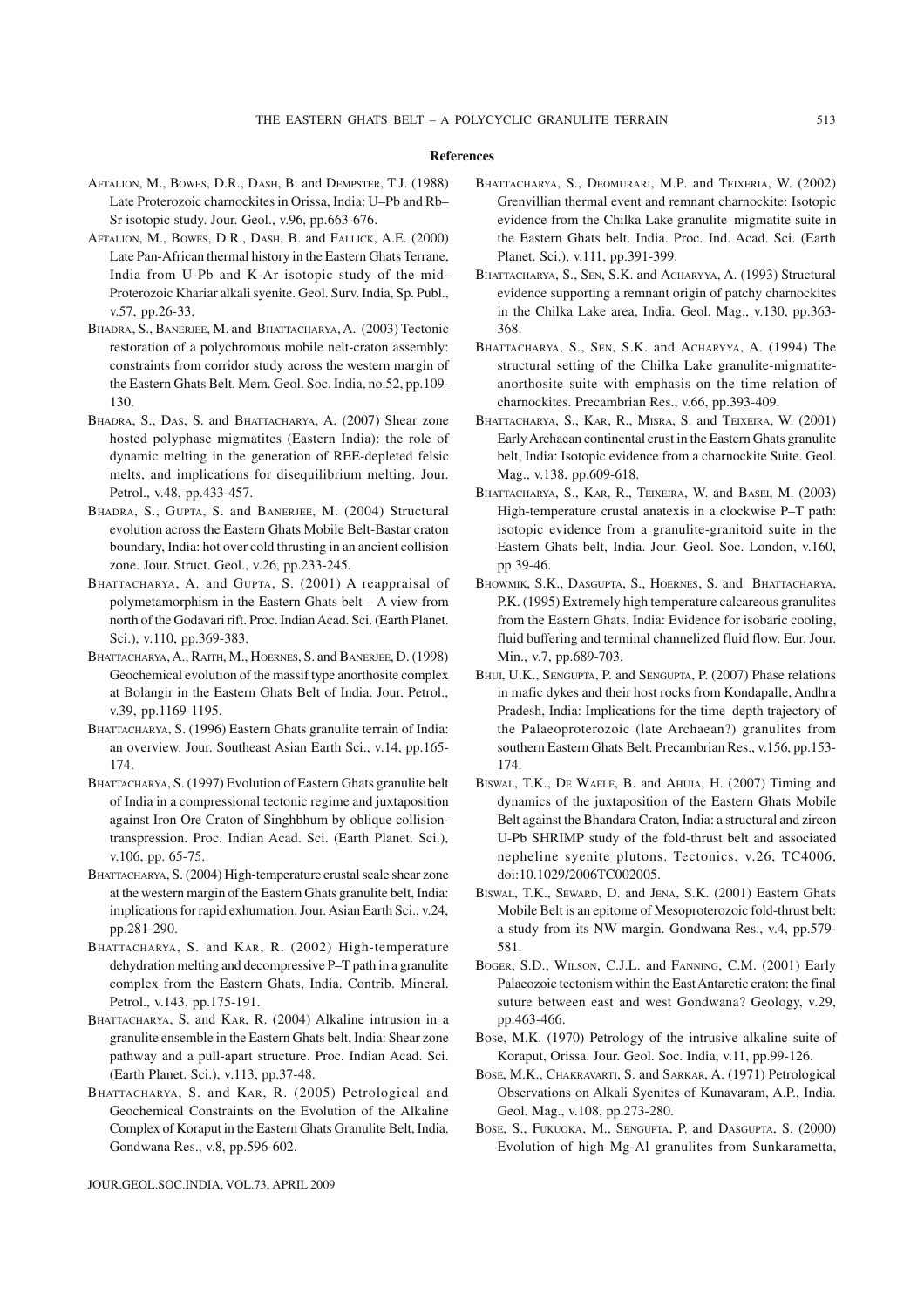Eastern Ghats, India: evidence for a lower crustal heating cooling trajectory. Jour. Meta. Geol., v.20, pp.212-227.

- BURKE, K., ASHWAL, L.D. and WEBB, S.J. (2003) New way to map old sutures using deformed alkaline rocks and carbonatites. Geology, v.31, pp.391-394.
- CHARAN, S.N., SUBBA RAO, M.V. and DIVAKARA RAO, V. (1998) Prograde-retrograde mineralogy and geochemical variation trends in the charnockites of Gamparai region, Visakhapatnam district, Andhra Pradesh. Geol Surv. India Spec. Publ., v.44, pp.220-231.
- CHATTERJEE, N., CROWLEY, J. L., MUKHERJEE, A. and DAS, S. (2008) Geochronology of the 983-Ma Chilka Lake Anorthosite, Eastern Ghats Belt, India: Implications for Pre-Gondwana Tectonics. Jour. Geol., v. 116, pp. 105–118.
- CHETTY, T.R.K. (2001) The Eastern Ghats Mobile Belt, India: A collage of Juxtaposed Terranes (?). Gond. Res., v.4, pp.319- 328.
- CHETTY, T.R.K., VIJAYA, P., NARAYANA, B.L. and GIRIDHAR, G.V. (2003) Structure of the Nagavali shear zone, Eastern Ghats Mobile Belt, India: correlation in the East Gondwana reconstruction. Gondwana Res., v.6, pp.215-229.
- CLARK, G.S. and SUBBA RAO, K.V. (1971) Rb-Sr isotopic age of the Kunavaram Series, a group of alkaline rocks from India. Can. Jour. Earth Sci. v.8, pp.1597-1602.
- CONDIE, K.C. (2002) Breakup of a Paleoproterozoic supercontinent. Gondwana Res., v.5, pp.41–43.
- Crookshank, H. (1938) The western margin of the Eastern Ghats in southern Jeypore. Rec. Geol. Surv. India, v.73, Pt.3, pp.398- 434.
- CROWE, W.A., COSCA, M.A. and HARRIS, L.B. (2001) 40Ar/39Ar geochronology and Neoproterozoic tectonics along the northern margin of the Eastern Ghats Belt in north Orissa, India. Precambrian Res., v.108, pp.237-266.
- CROWE,W.A., NASH, C.R., HARRIS, L.B., LEEMING, P.M. and RANKIN, L.R. (2003) The geology of the Rengali Province: implications for the tectonic development of northern Orissa, India. Jour. Asian Earth Sci., v.21, pp.697-710.
- CZYGAN,W. and GOLDENBERG, G. (1989) Petrography and geochemistry of the alkaline complexes of Sivamalai, Elchuru and Uppalapadu, India. Mem. Geol. Soc. India, no.15, pp.225- 240.
- DALZIEL, I.W.D. (1995) Earth before Pangea. Sci. Am., v.272, pp.58-63.
- DALZIEL, I.W.D., MOSHER, S. and GAHAGAN, L.M. (2000) Laurentia-Kalahari collision and the assembly of Rodinia. Jour. Geol., v.108, pp.499-513.
- DAS, S., BHATTACHARYA, A., RAITH, M.M., BHADRA, S. and BANERJEE, M. (2006) 7-9-3 sapphirine granulites: Phase relations and relevance to high-T CCW orogeny in the Eastern Ghats Belt. Eur. Jour. Min., v.18, pp.35-48.
- DAS, S., NASIPURI, P., BHATTACHARYA, A. and SWAMINATHAN, S. (2008) The thrust-contact between the Eastern Ghats Belt and the adjoining Bastar craton (Eastern India): evidence from mafic granulites and tectonic implications. Precambrian Res., v.160, pp.70-85.
- DASGUPTA, S. (1993) Contrasting mineral parageneses in hightemperature calcsilicate granulites: examples from the Eastern Ghats, India. Jour. Meta. Geol., v.11, pp.193-202.
- DASGUPTA, S. and SENGUPTA, P. (1995) Ultrametamorphism in Precambrian granulite terrains evidence from Mg-Al granulites and calc-granulites of the Eastern Ghats, India. Geol. Jour., v.30, pp.307-318.
- DASGUPTA, S. and SENGUPTA, P. (2003) Indo-Antarctic correlation: a perspective from the Eastern Ghats Belt. *In*: M. Yoshida, B.F. Windley and S. Dasgupta (Eds.), Proterozoic East Gondwana: supercontinent assembly and breakup. Geol. Soc. London Spec. Publ., v.206, pp.131-143.
- DASGUPTA, S., SANYAL, S., SENGUPTA, P. and FUKUOKA, M. (1994) Petrology of granulites from Anakapalle - evidence for Proterozoic decompression in the Eastern Ghats, India. Jour. Petrol., v.35, pp.433-459.
- DASGUPTA, S., SENGUPTA, P., FUKUOKA, M. and BHATTACHARYA, P.K. (1991) Mafic granulites from the Eastern Ghats, India: further evidence for extremely high crustal metamorphism. Jour. Geol., v.99, pp.124-133.
- DASGUPTA, S., SENGUPTA, P., FUKUOKA, M. and CHAKRABORTI, S. (1992) Dehydration melting, fluid buffering and decompressional P–T path in a granulite complex from the Eastern Ghats, India. Jour. Meta. Geol., v.10, pp.777-788.
- DASGUPTA, S., SENGUPTA, P., MONDAL, A. and FUKUOKA, M. (1993) Mineral chemistry and reaction textures in metabasites from the Eastern Ghats belt, India and their implications. Min. Mag., v.57, pp.113-120.
- DASGUPTA, S., EHL, J., RAITH, M., SENGUPTA, P. and SENGUPTA, Pr. (1997) Mid-crustal contact metamorphism around the Chimakurthy mafic–ultramafic complex, Eastern Ghats Belt, India. Contrib. Mineral. Petrol., v.129, pp.182-197.
- DASGUPTA, S., SENGUPTA, P., EHL, J., RAITH, M. and BARDHAN, S. (1995) Reaction textures in a suite of spinel granulites from the Eastern Ghats Belt, India: evidence for polymetamorphism, a partial petrogenetic grid in the system KFMASH and the roles of  $ZnO$  and  $Fe<sub>2</sub>O<sub>2</sub>$ . Jour. Petrol., v.36, pp.435-461.
- DATTA, N.R., SENGUPTA, P., GANGOPADHYAY, A. and SARKAR, S. (2001) Incipient charnockite formation in leptynite from Vizianagram, Andhra Pradesh: implication for Pan-African (?) crustal reworking in the Eastern Ghats Belt. Gondwana Res., v.4, pp.603-604.
- DHARMA RAO, C.V., VIJAYA KUMAR, T. and BHASKAR RAO, Y.J. (2004) The Pangidi Anorthosite Complex, Eastern Ghats Granulite Belt, India: Mesoproterozoic Sm–Nd isochron age and evidence for significant crustal contamination. Curr. Sci., v.87, pp.1614-1618.
- DOBMEIER, C. (2006) Emplacement of Proterozoic massif-type anorthosite during regional shortening: evidence from the Bolangir anorthosite complex (Eastern Ghats Province, India). International Jour. Earth Sci., v.95, pp.543-555.
- DOBMEIER, C. and RAITH, M.M. (2000) On the origin of •arrested• charnockitization in the Chilka Lake area, Eastern Ghats Belt, India: a reappraisal. Geol. Mag., v.137, pp.27-37.
- DOBMEIER, C. and RAITH, M.M. (2003) Crustal architecture and

JOUR.GEOL.SOC.INDIA, VOL.73, APRIL 2009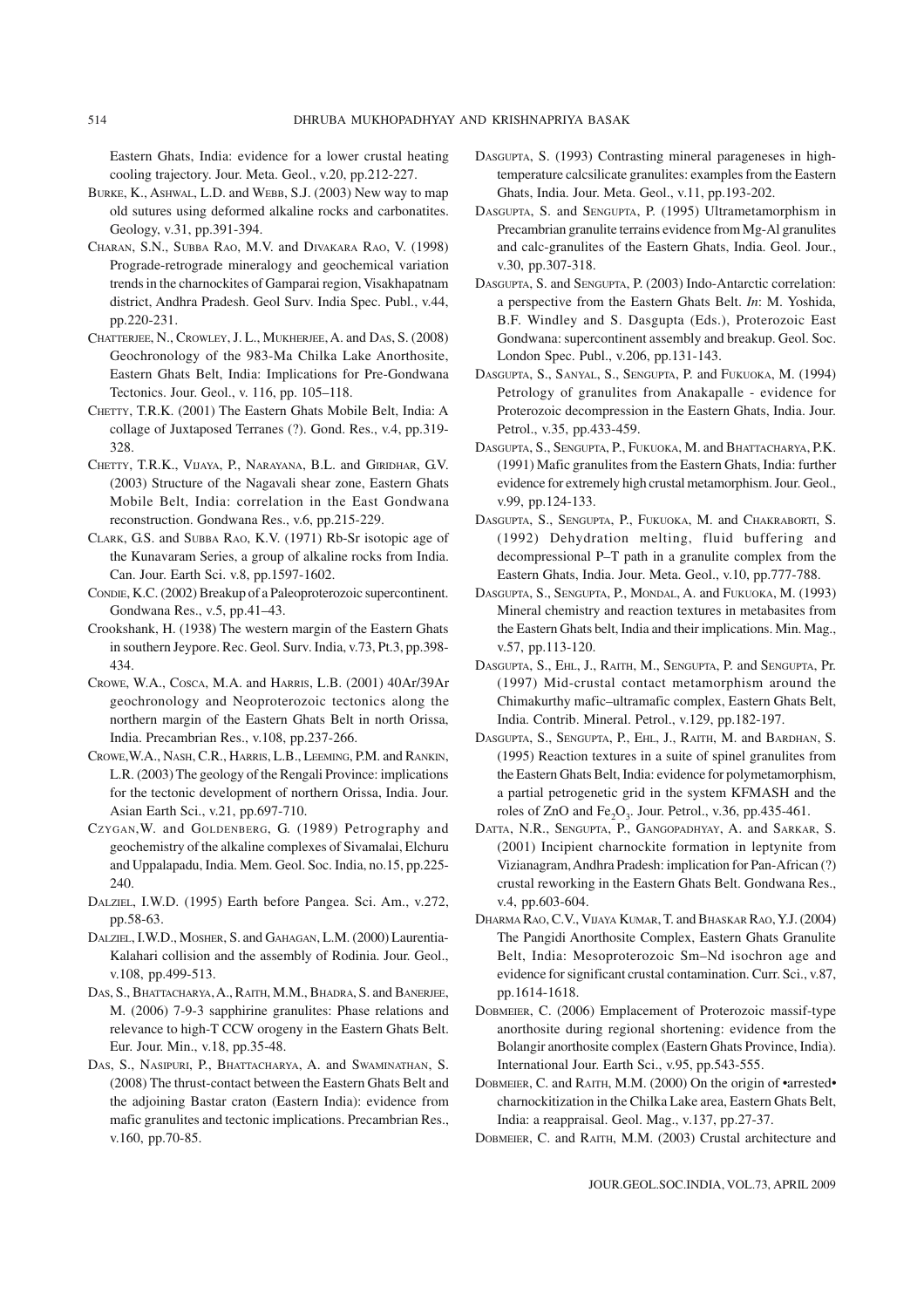evolution of the Eastern Ghats Belt and adjacent regions of India. *In*: M. Yoshida, B.F. Windley and S. Dasgupta (Eds.), Proterozoic East Gondwana: Supercontinent Assembly and Breakup, Geol. Soc. London, Spec. Publ., v.206, pp.145-168.

- DOBMEIER, C. and SIMMAT, R. (2002) Post-Grenvillian transpression in the Chilka Lake area, Eastern Ghats Belt,, implications for the geological evolution of Peninsular India. Precambrian Res. v.113, pp.243-268.
- DOBMEIER, C., LÜTKE, S., HAMMERSCHMIDT, K. and MEZGER, K. (2006) Emplacement and deformation of the Vinukonda metagranite (Eastern Ghats India), implications for the geological evolution of peninsular India and for Rodinia reconstructions. Precambrian Res., v.146, pp.165-178.
- FITZSIMONS, I.C.W. (2000) A review of tectonic events in the East Antarctic Shield and their implications for Gondwana and earlier supercontinents. Jour. Afr. Earth Sci., v.31, pp.3-23.
- FITZSIMONS, I.C.W. (2003) Proterozoic basement provinces of southern and southwestern Australia, and their correlation with Antarctica. *In*: M. Yoshida, B.F. Windley and S. Dasgupta (Eds.), Proterozoic East Gondwana: Supercontinent Assembly and Breakup, Geol. Soc. London, Spec. Publ., v.206, pp.93- 130.
- FONAREV, V.I., RAO, A.T. and KONILOV, A.N. (1995) Evaluation of pressure-temperature of metamorphism and tectonothermal history of granulites from the Visakhapatnam area in the Eastern Ghats, India. *In*: M. Yoshida and M. Santosh (Eds.), India and Antarctica during the Precambrian, Mem. Geol. Soc. India, no.34, pp.111-124.
- GREW, E.S. and MANTON,W.I. (1986) A new correlation of sapphirine granulites in the Indo-Antarctic metamorphic terrane: late Proterozoic dates from the Eastern Ghats. Precambrian Res., v.33, pp.123-139.
- GUPTA, S. (2004) The Eastern Ghats Belt, India a new look at an old orogen. Geol. Surv. India Spec Publ., v.84, pp.75-100.
- GUPTA, S. and BHATTACHARYA, A. (2000) Granulites of the 'Transition Zone': implications for the western reach of the Eastern Ghats Belt. Geol. Surv. India Spec. Publ., v.57, pp.57- 66.
- GUPTA, S. and BOSE, S. (2004) Deformation history of the Kunavaram complex, Eastern Ghats Belt India: implications for alkaline magmatism along the Indo-Antarctica Suture. Gondwana Res., v.7, pp.1235-1241.
- GUPTA, S., BHATTACHARYA, A., RAITH, M. and NANDA, J.K. (2000) Contrasting pressure-temperature-deformation history across a vestigial craton-mobile belt boundary: the western margin of Eastern Ghats belt at Deobhog, India. Jour. Met. Geol., v.18, pp.683-697.
- GUPTA, S., NANDA, J., MUKHERJEE, S.K. and SANTRA, M. (2005) Alkaline magmatism versus collisional tectonics in the Eastern Ghats Belt India: constraints from structural studies in the Koraput complex. Gondwana Res., v.8, pp.403-419.
- HALDEN, N.M., BOWES, D.R. and DASH, B. (1982) Structural evolution of migmatites in granulite facies terrane: Precambrian crystalline complex of Angul, Orissa, India. Trans. Roy. Soc. Edin., Earth Sci., v.73, pp.109-118.
- HARLEY, S.L. (2003) Archaean-Cambrian crustal development of East-Antarctica: metamorphic characteristics and tectonic implications. *In*: M. Yoshida, B.F. Windley and S. Dasgupta (Eds.), Proterozoic East Gondwana: Supercontinent Assembly and Breakup. Geol. Soc. London, Spec. Publ., v.206, pp.203- 230.
- HODGES, K.V. (2000) Tectonics of the Himalaya and southern Tibet from two perspectives. Geol. Soc. Amer. Bull., v.112, pp.324- 350.
- KAMINENI, D.C. and RAO, A.T. (1988a) Sapphirine-bearing quartzite from the Eastern Ghats granulite terrain, Vizianagaram, India. Jour. Geol., v.96, pp.209-220.
- KAMINENI, D.C. and Rao, A.T. (1988b) Sapphirine granulites from Kakanuru area, Eastern Ghats, India. Am. Mineral., v.73, pp.692-700.
- KAR, R. (2001) Evidence of Structural reworking in the Eastern Ghats Granulite belt, India: Implication for a Contiguous Supercontinent in the Proterozoic. Gondwana Res., v.4, p.650.
- KAR, R. (2007) Domainal fabric development, associated microstructures and *P*–*T* records attesting to polymetamorphism in a granulite complex of the Eastern Ghats granulite belt, India. Jour. Earth Syst. Sci., v.116, pp.21-35.
- KAR, R., BHATTACHARYA, S. and SHERATON, J. W. (2003) Hornblende dehydration melting in mafic rocks and the link between massif-type charnockite and associated granulites, Eastern Ghats granulite belt, India. Contrib. Mineral. Petrol., v.145, pp 707-729.
- KARLSTROM, K. E., HARLAN, S.S., WILLIAMS, M.L., MCLELLAND, J., GEISSMAN, J.W. and ÅHALL, K. I. (1999) Refining Rodinia: geologic evidence for the Australia-Western U. S. connection in the Proterozoic. GSA Today, v.9, pp.1-7.
- KARMAKAR, S. and FUKUOKA, M. (1992) Genesis of leptynites: evidence from Araku Valley, Eastern Ghats, India. Indian Minerals, v.46, pp.247-258.
- KELLY, N.M., CLARKE, G.L. and FANNING, C.M. (2002) A two-stage evolution of the Neoproterozoic Rayner Structural Episode: new U–Pb sensitive high resolution ion microprobe constraints from the Oygarden Group, Kemp Land, East Antarctica. Precambrian Res., v.116, pp.307-330.
- KOVACH, V.P., SALNIKOVA, E.B., KOTOV, A.B., YAKOVLEVA, S.Z. and RAO, A.T. (1997) Pan-African U-Pb zircon age from apatitemagnetite veins of Eastern Ghats granulite belt, India. Jour. Geol. Soc. India, v.50, pp.421-424.
- KOVACH,V.P., BEREZHNAYA, N.G., SALNIKOVA, E.B., NARAYANA, B.L., DIVAKARA RAO, V., YOSHIDA, M. and KOTOV, A.B. (1998) U– Pb zircon age and Nd isotope systematics of megacrystic charnockites in the Eastern Ghats Granulite Belt, India, and their implication for East Gondwana reconstruction. Jour. Afr. Earth Sci., v.27 (supplement 1), pp.125-127.
- KOVACH, V.P., SIMMAT, R., RICKERS, K., BEREZHNAYA, N.G., SALNIKOVA, E.B., DOBMEIER, C., RAITH, M.M., YAKOVLEVA, S.Z. and KOTOV, A.B. (2001) The Western Charnockite Zone of the Eastern Ghats Belt, India; an independent crustal province of late Archaean (2.8 Ga) and Paleoproterozoic (1.7–1.6 Ga) terrains. Gondwana Res., v. 4, pp.666-667.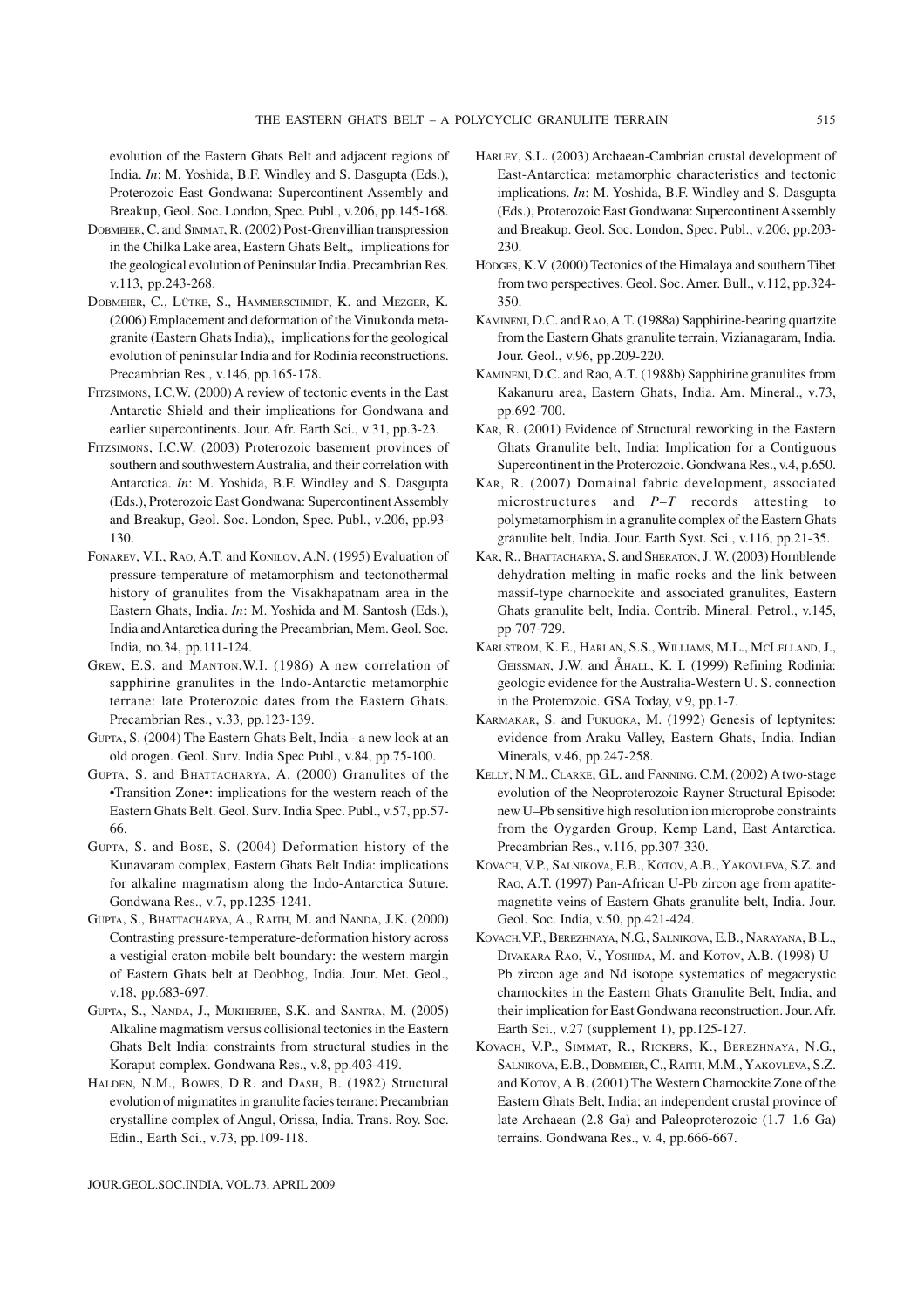- KRAUSE, O., DOBMEIER, C., RAITH, M.M. and MEZGER, K. (2001) Age of emplacement of massif-type anorthosites in the Eastern Ghats Belt, India: constraints from U–Pb zircon dating and structural studies. Precambrian Res., v.109, pp.25-38.
- KRISHNAN, M. S. (1961) The structure and tectonic history of India, (Revised Edition). Geol. Surv. India, Mem., v.81, pp.1- 137.
- LAL, R.K., ACKERMAND, D. and UPADHYAY, H. (1987) P–T–*x* relationships deduced from corona textures in sapphirine– spinel–quartz assemblages from Paderu, Southern India. Jour. Petrol., v.28, pp.1139-1168.
- LEELANANDAM, C. (1989) The Prakasam Alkaline Province in Andhra Pradesh, India. Jour. Geol. Soc. India, v.34, pp.25- 45.
- LEELANANDAM, C. (1990) The anorthosite complex and Proterozoic mobile belt of Peninsular India: a review. *In*: S.M. Naqvi (Ed.), Precambrian Continental Crust and Its Economic Resources, Elsevier, Amsterdam, pp.409-436.
- LEELANANDAM, C. (1997) The Kondapalli layered Complex, Andhra Pradesh, India: a synoptic overview. Gondwana Res., v.1, pp.95-114.
- LEELANANDAM, C. (1998) Alkaline magmatism in the Eastern Ghat Belt,, a critique. Geol. Surv. India, Spec. Publ., v.44, pp.170-179.
- LEELANANDAM, C. (2004) The Kondapalli layered Complex and its mantle connections. DST Newsletter, Deep Crustal Studies, v.14, pp.2-5.
- LEELANANDAM, C. and REDDY, M.N. (1988) Precambrian anorthosites from Peninsular India: problems and perspectives. Indian Jour. Geol., v.60, pp.111-136.
- LEELANANDAM, C. and VIJAYA KUMAR. (2007) Petrogenesis and tectonic Setting of the chromitites and chromite-bearing ultramafic cumulates of the Kondapalli layered complex, Eastern Ghats Belt, India: evidences from the textural, mineralchemical and whole-rock geochemical Studies. *In*: C. Leelanandam, I.B. Rama Prasada Rao, Ch. Sivaji and M. Santosh, (Eds.), Indian Continental Crust and Upper Mantle, IAGR Memoir, v.10, pp.89-107.
- LEELANANDAM, C., BURKE, K., ASHWAL, L.D. and WEBB, S.J. (2006) Proterozoic mountain building in Peninsular India: an analysis based primarily on alkaline rock distribution. Geol. Mag., v.143, pp.195-212.
- LI, Z.X., BOGDANOVA, S.V., COLLINS, A.S., DAVIDSON, A., DE WAELE, B., ERNST, R.E., FITZSIMONS, I.C.W., FUCK, R.A., GLADKOCHUB, D.P., JACOBS, J., KARLSTROM, K.E., LUL, S., NATAPOVM, L.M., PEASE, V., PISAREVSKY, S.A., THRANE, K. and VERNIKOVSKY, V. (2008) Assembly, configuration, and break-up history of Rodinia: A synthesis. Precambrian Res., v.160, pp.179- 210.
- LISKER, F. and FACHMANN, S. (2001) The Phanerozoic history of the Mahanadi region, India. Jour. Geophys. Res., B. Solid Earth, v.106, pp.22027-22050.
- MAHALIK, N.K. (1994) Geology of the contact between the Eastern Ghats Belt and the North Orissa Craton, India. Jour. Geol. Soc. India, v. 44, pp. 41-51.
- MAJI, A., BHATTACHARYA, A. and RAITH, M. (1997) The Turkel anorthosite complex revisited. Proc Indian Acad. Sci. (Earth Planet. Sci.), v.106, pp.313-325.
- MEERT, J. (2003) A synopsis of events related o the assembly of eastern Gondwana. Tectonophysics, v.362, pp.1-40.
- MEZGER, K. and COSCA, M. (1999) The thermal history of the Eastern Ghats Belt (India), as revealed by U–Pb and 40Ar/ 39Ar dating of metamorphic and magmatic minerals: implications for the SWEAT correlation. Precambrian Res., v. 94, pp.251-271.
- MISHRA, S., MOITRA, S., BHATTACHARYA, S. and SIVARAMAN, T.V. (2000) Archaean granitoids at the contact of Eastern Ghat granulite belt and Singhbhum-Orissa craton, in Bhuban-Rengali sector, Orissa. Gondwana Res., v.3, pp.205-213.
- MOHAN, A., TRIPATHI, P. and MOTOYOSHI, Y. (1997) Reaction history of sapphirine granulites and a decompressional P–T path in a granulite complex from the Eastern Ghats. Proc. Ind. Acad. Sci. (Earth Planet. Sci.), v.106, pp.115-129.
- MOORES, E.M. (1991) Southwest U.S. –East Antarctic (SWEAT) connection: a hypothesis. Geology, v.19, pp.425-428.
- MUKHOPADHYAY, A.K. and BHATTACHARYA, A. (1997) Tectonothermal evolution of the gneiss complex at Salur in the Eastern Ghats granulite belt of India. Jour. Met. Geol., v.15, pp.719-734.
- MURTHY, D.S.N., CHETTY, T.R.K., BALARAM, V. and GOVIL, P.K. (1998) Palaeotectonic environment of pyroxene granulite rocks of Gokavaram-Gangavaram area of the Eastern Ghats granulite terrain of Andhra Pradesh. Geol. Surv. India, Spec. Publ., v.44, pp.286-296.
- NANDA, J.K. and PATI, U.C. (1989) Field relations and petrochemistry the granulites and associated rocks in the Ganjam–Koraput sector of the Eastern Ghats belt. Indian Minerals, v.43, pp.247-264.
- NANDA, J., GUPTA, S. and DOBMEIER, C.J. (2008) Metamorphism of the Koraput Alkaline Complex, Eastern Ghats Province, India,, Evidence for reworking of a granulite terrane. Precambrian Res. (In Press), doi:10.1016/j.precamres. 2008.06.012
- NARAYANASWAMI, S. (1975) Proposal for charnockite-khondalite system in the Archaean shield of Peninsular India. Geol. Surv. India, Misc. Publ., v.23, pp.1-16.
- NASH, C.R., RANKIN, L.R., LEEMING, P.M. and HARRIS, L.B. (1996) Delineation of lithostructural domains in northern Orissa (India) from Landsat Thematic Mapper imagery. Tectonophysics, v.260, pp.245-257.
- NEOGI, S. and DAS, N. (2000) Lithotectonic domains and metamorphic history of the boundary zone of the Eastern Ghats mobile belt and the Bastar craton, Deobhog area, Central India. Geol. Surv. India, Spec. Publ., v.57, pp.180-204.
- OWADA, M., OSANAI, Y., TOYOSHIMA, T., TSUNOGAE, T., HOKADA, T., CROWE, W.A. and KAGAMI, H. (2003) Early Proterozoic tectonothermal events in the Napier Complex, East Antarctica: implications for the formation of East Gondwana. Gondwana Res., v.6, pp.231-240.
- PAL, S. and Bose, S. (1997) Mineral reactions and geothermobarometry in a suite of granulite facies rocks from Paderu,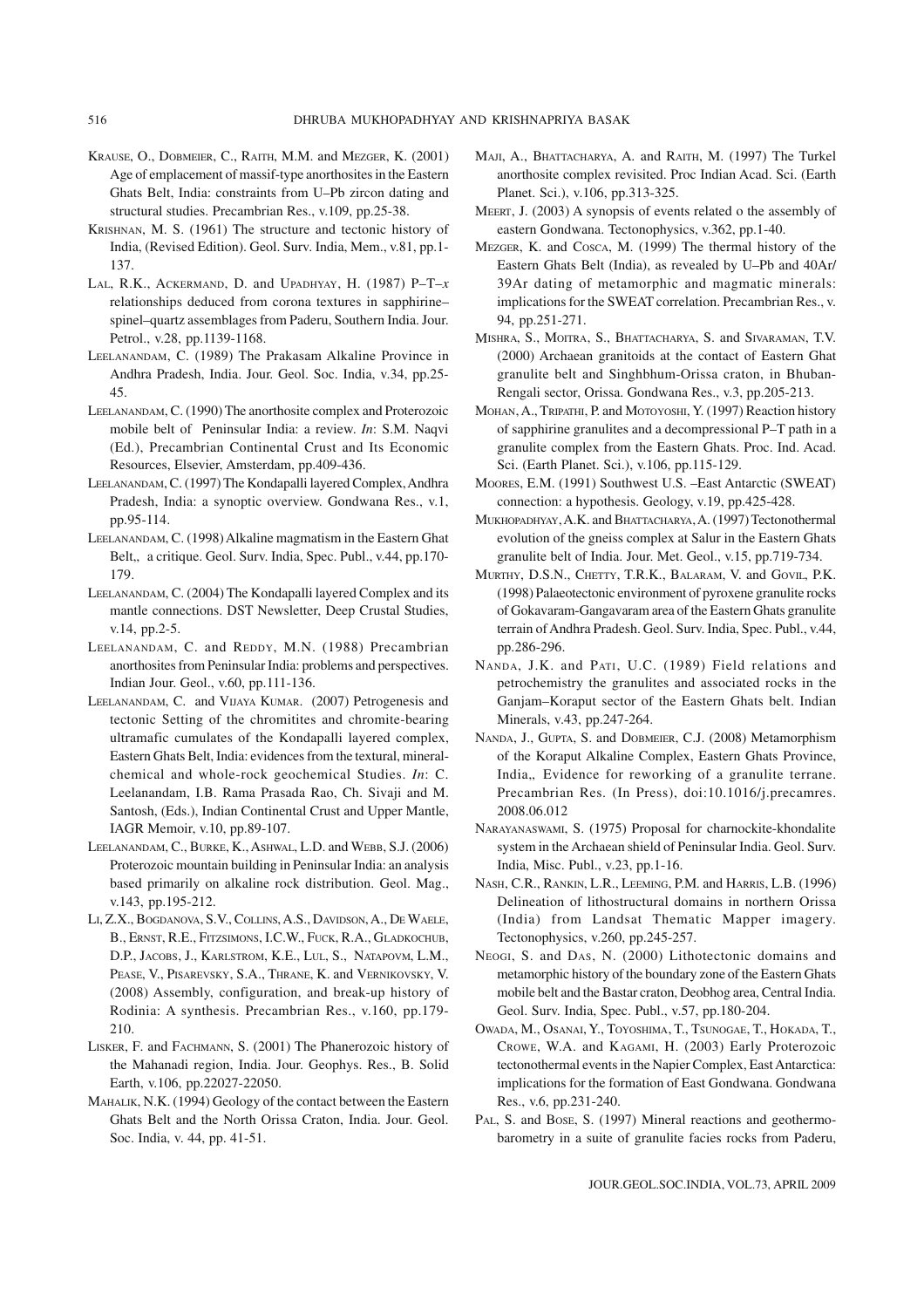Eastern Ghats granulite belt: a reappraisal of the P–T trajectory. Proc. Indian Acad. Sci. (Earth Planet. Sci.), v.106, pp.77-89.

- PAUL, D.K., RAY BARMAN, T., MCNAUGHTON, N.J., FLETCHER, I.R., POTTS, F.P.J., RAMAKRISHNAN, M. and AUGUSTINE, P.F. (1990) Archaean–Proterozoic evolution of Indian charnockites: isotopic and geochemical evidence from granulites of the Eastern Ghats Belt. Jour. Geol., v.98, pp.253-263.
- PISAREVSKY, S.A., WINGATE, M.T.D., POWELL, C.M., JOHNSON, S. and EVANS, D.A.D. (2003a) Models of Rodinia assembly and fragmentation. *In*: M. Yoshida, B.F. Windley, and S. Dasgupta (Eds.), Proterozoic East Gondwana: Supercontinent Assembly and Breakup. Geol. Soc. London, Spec. Publ., v.206, pp.35- 55.
- PISAREVSKY, S.A., WINGATE, M.T.D. and HARRIS, L.B. (2003b) Late Mesoproterozoic (*ca* 1.2 Ga) palaeomagnetism of the Albany– Fraser orogen: no pre-Rodinia Australia–Laurentia connection. Geophysical Jour. Internat., v.155, pp.F6-F11.
- PRASAD, S., BHATTACHARYA, A., RAITH, M. and BHADRA, S. (2005) The origin of orthopyroxene/biotite + plagioclase coronas from the Bolangir anorthosite complex (India), and implications for reconstructing P-T paths. Am. Mineral., v.90, pp.291- 303.
- RAITH, M.M., DOBMEIER, C. and MOURI, H., (2007) Origin and evolution of Fe-Al granulite in the thermal aureole of the Chilka Lake anorthosite, Eastern Ghats Province, India. Proc. Geol. Assoc., v.118, pp.87-100.
- RAMAKRISHNAN, M., NANDA, J.K. and AUGUSTINE, P.F. (1998) Geological evolution of the Proterozoic Eastern Ghats Mobile Belt. Geol. Surv. India Spec. Publ., v.44, pp.1-21.
- RICKERS, K., MEZGER, K. and RAITH, M.M. (2001a) Evolution of the continental crust in the Proterozoic Eastern Ghats Belt, India and new constraints for Rodinia reconstruction: implications from Sm-Nd, Rb-Sr and Pb-Pb isotopes. Precambrian Res., v.112, pp.183-210.
- RICKERS, K., RAITH, M.M. and DASGUPTA, S. (2001b) Multistage reaction textures in xenolithic high-MgAl granulites at Anakapalle, Eastern Ghats Belt, India: examples of contact polymetamorphism and infiltration-driven metasomatism. Jour. Meta. Geol., v.19, pp.561-580.
- ROGERS, J.J.W. and SANTOSH, M. (2002) Configuration of Columbia, a Mesoproterozoic Supercontinent. Gondwana Res., v.5, pp.5-22.
- Sanyal, S. and Fukuoka, M. (1995) P–T–D history of granulites from Anakapalle, Eastern Ghats; evidence for polyphase(?) granulite metamorphism. *In*: M. Yoshida and M. Santosh (Eds.), India and Antarctica during the Precambrian. Mem. Geol. Soc India, no.34, pp.125-141.
- SARKAR, M., GUPTA, S. and PANIGRAHI, M.K. (2007) Disentangling tectonic cycles along a multiply deformed terrane margin: Structural and metamorphic evidence for mid-crustal reworking of the Angul granulite complex, Eastern Ghats Belt, India. Jour. Struct. Geol., v.29, pp.802-818.
- SARKAR, A. and PAUL, D.K. (1998) Geochronology of the Eastern Ghats Precambrian mobile belt-a review. Geol. Surv. India, Spec. Publ., v.44, pp.51-86.
- SARKAR, A., BHANUMATI, L. and BALASUBRAMANYAN, M. N. (1981) Petrology, geochemistry and geochronology of the Chilka Lake igneous complex, Orissa state, India. Lithos, v.14, pp.93-110.
- SARKAR, A., PATI, U.C., PANDA, P.K., KUNDU, H.K. and GHOSH, S. (2000) Late-Archaean charnockitic rocks from the northern marginal zones of the Eastern Ghats Belt: A geochronological study. Geol. Surv. India Spec. Publ., v.57, pp.171-179.
- SEN, S. K. (1987) Origin of leptynites, an orthopyroxene-free granite gneiss in two granulite terranes of India. *In*: A.K. Saha (Ed.), Geological Evolution of Peninsular India, Petrological and Structural Aspects, Recent Researches in Geology, Hindusthan Publ. Corpn., New Delhi, v.13, pp.117-124.
- SEN, S.K. and BHATTACHARYA, S. (1997) Dehydration melting of micas in the Chilka Lake Khondalites: The link between the metapelites and granitoids. Proc. Indian Acad. Sci. (Earth Planet. Sci.), v.106, pp.277-297.
- SEN, S.K., BHATTACHARYA, S. and ACHARYA, A. (1995) A multi-stage pressure–temperature record in the Chilka Lake granulites: the epitome of the metamorphic evolution of Eastern Ghats, India. Jour. Meta. Geol., v.14, pp.287-298.
- SENGUPTA, P., DASGUPTA, S., BHATTACHARYA, P.K., FUKUOKA, M., CHAKRABORTI, S. and BHOWMICK, S. (1990) Petrotectonic imprints in the sapphirine granulites from Anantagiri, Eastern Ghats Mobile Belt. India. Jour. Petrol., v.31, pp.971-996.
- SENGUPTA, P., KARMAKAR, S., DASGUPTA, S. and FUKUOKA, M. (1991) Petrology of spinel granulites from Araku, Eastern Ghats, India, and a petrogenetic grid for sapphirine-free rocks in the system FMAS. Jour. Met. Geol., v.9, pp.451-459.
- SENGUPTA, P., DASGUPTA, S., BHUI, U.K., EHL, J. and FUKOAKA, M. (1996) Magmatic evolution of mafic granulites from Anakapalle, Eastern Ghats, India: implications for tectonic setting of a Precambrian high-grade terrain. Jour. Southeast Asian Earth Sci., v.14, pp.185-198.
- SENGUPTA, P., SANYAL, S., DASGUPTA, S., FUKUOKA, M., EHL, J. and PAL, S. (1997a) Controls of mineral reactions in high-grade garnet–wollastonite–scapolite bearing calc-silicate rocks: an example from Anakapalle, Eastern Ghats, India. Jour. Meta. Geol., v.15, pp.551-564.
- SENGUPTA, P., DASGUPTA, S., EHL, J. and RAITH, M.M. (1997b) Thermobaric evolution of a suite of Mg-Al granulites from Paderu: further evidence for a ACW P-T path in the Eastern Ghats Belt, India. Beih. z. Eur. Jour. Mineral., v.9(1), p.331.
- SENGUPTA, P., SEN, J., DASGUPTA, S., RAITH, M., BHUI, U.K. and EHL, J. (1999) Ultrahigh temperature metamorphism of metapelitic granulites from Kondapalle, Eastern Ghats Belt: implications for the Indo-Antarctic correlation. Jour. Petrol., v.40, pp.1065-1087.
- SENGUPTA, P., RAITH, M.M. and DASGUPTA, S. (2004) Comment on: 'High-temperature dehydration melting and decompressive P–T path in a granulite complex from the Eastern Ghats India' by S. Bhattacharya and R. Kar. Contrib. Mineral. Petrol., v.147, pp.123-125.
- SENGUPTA, P., DASGUPTA, S., DUTTA, N. and RAITH, M.M. (2008) Petrology across a calcsilicate-anorthosite interface from the Chilka Lake Complex, Orissa: implications for Neo-